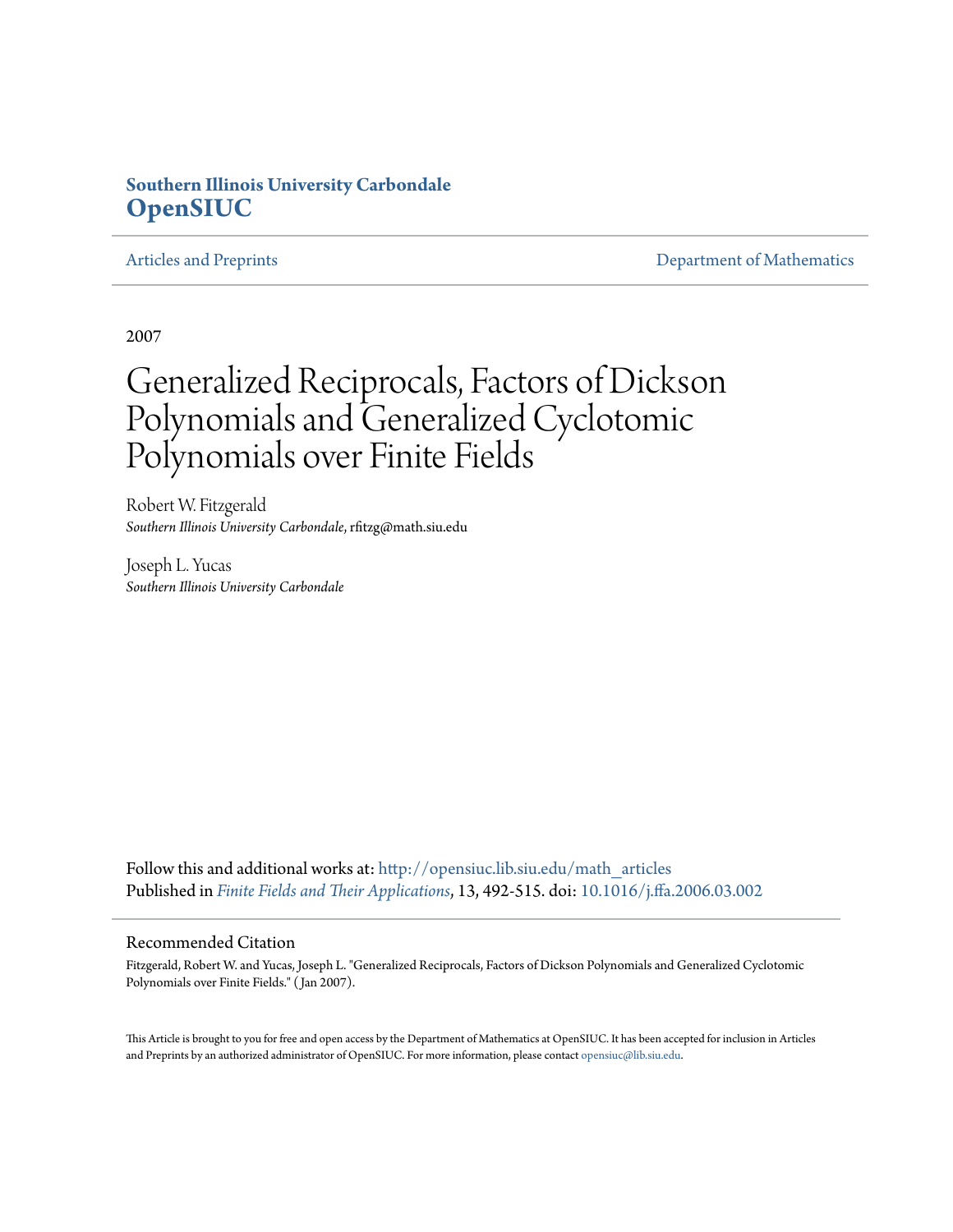# Generalized Reciprocals, Factors of Dickson Polynomials and Generalized Cyclotomic Polynomials over Finite Fields

Robert W. Fitzgerald and Joseph L. Yucas

#### Abstract

We give new descriptions of the factors of Dickson polynomials over finite fields in terms of cyclotomic factors. To do this generalized reciprocal polynomials are introduced and characterized. We also study the factorization of generalized cyclotomic polynomials and their relationship to the factorization of Dickson polynomials.

#### 1 Introduction

Throughout,  $q = p^e$  will denote an odd prime power and  $\mathbf{F}_q$  will denote the finite field containing q elements. Let n be a positive integer, set  $s = |n/2|$ and let a be a non-zero element of  $\mathbf{F}_{q}$ . In his 1897 PhD Thesis, Dickson introduced a family of polynomials

$$
D_{n,a}(x) = \sum_{i=0}^{s} \frac{n}{n-i} {n-i \choose i} (-a)^{i} x^{n-2i}.
$$

These are the unique polynomials satisfying Waring's identity

$$
D_{n,a}(x+\frac{a}{x}) = x^n + (\frac{a}{x})^n.
$$

In recent years these polynomials have received an extensive examination. In fact, a book [9] has been written about them. They have become known as the Dickson polynomials (of the first kind).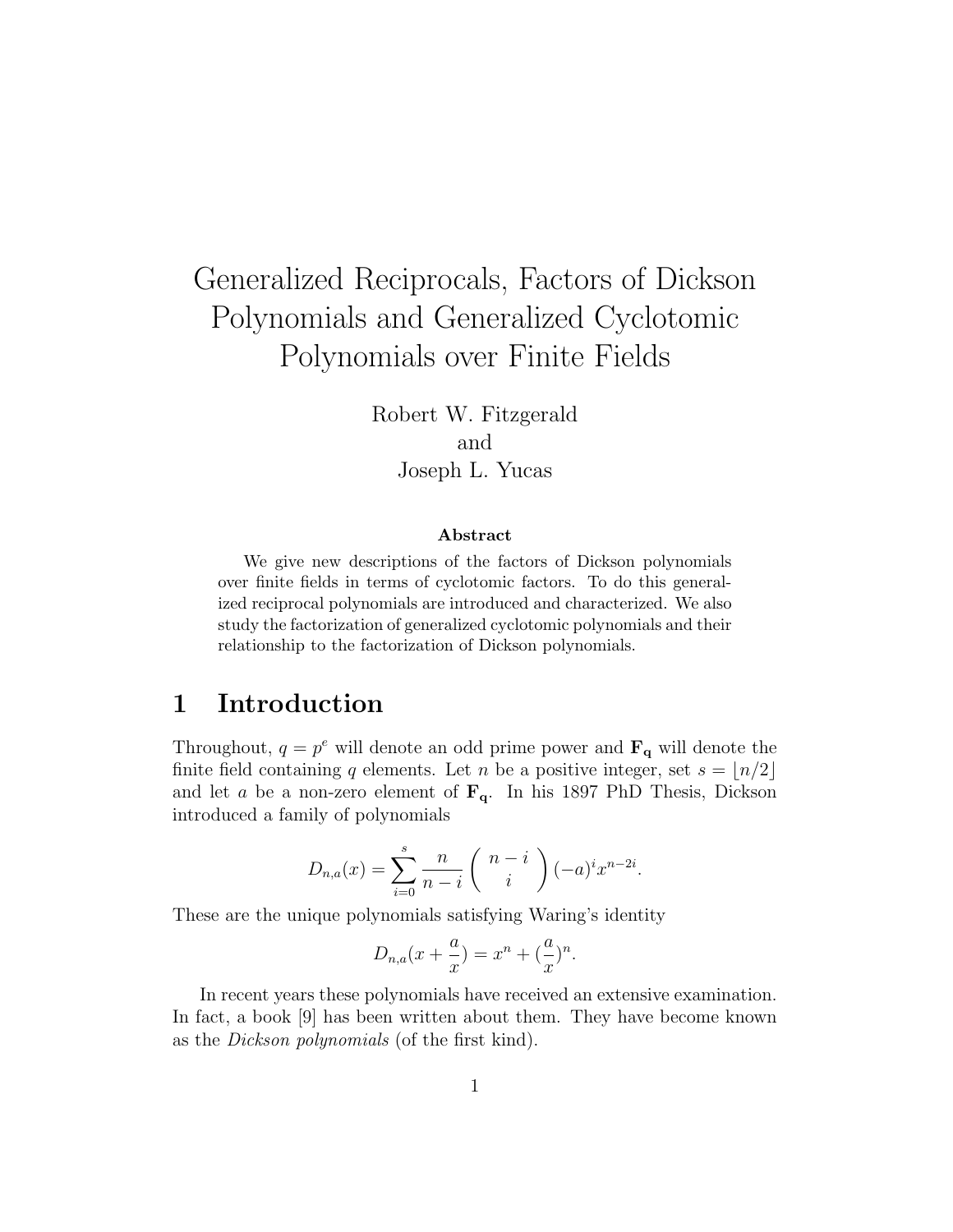In [5] and then later simplified in [2] a factorization of these Dickson polynomials over  $\mathbf{F}_{q}$  is given. We summarize their results as follows:

**Theorem 1.1.**  $D_{n,a}(x)$  is the product of irreducible polynomials in  $\mathbf{F}_{q}[\mathbf{x}]$ which occur in cliques corresponding to the divisors  $d$  of n for which  $n/d$  is odd. To each such d there corresponds  $\phi(4d)/(2N_d)$  irreducible factors, each of which has the form

$$
\prod_{i=0}^{N_d-1} (x - \sqrt{a}^{q^i} (\zeta^{q^i} + \zeta^{-q^i}))
$$

where  $\zeta$  is a primitive  $4d^{th}$  root of unity,  $\phi$  is Euler's totient function,  $k_d$  is the least positive integer such that  $q^{k_d} \equiv \pm 1 \pmod{4d}$  and

$$
N_d = \begin{cases} k_d/2 & \text{if } \sqrt{a} \notin \mathbf{F}_q, k_d \equiv 2 \pmod{4} \text{ and } q^{k_d/2} \equiv 2d \pm 1 \pmod{4d}; \\ 2k_d & \text{if } \sqrt{a} \notin \mathbf{F}_q \text{ and } k_d \text{ is odd}; \\ k_d & \text{otherwise}. \end{cases}
$$

Notice that the factors appearing in the above result are in  $\mathbf{F}_{q}[\mathbf{x}]$ , although their description uses elements from outside of  $\mathbf{F}_{q}$ . The purpose of this paper is to better understand these factors. In this regard, we show that these factors can be obtained from the factors of certain cyclotomic polynomials. This generalizes the results of  $[7]$  where the case  $a = 1$  was considered. To do this we need the notion of generalized reciprocals. This is introduced in section 2. Here we characterize polynomials which equal their generalized reciprocals in terms of their orders. This generalizes Theorem 11 of [14]. Section 3 is a rather straight-forward generalization of results from [7] and section 4 provides the factorization of the Dickson polynomials. In section 5 we introduce cyclotomic factors and provide an algorithm for factoring Dickson polynomials. Section 6 provides some computational aids and in section 7 we introduce generalized cyclotomic polynomials and study their factorization and their relationship to Dickson factors. Section 8 provides a long and tedious proof of our result on the order of generalized cyclotomic polynomials.

#### 2 Generalized reciprocals of polynomials

Recall that q is an odd prime power and  $0 \neq a \in \mathbf{F}_{q}$ . For  $f(x) \in \mathbf{F}_{q}[x]$  monic of degree n, with  $f(0) \neq 0$ , define the *a-reciprocal* of  $f(x)$  by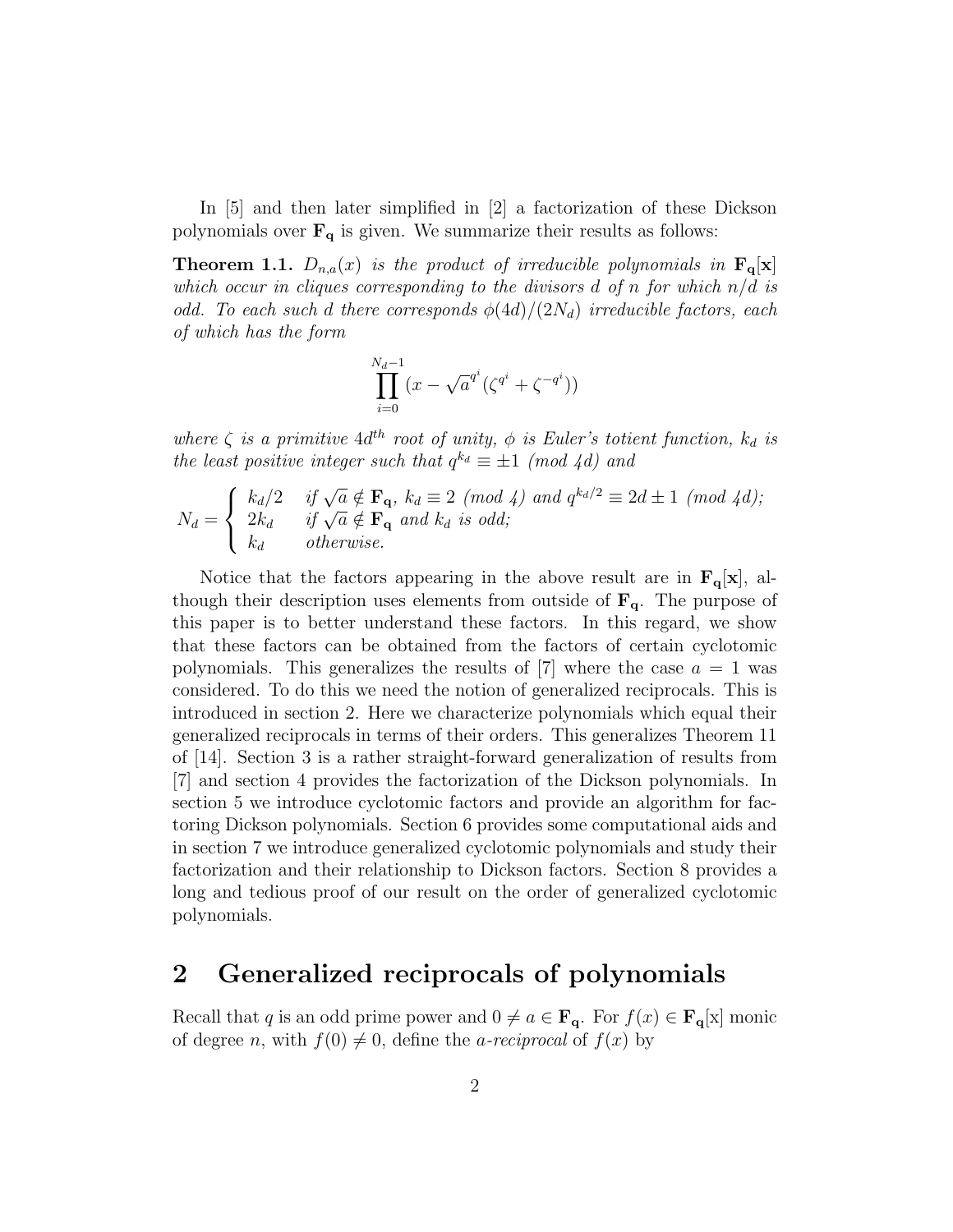$$
\hat{f}_a(x) = \frac{x^n}{f(0)} f(a/x).
$$

That is, if

$$
f(x) = \sum_{i=0}^{n} b_i x^i
$$

then

$$
\hat{f}_a(x) = \frac{1}{b_0} \sum_{i=0}^n b_i a^i x^{n-i}.
$$

Notice that  $\hat{f}_a(x)$  is monic and if  $\alpha$  is a root of  $f(x)$  then  $a/\alpha$  is a root of  $\hat{f}_a(x)$ . Also notice that  $\hat{f}_a(0) = a^n/f(0)$  thus the *a*-reciprocal of  $\hat{f}_a(x)$ is  $f(x)$ . Consequently,  $\hat{f}_a(x)$  is irreducible over  $\mathbf{F}_q$  if and only if  $f(x)$  is. However,  $\hat{f}_a(x)$  may not have the same order as  $f(x)$ . For example, consider  $f(x) = x^3 + 3$  over  $\mathbf{F}_7$ .  $f(x)$  has order 9 while  $\hat{f}_3(x) = x^3 + 2$  has order 18.

A monic polynomial  $f(x)$  of degree  $n = 2m$  is said to be *a-self reciprocal* A monic polynomial  $f(x)$  of degree  $n = 2m$  is said to be *a-self reciprocal*<br>if  $\hat{f}_a(x) = f(x)$ . Notice that  $f(x) = \sum_{i=0}^n b_i x^i$  is *a*-self reciprocal if and only if  $b_{n-i}b_0 = b_i a^i$ . When  $i = n$  we see that  $f(0)^2 = a^n$  so there are two types of *a*-self reciprocal polynomials: √ √

1.  $(f(0) = -a^m)$ . Here,  $f(\sqrt{a}) = -f($  $\overline{a}$ ) hence  $f($  $\overline{a}$ ) = 0 and  $f(x)$  is a multiple of  $x^2 - a$ . We will refer to a-self reciprocal polynomials of this type as being trivial .

2.  $(f(0) = a^m)$ . Here  $b_{n-i}a^m = b^i a^i$  hence  $b_i = b_{n-i}a^{m-i}$  and  $f(x)$  has the form

$$
f(x) = b_m x^m + \sum_{i=0}^{m-1} b_{2m-i} (x^{2m-i} + a^{m-i} x^i)
$$

for some  $b_i \in \mathbf{F}_q$  and  $b_{2m} = 1$ . We will refer to a-self reciprocal polynomials of this type as being non-trivial . As an example, it is easy to check that  $f(x)\hat{f}_a(x)$  is a non-trivial a-self reciprocal polynomial for every monic polynomial  $f(x)$ .

Notice that the only irreducible trivial a-self reciprocal polynomial is  $x^2-a$ when a is not a square in  $\mathbf{F}_{q}$ . The following Theorem gives a characterization of non-trivial a-self reciprocal polynomials.

**Theorem 2.1.** Suppose  $a \in \mathbf{F_q}$  with  $a \neq 0$ . For a monic irreducible polynomial  $f(x)$  over  $\mathbf{F}_{q}$  of degree  $n = 2m$ , the following statements are equivalent. 1.  $f(x)$  is a non-trivial a-self reciprocal polynomial.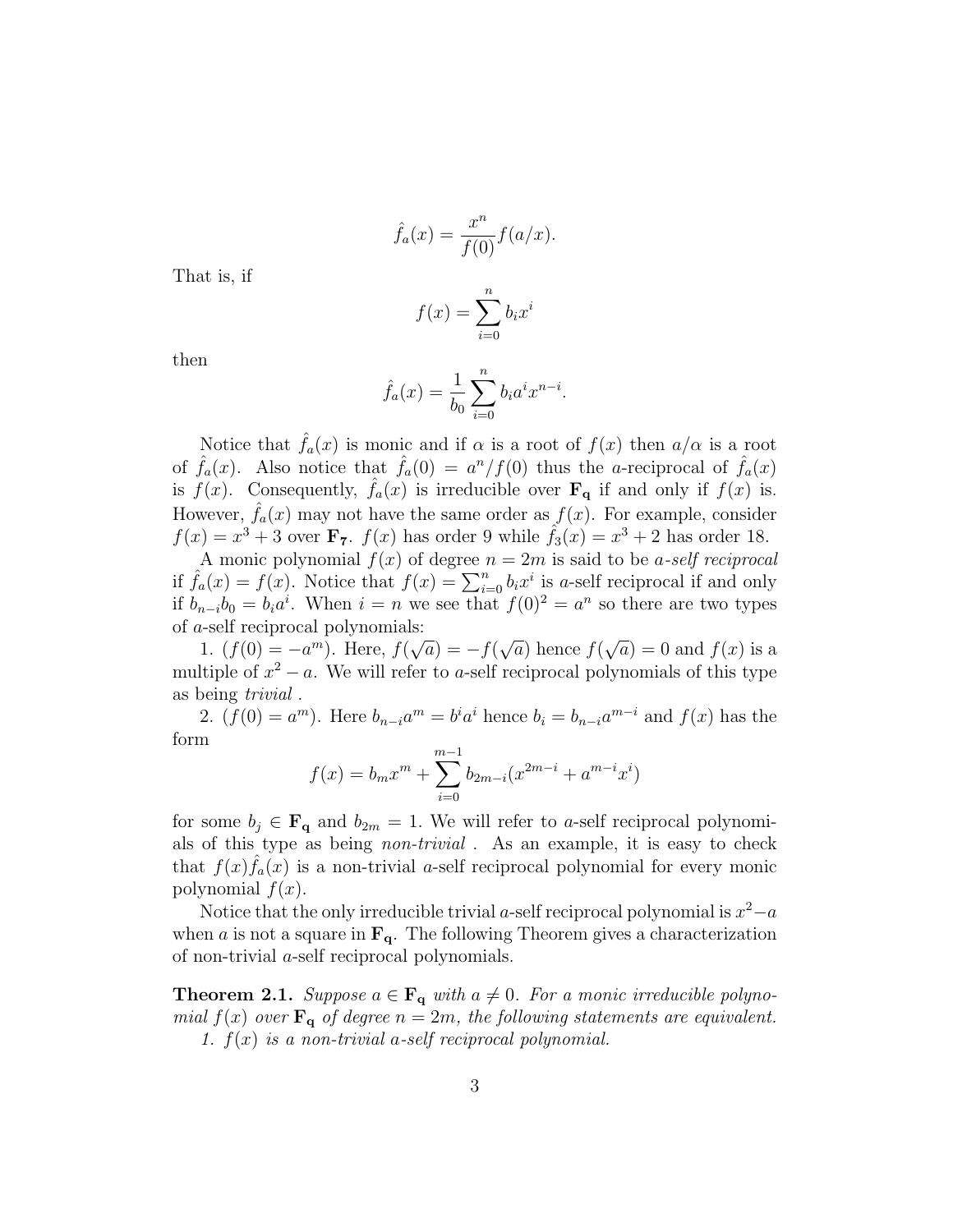2.  $f(x)$  has a root  $\alpha \in \mathbf{F}_{q^n}$  with  $a/\alpha \neq \alpha$  also being a root of  $f(x)$ . 3.  $\alpha^{q^m} = a/\alpha$  for every root  $\alpha$  of  $f(x)$ .

**Proof:**  $1 \Rightarrow 2$ . By 1.,

$$
f(x) = \frac{x^n}{f(0)} f(\frac{a}{x}).
$$

Hence, if  $\alpha$  is a root of  $f(x)$  then so is  $a/\alpha$ . If  $\alpha = a/\alpha$  then  $\alpha^2 - a = 0$ which implies that  $f(x) = x^2 - a$ , a contradiction.

2⇒3. By 2., f has a root  $\alpha$  with  $\alpha^{q^j} = a/\alpha$  for some j with  $1 \leq j \leq n-1$ . Hence

$$
\alpha^{q^{2j}} = (\alpha^{q^j})^{q^j} = a/\alpha^{q^j} = a/(a/\alpha) = \alpha.
$$

Consequently, *n* divides 2*j*. But  $1 \leq j \leq n-1$  and  $n > 1$ , so  $n = 2j$  and  $m = j$ . If  $\beta$  is any other root of  $f(x)$  then  $\beta = \alpha^{q^i}$  for some *i*. We have

$$
\beta^{q^m} = (\alpha^{q^i})^{q^m} = (\alpha^{q^m})^{q^i} = (\frac{a}{\alpha})^{q^i} = \frac{a}{\beta}.
$$

3⇒1. By 3.,  $f(x)$  and  $g(x) = (x^n/f(0))f(\frac{a}{x})$  $\frac{a}{x}$ ) are monic polynomials having the same roots and same degree hence they are equal. If  $f(x) = x^2 - a$ then by 3.,  $\sqrt{a}^{q+1} = a$  hence  $a^{\frac{q+1}{2}} = a$  and  $a^{\frac{q-1}{2}} = 1$  implying  $\sqrt{a} \in \mathbf{F}_q$  and contradicting the irreducibility of  $f(x)$ .  $\Box$ 

Define

$$
D_n = \{r : r \text{ divides } q^n - 1 \text{ but } r \text{ does not divide } q^s - 1 \text{ for } s < n\}.
$$

For  $r \in D_n$ , write  $r = d_r t_r$  where  $d_r = (r, q^m + 1)$ . We next characterize a-self reciprocal polynomials in terms of their orders.

**Theorem 2.2.** Suppose  $f(x)$  is an irreducible polynomial of degree n over  $\mathbf{F}_{q}$  and let t be a divisor of  $q-1$ . The following statements are equivalent: 1.  $f(x)$  is a-self reciprocal for some  $a \in \mathbf{F}_q^*$  with ord $(a) = t$ .

2.  $f(x)$  has order  $r \in D_n$  with  $t_r = t$ .

**Proof:**  $1 \Rightarrow 2$ . Let  $\beta$  be a root of  $f(x)$ . Since  $f(x)$  is a-self reciprocal,  $\beta^{q^m+1} = a$  and hence  $\beta^{(q^m+1)t} = 1$ . Let  $r = ord(f)$ . Then  $r \in D_n$  since  $f(x)$ is an irreducible polynomial of degree n. Write  $r = d_r t_r$ , where  $d_r = (r, q^m + 1)$ and write  $q^m + 1 = d_r d$ . Then  $(t_r, d) = 1$ . Since  $\beta^{(q^m+1)t} = 1$ , we see that  $d_r t_r$  divides  $d_r dt$  and thus  $t_r$  divides t. On the other hand,

$$
a^{t_r} = \beta^{(q^m+1)t_r} = \beta^{d_r dt_r} = \beta^{rd} = 1.
$$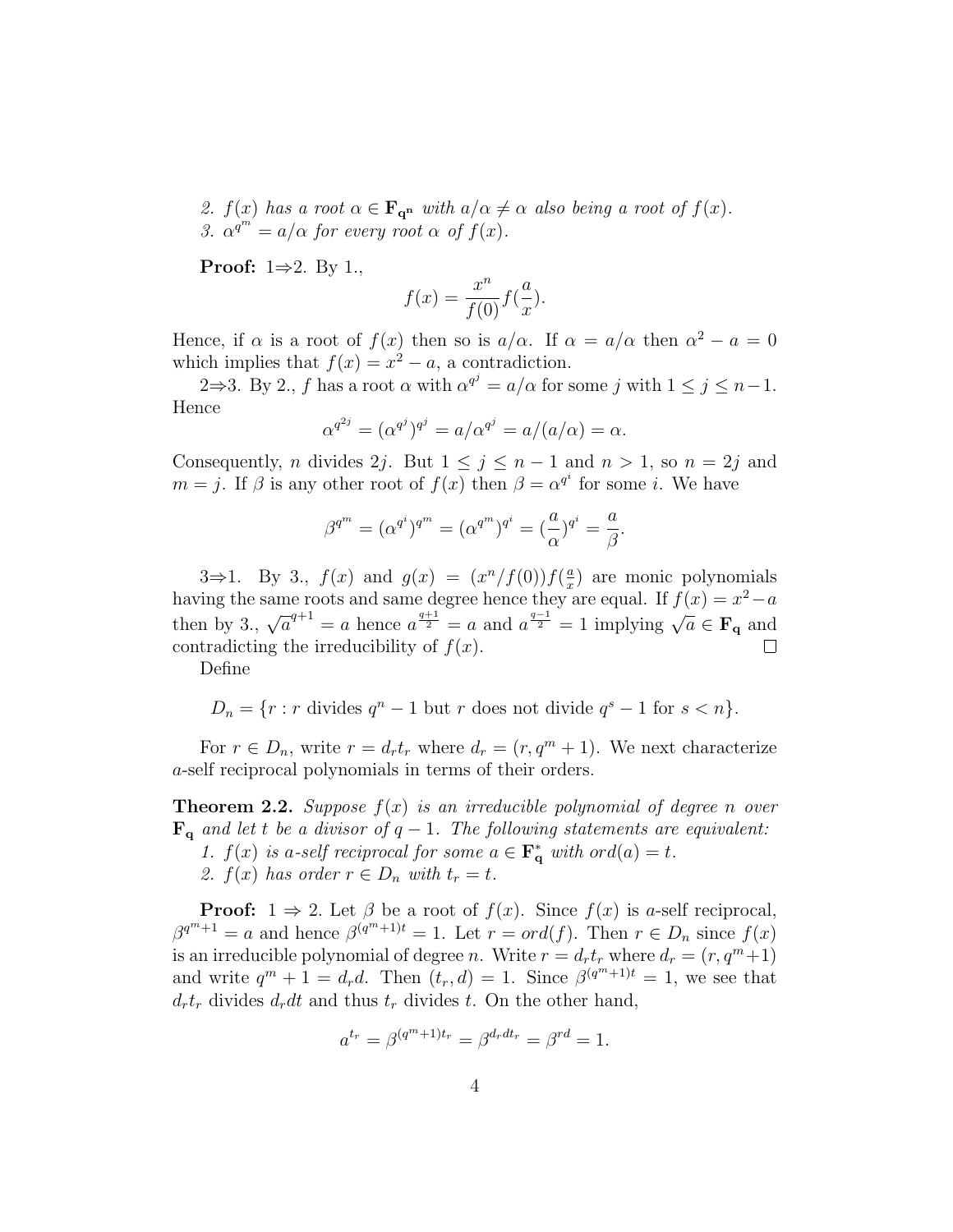Consequently, t divides  $t_r$  and hence  $t_r = t$ .

 $2 \Rightarrow 1$ . Let  $\beta$  be a root of  $f(x)$  and write  $r = d_r t_r$  where  $d_r = (r, q^m + 1)$ . Then  $\beta^{d_r t_r} = 1$ . Let  $a = \beta^{q^m + 1}$ . Since  $d_r$  divides  $q^m + 1$  and  $t_r = t$  divides  $q-1$  we see that  $a^{q-1} = 1$  thus  $a \in \mathbf{F}_q^*$  and  $f(x)$  is a-self reciprocal. Also notice that  $a^{t_r} = 1$ . Again write  $r = d_r t_r$  where  $d_r = (r, q^m + 1)$  and write  $q^m + 1 = d_r d$ . Suppose  $a^s = 1$ . Then

$$
1 = \beta^{(q^m + 1)s} = \beta^{d_r ds}.
$$

Since  $\beta$  has order r, we see that  $d_r t_r$  divides  $d_r ds$ . Finally,  $(d, t_r) = 1$  implies that  $t_r$  divides s.  $\Box$ 

Let  $Q_d(x)$  be the dth cyclotomic polynomial, namely the product of  $(x-\gamma)$ over all primitive dth roots of unity  $\gamma$ .

**Corollary 2.3.** Let  $r ∈ D_n$  and suppose  $t_r$  divides  $q-1$ . Then  $Q_r(x)$  factors into all a-self reciprocal monic irreducible polynomials of degree n and order r where a ranges over all elements of  $F_q$  of order  $t_r$ .

**Proof:** By Theorem 2.47 of [10], the irreducible factors of  $Q_r$  are all the irreducible polynomials of degree  $n$  and order  $r$ . The result now follows from the previous Theorem.  $\Box$ 

Our next goal is to give a description of the a appearing in Theorem 2.1.

**Lemma 2.4.** Suppose  $\beta \in \mathbf{F}_{\mathbf{q}^n}$  and  $c = \beta^{q^m+1} \in \mathbf{F}_{\mathbf{q}}$ . Then

$$
\beta^{q^j} = \frac{c}{\beta^{q^{m+j}}}.
$$

**Proof:**  $(\beta^{q^m+1})^{q-1} = 1$  hence  $\beta^{q^{m+1}-q^m+q-1} = 1$ . Then

$$
\beta^q = \frac{\beta^{q^m+1}}{\beta^{q^{m+1}}} = \frac{c}{\beta^{q^{m+1}}}
$$

and

$$
\beta^{q^j} = (\beta^q)^{q^{j-1}} = \frac{c}{\beta^{q^{m+j}}}.
$$

**Lemma 2.5.** Suppose  $\beta \in \mathbf{F}_{\mathbf{q}^n}$  and  $c = \beta^{q^m+1} \in \mathbf{F}_{\mathbf{q}}$ . If  $tr(\beta^{-1}) \neq 0$  then

$$
c = \frac{tr(\beta)}{tr(\beta^{-1})}.
$$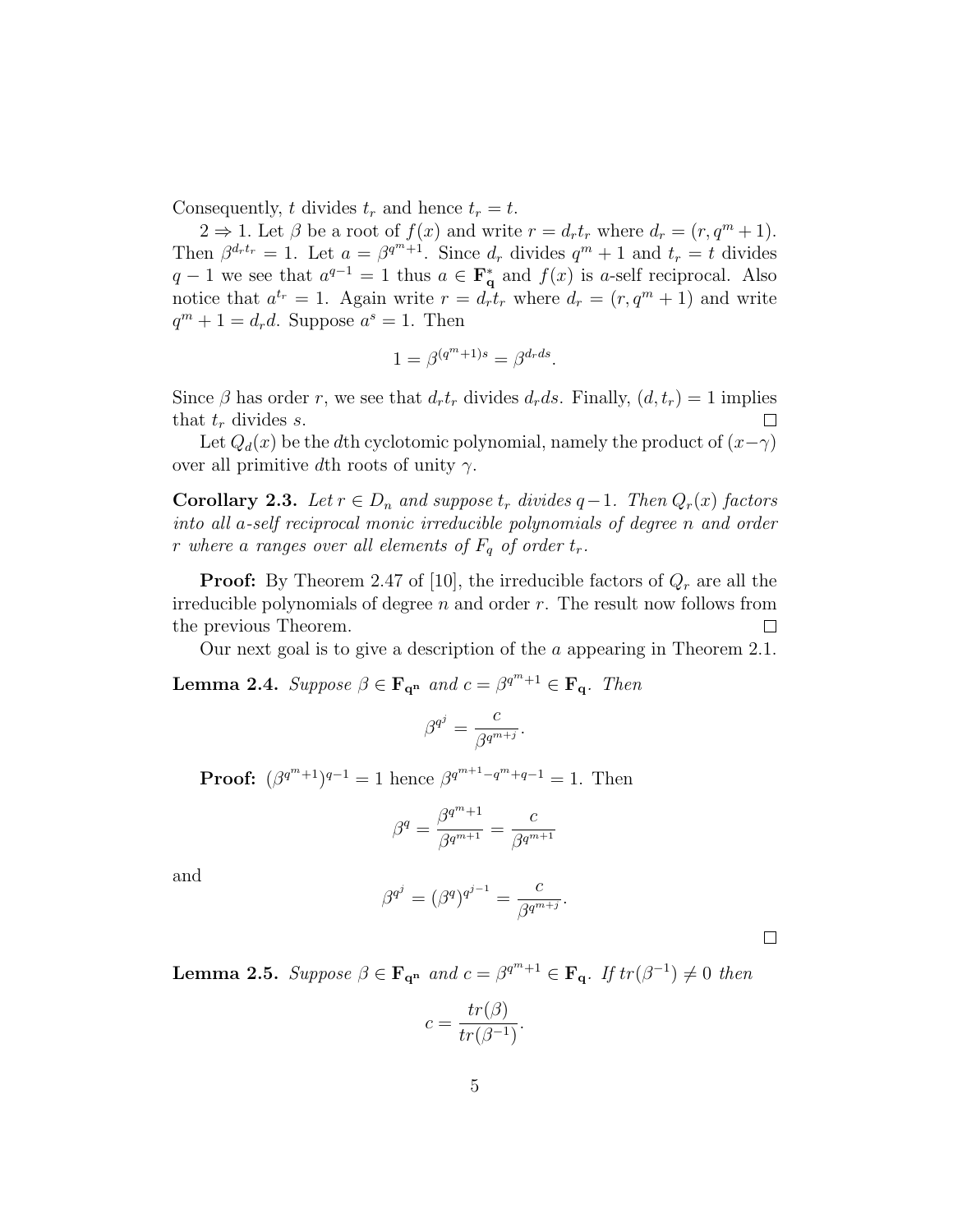Proof:

$$
tr(\beta^{-1}) = \sum_{j=0}^{n-1} \frac{1}{\beta^{q^j}} = \frac{1}{\beta^{\frac{q^n-1}{q-1}}} \sum_{j=0}^{n-1} \beta^{\frac{q^n-1}{q-1}-q^j} = \frac{\beta^{\frac{q^n-1}{q-1}-q^{n-1}}}{\beta^{\frac{q^n-1}{q-1}}} \sum_{j=0}^{n-1} \beta^{q^{n-1}-q^j}.
$$

Hence

$$
\frac{tr(\beta)}{tr(\beta^{-1})} = \frac{\beta^{\frac{q^n-1}{q-1}} tr(\beta)}{\beta^{\frac{q^n-1}{q-1}-q^{n-1}} \sum_{j=0}^{n-1} \beta^{q^{n-1}-q^{j}}} = c \big( \frac{\beta^{q^{n-1}-q^m-1} tr(\beta)}{\sum_{j=0}^{n-1} \beta^{q^{n-1}-q^{j}}} \big).
$$

Thus it suffices to show

$$
tr(\beta) = \frac{\sum_{j=0}^{n-1} \beta^{q^{n-1} - q^j}}{\beta^{q^{n-1} - q^m - 1}},
$$

that is we show

$$
tr(\beta) = \sum_{j=0}^{n-1} \beta^{q^m - q^j + 1}.
$$

$$
\beta^{q^m - q^j + 1} = c/\beta^{q^j} = \beta^{q^{m+j}}
$$
 by Lemma 2.4 thus  

$$
\sum_{j=0}^{n-1} \beta^{q^m - q^j + 1} = \sum_{j=0}^{n-1} \beta^{q^{m+j}} = \sum_{j=0}^{n-1} \beta^{q^j} = tr(\beta).
$$

For an irreducible polynomial  $f(x)$  over  $\mathbf{F}_{q}$ , the *inverse trace* of  $f(x)$  is the coefficient of x in  $f(x)$  divided by the constant term of  $f(x)$ . Equivalently, if  $\beta$  is a root of  $f(x)$  and  $K = \mathbf{F}_{q}(\beta)$  then the inverse trace of  $f(x)$  is  $\text{tr}_{K/\mathbf{F}_{q}}(1/\beta)$ . For  $f \in \mathbf{F}_{q}[\mathbf{x}]$ , let  $itr(f)$  denote the inverse trace of f.

**Theorem 2.6.** Suppose  $f(x)$  is a monic irreducible polynomial over  $\mathbf{F}_q$  of degree  $n = 2m$ . If  $ord(f)|(q^m + 1)(q - 1)$  and  $tr(f) = a \cdot tr(f) \neq 0$  then  $f(x)$ is a-self reciprocal.

**Proof:** Let  $\beta \in \mathbf{F}_{\mathbf{q}^n}$  be a root of  $f(x)$ . We show that  $\beta^{q^m+1} = a$ . Since  $ord(f)|(q^m+1)(q-1)$ , we see that  $(\beta^{q^m+1})^{q-1}=1$  hence  $\beta^{q^m+1} \in F_q$ . Let  $c = \beta^{q^m+1}$ . By Lemma 2.5,

$$
c = \frac{tr(\beta)}{tr(\beta^{-1})} = \frac{tr(f)}{itr(f)} = a.
$$

 $\Box$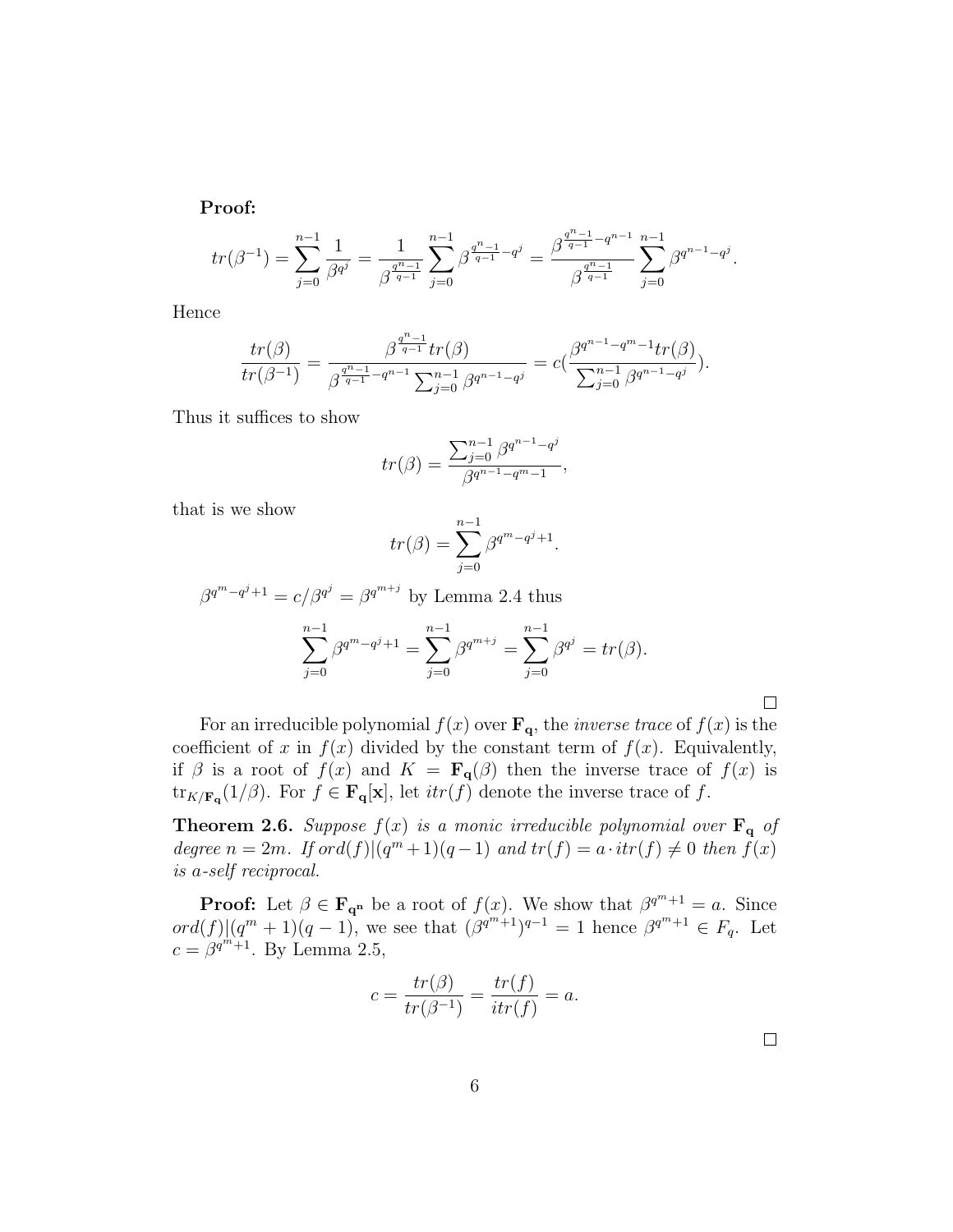### 3 The mappings  $\Phi_a$  and  $\Psi_a$

Let  $P_m$  be the collection of all monic polynomials over  $\mathbf{F}_{q}$  of degree m and let  $S_{m,a}$  denote the family of all monic non-trivial a-self reciprocal polynomials over  $\mathbf{F}_{q}$  of degree m.

We define

by

$$
f(x) \to x^m f(x + \frac{a}{x}).
$$

 $\Phi_a: P_m \to S_{2m,a}$ 

This transformation  $\Phi_a$  has been studied extensively when  $a = 1$ . The first occurrence is Carlitz [3]. Other authors writing about  $\Phi_1$  are Miller [12], Andrews [1], Meyn [11], Cohen [6], Scheerhorn [13], Chapman [4] and Kyuregyan [8].

Recall that a non-trivial monic *a*-self reciprocal polynomial  $b(x)$  of degree 2m can be written as

$$
f(x) = b_m x^m + \sum_{i=0}^{m-1} b_{2m-i} (x^{2m-i} + a^{m-i} x^i)
$$

for some  $b_j \in \mathbf{F}_q$  and  $b_{2m} = 1$ . Define

$$
\Psi_a: S_{2m,a} \to P_m
$$

by

$$
b(x) \to b_m + \sum_{i=0}^{m-1} b_{2m-i} D_{m-i,a}(x).
$$

The following theorem is nearly a straight-forward generalization of [7]. We include a proof here for completeness.

**Theorem 3.1.** (a)  $\Phi_a \circ \Psi_a = id_{S_{2m,a}}$  and  $\Psi_a \circ \Phi_a = id_{P_m}$ .

(b)  $\Phi_a$  and  $\Psi_a$  are multiplicative.

(c) If  $b(x)$  is a monic irreducible non-trivial a-self reciprocal polynomial of degree 2m then  $\Psi_a(b(x))$  is irreducible. If  $f(x)$  is an irreducible polynomial of degree m and not a-self reciprocal then  $\Psi_a(f(x)\hat{f}_a(x))$  is irreducible.

**Proof:** We first check that the codomains are correct. For  $f(x) = x^m +$  $a_{m-1}x^{m-1} + \cdots$ , we have  $\Phi_a(f(x)) = x^m[(x + \frac{a}{x})]$  $\frac{a}{x}$ <sup>m</sup> + a<sub>m-1</sub>(x +  $\frac{a}{x}$  $\frac{a}{x}$  $)^{m-1}$  +  $\cdots$ ]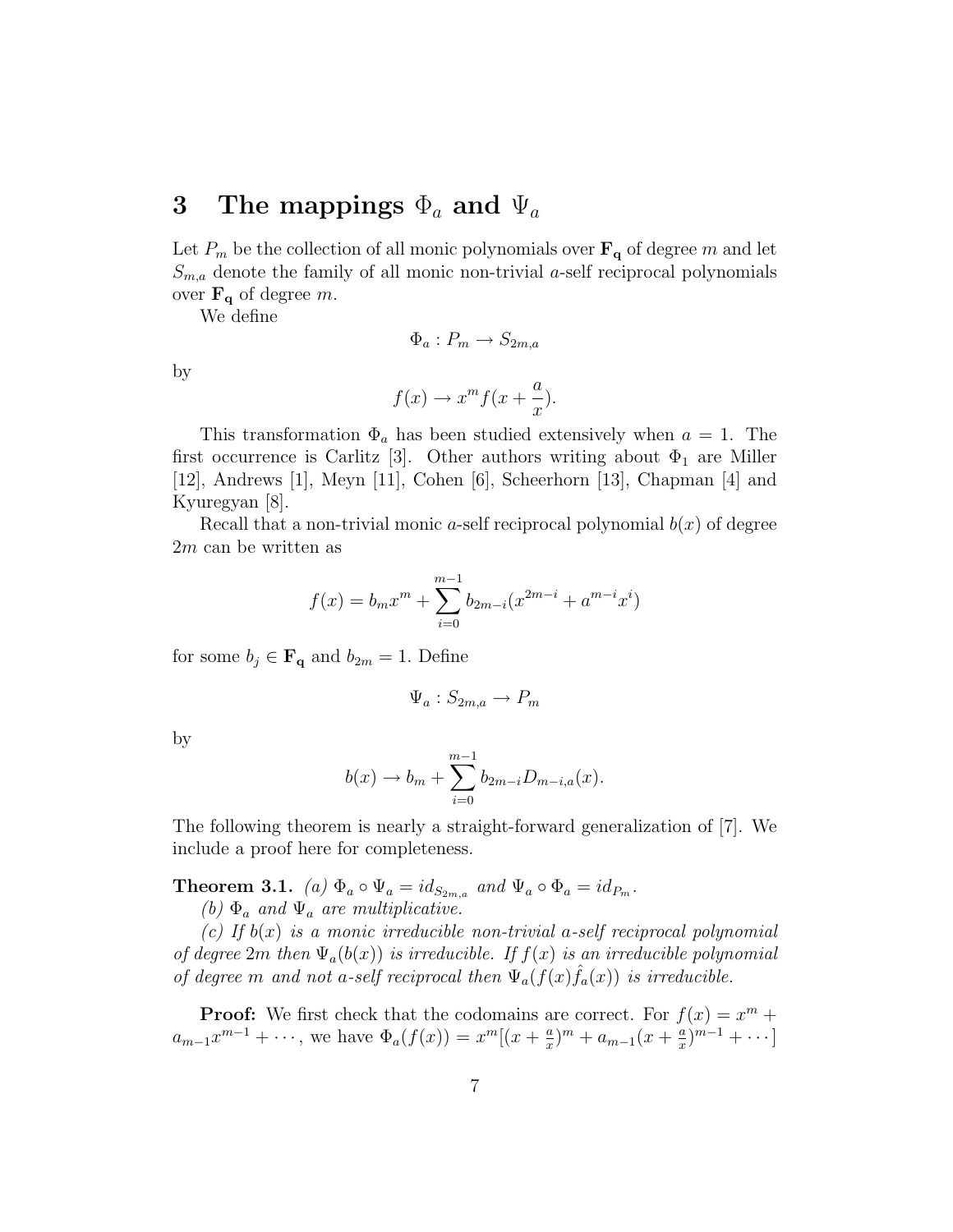which is monic of degree 2m. Since the constant term of  $\Phi_a(f(x))$  is  $a^m$  we see that the *a*-reciprocal of  $\Phi_a(f(x))$  is

$$
\frac{x^{2m}}{a^m}\frac{a^m}{x^m}f(\frac{a}{x}+x) = x^m f(x+\frac{a}{x}) = \Phi_a(f(x)).
$$

Thus  $\Phi_a(P_m) \subset S_{2m,a}$ . And

$$
\Psi_a(b(x)) = b_{2m}D_{m,a}(x) + b_{2m-1}D_{m-1,a}(x) + \cdots
$$

is monic of degree m since  $b_{2m} = 1$  and  $D_{j,a}$  is monic of degree j. So  $\Psi_a(S_{2m,a}) \subset P_m$ .

 $D_{2m,a}$   $\subset F_m$ .<br>We now prove (a). Write  $b(x) = b_m x^m + \sum_{i=0}^{m-1}$  $_{i=0}^{m-1} b_{2m-i}(x^{2m-i} + a^{m-i}x^{i}).$ 

$$
\Phi_a \circ \Psi_a(b(x)) = \Phi_a\left(b_m + \sum_{i=0}^{m-1} b_{2m-i}D_{m-i,a}(x)\right)
$$
  
=  $x^m \left[b_m + \sum_{i=0}^{m-1} b_{2m-i}D_{m-i,a}(x + \frac{a}{x})\right]$   
=  $x^m \left[b_m + \sum_{i=0}^{m-1} b_{2m-i}(x^{m-i} + (\frac{a}{x})^{m-i})\right]$   
=  $b_mx^m + \sum_{i=0}^{m-1} b_{2m-i}(x^{2m-i} + a^{m-i}x^i) = b(x),$ 

where we have used Waring's identity in the third line. Thus  $\Phi_a \circ \Psi_a$  is the identity.

Now in  $P_m$  the coefficient of  $x^m$  is 1 and the others are arbitrary so that  $|P_m| = p^m$ . And for  $b(x) \in S_{2m,a}, b_{2m-1}, \cdots, b_m$  are arbitrary and the other coefficients are determined so that  $|S_{2m,a}| = p^m$ . Hence  $\Psi_a \circ \Phi_a$  is also the identity.

We now prove (b). Say deg  $f(x) = r$  and deg  $g(x) = s$ . Then

$$
\Phi_a((fg)(x)) = x^{r+s}(fg)(x + \frac{a}{x})
$$

$$
= x^r f(x + \frac{a}{x}) \cdot x^s g(x + \frac{a}{x})
$$

$$
= \Phi_a(f(x)) \Phi_a(g(x)).
$$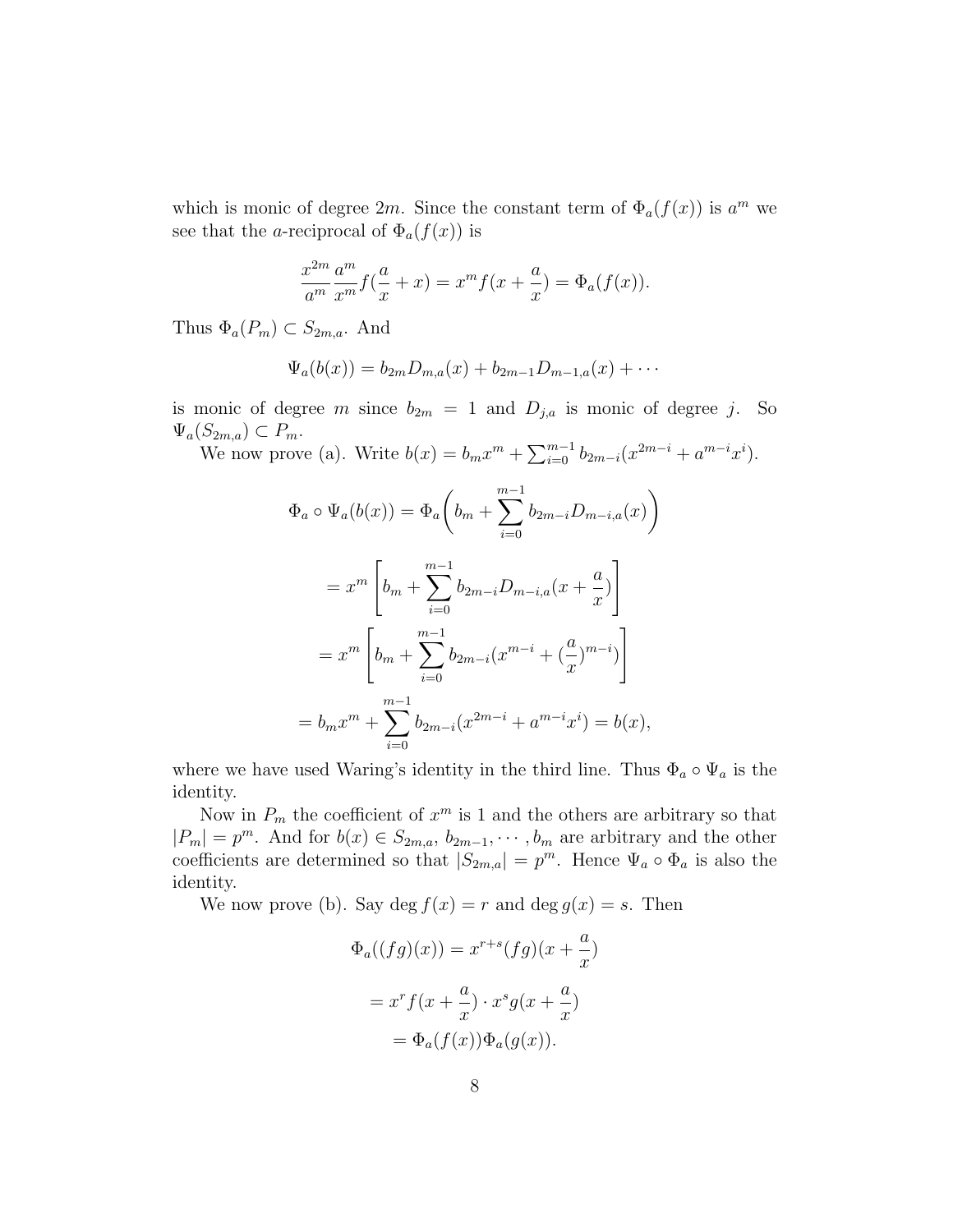Now suppose  $b(x)$  and  $c(x)$  are monic self-reciprocal polynomials. From (a)

$$
\Phi_a(\Psi_a(b(x)c(x)) = b(x)c(x)
$$

$$
= (\Phi_a \circ \Psi_a)(b(x)) \cdot (\Phi_a \circ \Psi_a)(c(x))
$$

$$
= \Phi_a[\Psi_a(b(x))\Psi_a(c(x))]
$$
 by the first part.

Consequently,

$$
\Psi_a(b(x)c(x)) = \Psi_a(b(x))\Psi_a(c(x))
$$

as  $\Phi_a$  is injective by (a).

For (c), let  $b(x) \in S_{2m,a}$  be irreducible. Suppose  $\Psi_a(b(x)) = f(x)g(x)$ , with deg f, deg  $q \geq 1$ . Then using (a) and (b)

$$
b(x) = (\Phi_a \circ \Psi_a)(b(x)) = \Phi_a(f(x))\Phi_a(g(x)),
$$

a contradiction. Next suppose  $f(x)$  is irreducible and  $\Psi_a(f(x)\hat{f}_a(x))$  =  $u(x)v(x)$ , with deg  $u(x)$ , deg  $v(x) \geq 1$ . Then, taking  $\Phi_a$ , we have  $f(x)\hat{f}_a(x) =$  $\Phi_a(u(x))\Phi_a(v(x))$ . Since  $f(x)$  is irreducible, it divides one of  $\Phi_a(u(x))$  or  $\Phi_a(v(x))$ . Say  $f(x)$  divides  $\Phi_a(u(x))$ . Since  $\Phi_a(u(x))$  is a-self reciprocal,  $f_a(x)$  also divides  $\Phi_a(u(x))$ . Further, since  $\hat{f}_a(x)$  is irreducible and  $f(x) \neq$  $\hat{f}_a(x)$  we see that  $f(x)\hat{f}_a(x)$  divides  $\Phi_a(u(x))$ . But then the degree of  $\Phi_a(v(x))$ is less than 1, a contradiction.  $\Box$ 

#### 4 Factors of Dickson polynomials

If  $n = pk$  then  $D_{n,a}(x) = [D_{k,a}(x)]^p$  so we assume that  $(n, p) = 1$ .

**Lemma 4.1.** Let  $g(x)$  be a separable a-self reciprocal polynomial over  $\mathbf{F}_{q}$ . Then  $q(x)$  factors as

$$
g(x) = \prod f(x)\hat{f}_a(x)\prod b(x),
$$

where each  $f(x)$  is irreducible and not a-self reciprocal, each  $b(x)$  is irreducible and a-self reciprocal and the  $f(x)$  and  $b(x)$  are distinct.

**Proof:** Let  $p(x)$  be an irreducible factor of  $q(x)$  and let  $\beta$  be a root of  $p(x)$ . Then  $a/\beta$  is also a root of  $g(x)$  as  $g(x)$  is a-self reciprocal. If  $a/\beta$  is a root of  $p(x)$  then  $p(x)$  is a-self reciprocal. Otherwise, the minimal polynomial of  $a/\beta$ , namely  $\hat{p}_a(x)$ , also divides  $g(x)$ , and  $p(x) \neq \hat{p}_a(x)$ . The factors are distinct as  $q(x)$  has no multiple roots.  $\Box$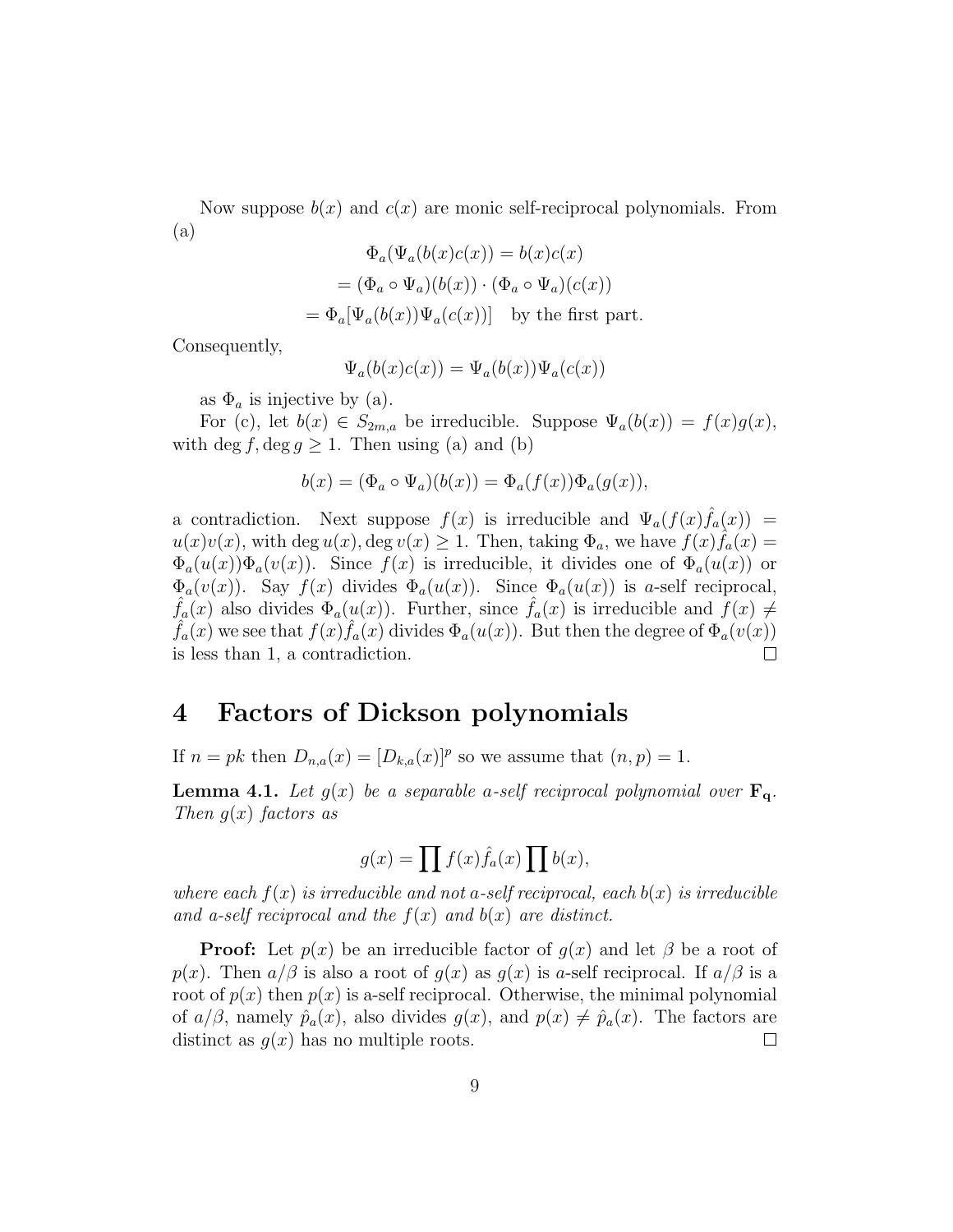Lemma 4.2.  $\Phi_a(D_{n,a}(x)) = x^{2n} + a^n$ .

Proof;

$$
\Phi_a(D_{n,a}(x)) = x^n D_{n,a}(x + \frac{a}{x}) = x^n (x^n + (\frac{a}{x})^n) = x^{2n} + a^n,
$$

where we have again used Waring's identity.

**Proposition 4.3.**  $x^{2n} + a^n$  is separable and a-self reciprocal. Factor as in Lemma 4.1

$$
x^{2n} + a^n = \prod f(x)\hat{f}_a(x) \prod b(x),
$$

Then

$$
D_{n,a}(x) = \prod \Psi(f(x)\hat{f}_a(x)) \prod \psi(b(x)),
$$

is the factorization of  $D_{n,a}(x)$  into irreducible polynomials over  $\mathbf{F}_{q}$ .

**Proof:** The first statement is clear. By Lemma 4.2,  $\Phi(D_{n,a}(x)) = x^{2n} +$ a<sup>n</sup>. Applying  $\Psi$  using Theorem 2.1(b) we see that each  $\Psi(f(x)\hat{f}_a(x))$  and  $\Psi(b(x))$  is irreducible by Theorem 2.1(c).  $\Box$ 

**Example 4.4.** We factor  $D(18, 2)$  over  $\mathbf{F}_7$ .

Here  $n = 18, a = 2, q = 7$  and  $a^n = 1$ .

$$
x^{36} + 1 = [(x^6 + 5x^3 + 2)(x^6 + 6x^3 + 4)][(x^6 + 2x^3 + 2)(x^6 + x^3 + 4)]
$$
  

$$
[(x^2 + 4x + 1)(x^2 + x + 4)][(x^2 + 3x + 1)(x^2 + 6x + 4)](x^2 + 5x + 2)(x^2 + 2x + 2).
$$

Now  $(x^2+5x+2)$  and  $(x^2+2x+2)$  are 2-self reciprocal; the other factors are not but they have been paired with their 2-reciprocals. Consequently, the factors of  $D_{18,2}(x)$  are

$$
(1) \Psi_2((x^6 + 5x^3 + 2)(x^6 + 6x^3 + 4)) = \Psi_2(x^{12} + 4x^9 + x^6 + 4x^3 + 1)
$$
  
\n
$$
= D_{6,2}(x) + 4D_{3,2}(x) + 1
$$
  
\n
$$
= (x^6 + 2x^4 + x^2 + 5) + 4(x^3 + x) + 1
$$
  
\n
$$
= x^6 + 2x^4 + 4x^3 + x^2 + 4x + 6.
$$
  
\n
$$
(2) \Psi_2((x^6 + 2x^3 + 2)(x^6 + x^3 + 4)) = x^6 + 2x^4 + 3x^3 + x^2 + 3x + 6
$$

 $\Box$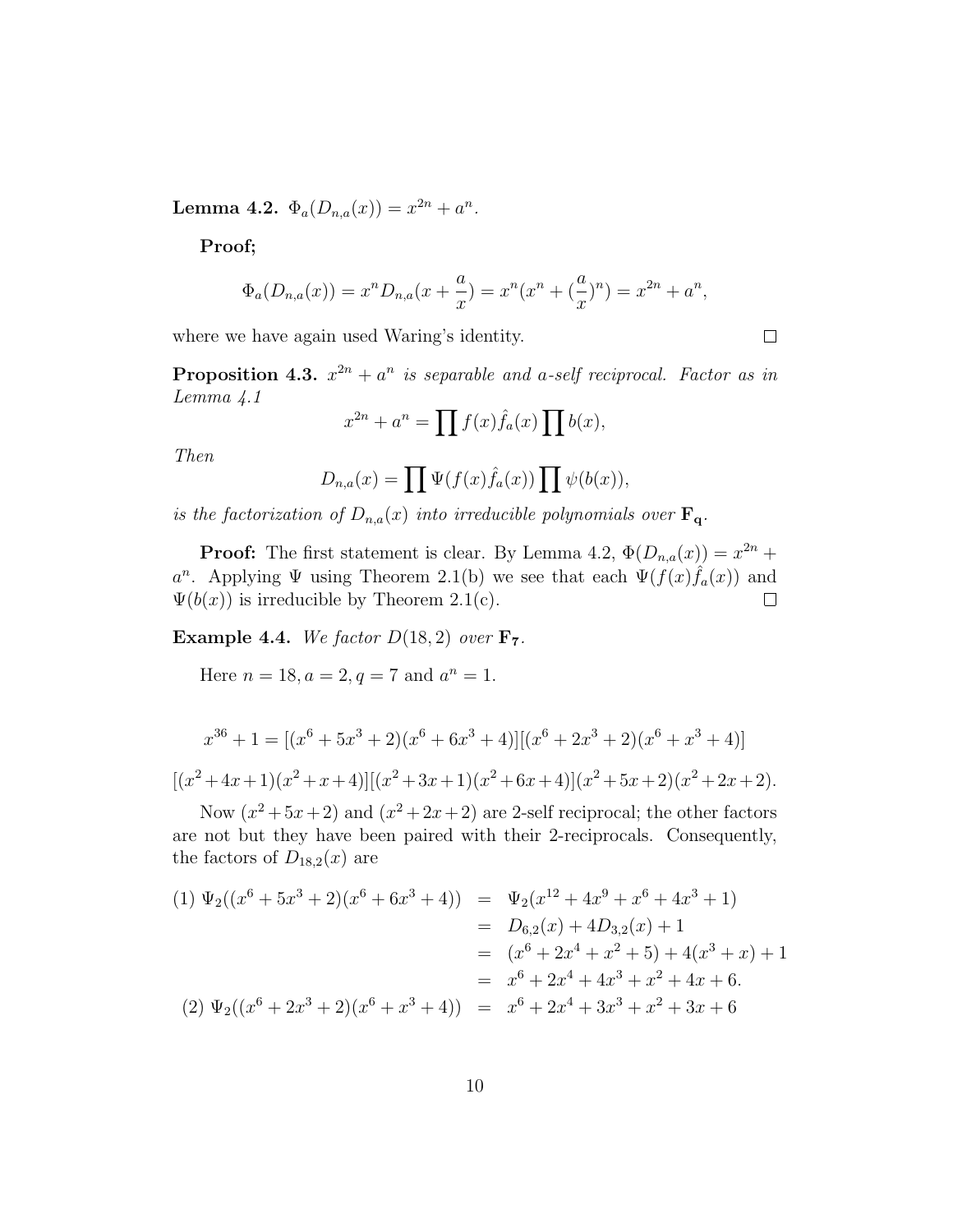(3) 
$$
\Psi_2((x^2 + 4x + 1)(x^2 + x + 4)) = \Psi_2(x^4 + 5x^3 + 2x^2 + 3x + 4)
$$
  
\n
$$
= D_{2,2}(x) + 5D_{1,2}(x) + 2
$$
  
\n
$$
= (x^2 + 3) + 5(x) + 2 = x^2 + 5x + 5
$$
  
\n(4) 
$$
\Psi_2((x^2 + 3x + 1)(x^2 + 6x + 4)) = x^2 + 2x + 5
$$
  
\n(5) 
$$
\Psi_2((x^2 + 5x + 2)) = D_{1,2}(x) + 5 = x + 5
$$
  
\n(6) 
$$
\Psi_2((x^2 + 2x + 2)) = D_{1,2}(x) + 2 = x + 2.
$$

#### 5 Cyclotomic factors

As seen in the previous section, to factor  $D_{n,a}(x)$  it suffices to factor  $x^{2n} + a^n$ . In this section we derive the factors of  $x^{2n} + a^n$  from factors of cyclotomic polynomials and we provide an algorithm for factoring  $D_{n,a}(x)$  for all  $a \in \mathbf{F}_q$ with  $o(-a^n) = t$ .

**Proposition 5.1.** Suppose  $f(x)$  is a monic irreducible polynomial over  $\mathbf{F}_{q}$ which divides  $x^{2n} + a^n$ . Then either f or  $\hat{f}_a$  has order 2dt for some divisor d of n with  $n/d$  odd and  $t = o(-a^n)$ .

**Proof:** Let  $\beta$  be a root of f. Since f divides  $x^{2n} + a^n$ ,  $\beta^{2n} = -a^n$  and  $(a/\beta)^{2n} = -a^n$ . Hence both  $o(\beta)$  and  $o(a/\beta)$  divide 2nt. Now,  $(-a^n)^{o(\beta)} =$  $(\beta^{2n})^{o(\beta)} = 1$  so t divides  $o(\beta)$ . Similarly, t divides  $o(a/\beta)$ . Write  $o(\beta) = s_1 t$ and  $o(a/\beta) = s_2t$ . Then  $s_1$  and  $s_2$  both divide  $2n$ . Assume that  $s_1$  and  $s_2$  both divide *n*. Then  $\beta^{nt} = 1$  and  $(a/\beta)^{nt} = 1$  thus  $1 = \beta^{nt} = a^{nt}$ . Since  $(-a^n)^t =$ 1, t must be even. Write  $t = 2m$ . Then  $1 = \beta^{nt} = \beta^{2nm} = (\beta^{2n})^m = (-a^n)^m$ . Consequently, t divides m. But  $t = 2m > m$ , a contradiction. Hence  $s_1$ and  $s_2$  both do not divide n. Suppose  $s_1$  does not divide n. Since  $s_1$  divides 2n we can write  $s_1 = 2d$  for some d dividing n. Notice that  $n/d = 2n/s_1$ . Assume that  $n/d$  is even and write  $2n/s_1 = 2r$ . Here we see that  $2n = 2rs_1$ and  $s_1$  divides n, a contradiction. Thus  $n/d$  is odd. A similar argument will work if  $s_2$  does not divide n.  $\Box$ 

**Proposition 5.2.** Suppose  $f(x)$  is a monic irreducible polynomial over  $\mathbf{F}_{q}$ of order 2dt where d divides n with n/d odd and t divides  $q-1$ . Then  $x^{2n}$ mod  $f(x)$  is in  $\mathbf{F}_{q}$ .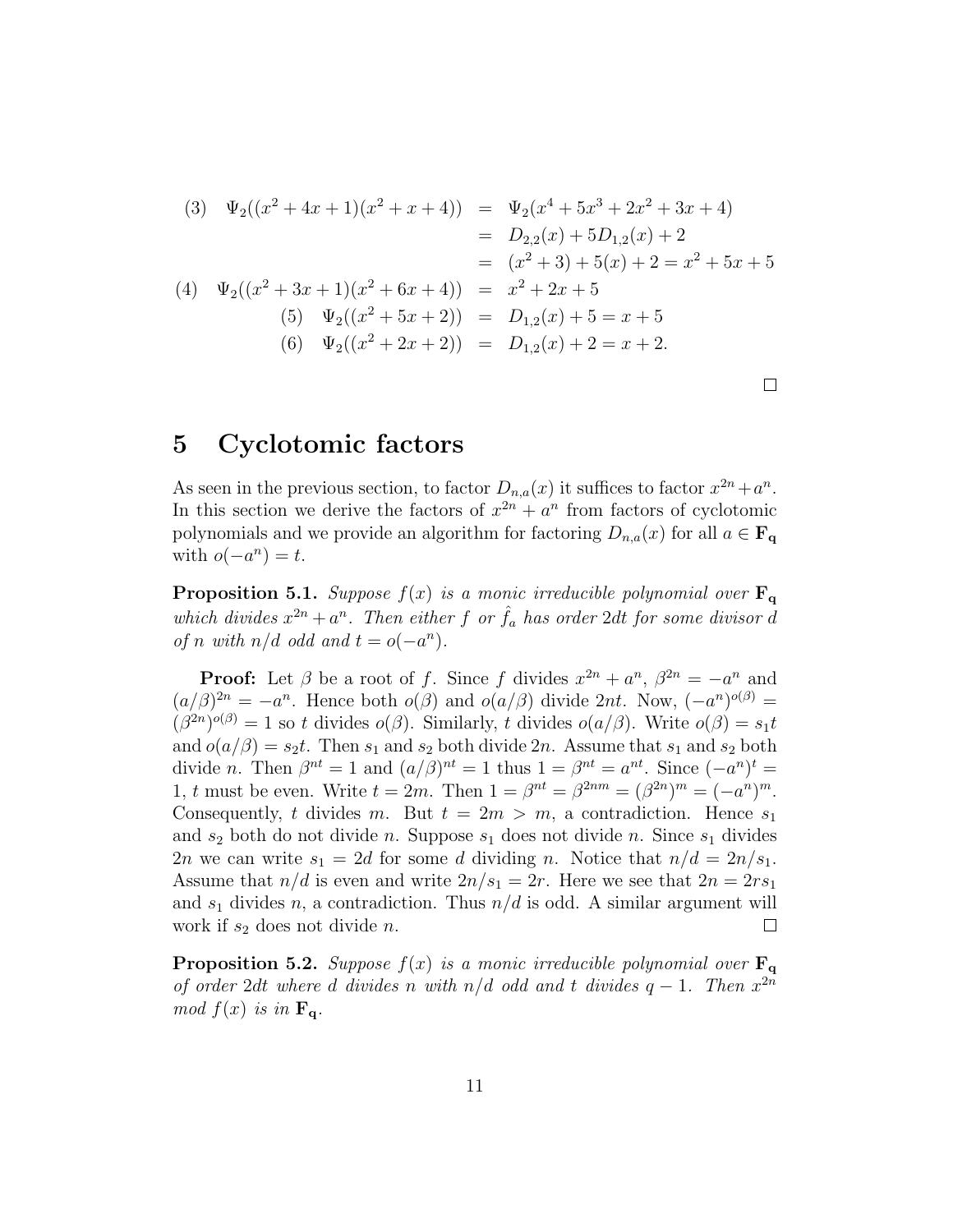**Proof:** Let  $\beta$  be a root of  $f(x)$ . Since  $\beta^{2dt} = 1$  and d divides n, we see that  $(\beta^{2n})^t = 1$  and thus  $\beta^{2n} \in \mathbf{F_q}$ . Let  $c = \beta^{2n}$ . Write  $x^{2n} = f(x)g(x) + r(x)$ with the degree of  $r(x)$  less than the degree of  $f(x)$ . Then

$$
c = \beta^{2n} = f(\beta)g(\beta) + r(\beta) = r(\beta),
$$

thus  $\beta$  satisfies  $r(x)-c$  and  $f(x)$  divides  $r(x)-c$ . Since the degree of  $r(x)-c$ is less than the degree of  $f(x)$  we must have  $r(x) = c$ .  $\Box$ 

For a monic irreducible polynomial  $f(x)$  over  $\mathbf{F}_{q}$  set

$$
r_n(f) = x^{2n} \bmod f(x).
$$

The following algorithm is not efficient. The algorithm works best for factoring  $D_{n,a}(x)$  for various a's. But still it is simpler to apply one of the standard factorization algorithms to each  $D_{n,a}(X)$ . We present the algorithm only to illustrate how the previous results combine to factor the Dickson polynomials  $D_{n,a}(x)$ .

Algorithm for factoring  $D_{n,a}(x)$  when  $o(-a^n) = t$ : For each divisor d of n with  $n/d$  odd, factor  $Q_{2dt}$ . For each factor f of  $Q_{2dt}$  compute  $r_n(f)$ . If  $r_n(f) = -a^n$  then compute  $\hat{f}_a$ . If  $f = \hat{f}_a$  then  $\Psi(f)$  is a factor of  $D(n, a)$ . If  $f \neq \hat{f}_a$  then  $\Psi(f\hat{f}_a)$  is a factor of  $D(n, a)$ .

**Example 5.3.** We factor  $D_{13,2}(x)$  and  $D_{13,3}(x)$  over  $\mathbf{F}_5$ .

Let  $q = 5$ ,  $n = 13$  and  $t = 4$ . The elements a of  $\mathbf{F}_5$  with  $o(-a^n) = t$  are 2 and 3. The divisors d of n with  $n/d$  odd are 1 and 13. Further,  $-2^n = 3$ and  $-3^n = 2$ .

1.  $d = 1$ .

$$
\frac{\text{Factor } f \text{ of } Q_{2dt}(x)}{x^2 + 3} \quad \frac{r_n(f)}{2} \quad \frac{a}{3} \quad \frac{\text{a-reciprocal of } f}{x^2 + 3}
$$
\n
$$
x^2 + 2 \qquad \qquad 3 \qquad 2 \qquad \qquad x^2 + 2
$$

.

We see that both factors are *a*-self reciprocal for their respective *a*. Consequently,  $\Psi_2(x^2+2) = x$  is a factor of  $D_{13,2}(x)$  and  $\Psi_3(x^2+3) = x$  is a factor of  $D_{13,3}(x)$ .

2.  $d = 13$ .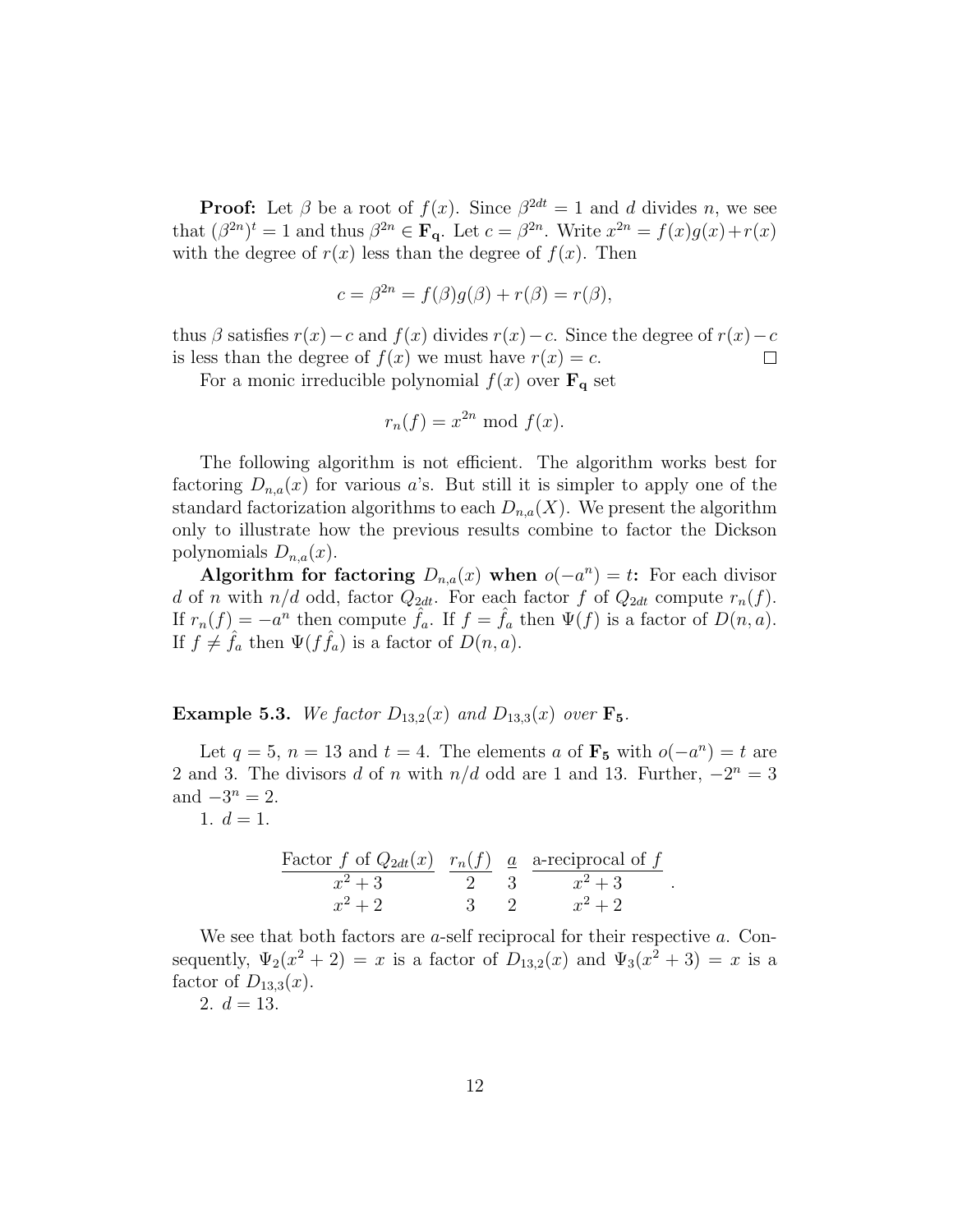Factor f of 
$$
Q_{2dt}(x)
$$
  
\n $x^4 + x^3 + 2x^2 + 3x + 4$   
\n $x^4 + 2x^3 + x + 4$   
\n $x^4 + 2x^3 + 4x^2 + x + 4$   
\n $x^4 + 2x^3 + 4x^2 + x + 4$   
\n $x^4 + 4x^3 + 3x + 4$   
\n $x^4 + 4x^3 + 3x + 4$   
\n $x^4 + 2x^3 + 3x^2 + 4x + 4$   
\n $x^4 + 2x^3 + 3x^2 + 4x + 4$   
\n $x^4 + 2x^3 + 3x^2 + 4x + 4$   
\n $x^4 + 2x^3 + 3x^2 + 4x + 4$   
\n $x^4 + 4x^3 + x^2 + 3x + 4$   
\n $x^4 + 4x^3 + x^2 + 3x + 4$   
\n $x^4 + 4x^3 + x^2 + 3x + 4$   
\n $x^4 + x^3 + x^2 + 2x + 4$ 

Here we omitted factors of  $Q_{2dt}$  that are *a*-reciprocals of other factors already considered. Notice that the first three factors will contribute to  $D_{13,2}(x)$  and the last three factors will contribute to  $D_{13,3}(x)$ . None of the factors are a self reciprocal, Consequently,

$$
\Psi_2((x^4 + x^3 + 2x^2 + 3x + 4)(x^4 + 4x^3 + 2x^2 + 2x + 4)) = x^4 + 2,
$$
  

$$
\Psi_2((x^4 + 2x^3 + x + 4)(x^4 + 3x^3 + 4x + 4)) = x^4 + 3x^2 + 3
$$

and

$$
\Psi_2((x^4 + 2x^3 + 4x^2 + x + 4)(x^4 + 3x^3 + 4x^2 + 4x + 4)) = x^4 + x^2 + 2
$$

are factors of  $D_{13,2}(x)$ .

$$
\Psi_3((x^4 + 4x^3 + 3x + 4)(x^4 + x^3 + 2x + 4)) = x^4 + 2x^2 + 3,
$$
  

$$
\Psi_3((x^4 + 2x^3 + 3x^2 + 4x + 4)(x^4 + 3x^3 + 3x^2 + 1x + 4)) = x^4 + 2
$$

and

$$
\Psi_3((x^4+4x^3+x^2+3x+4)(x^4+x^3+x^2+2x+4)) = x^4+4x^2+2
$$

are factors of  $D_{13,3}(x)$  We have

$$
D_{13,2}(x) = x(x^4 + 2)(x^4 + 3x^2 + 3)(x^4 + x^2 + 2)
$$

and

$$
D_{13,3}(x) = x(x^4 + 2)(x^4 + 2x^2 + 3)(x^4 + 4x^2 + 2).
$$

 $\Box$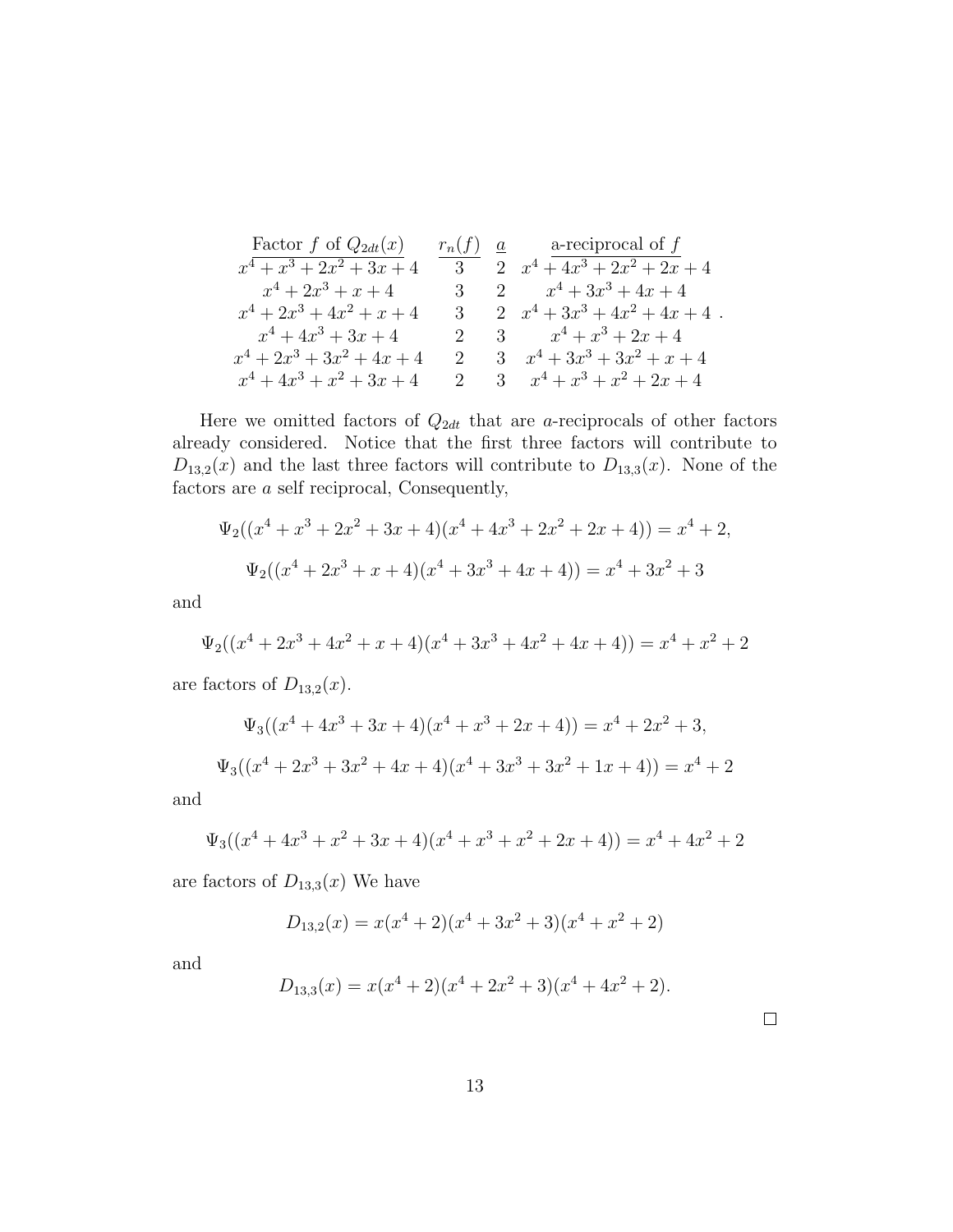## 6 Computing  $r_n(f)$

In some cases it is not necessary to compute  $r_n(f)$  in the algorithm of the previous section as the next two results illustrate.

**Proposition 6.1.** Let  $a \in \mathbf{F_q}^*$ . Suppose  $f(x)$  is a monic irreducible polynomial over  $\mathbf{F}_{q}$  of degree  $\omega$  and order  $r = 2dt$  where  $t = o(-a^{n})$ . A necessary condition for  $r_n(f) = -a^n$  is

$$
\left(f(0)\right)^{\frac{(q-1)n}{td}}=(-1)^{\frac{\omega(q-1)}{t}}\left(-a^n\right)^{\frac{q^{\omega}-1}{r}}.
$$

If  $\left(\frac{q^{\omega}-1}{r}\right)$  $\frac{(-1)}{r}, q-1$  = 1, this condition is sufficient.

**Proof:** Let  $\beta$  be a root of f in  $\mathbf{F}_{q^d}$  and write  $q^{\omega} - 1 = 2$ dts. Recall that  $r_n(f) = \beta^{2n}$ . If  $\beta^{2n} = -a^n$  then

$$
\beta^{2d\frac{n}{d}s} = (-a^n)^s
$$

$$
\beta^{\frac{q^{\omega}-1}{t}\frac{n}{d}} = (-a^n)^{\frac{q^{\omega}-1}{r}}
$$

$$
(-1)^{\frac{\omega(q-1)}{t}}\beta^{\frac{q^{\omega}-1}{t}\frac{n}{d}} = (-1)^{\frac{\omega(q-1)}{t}}(-a^n)^{\frac{q^{\omega}-1}{r}}.
$$

But

$$
f(0)=(-1)^\omega\beta^{\frac{q^\omega-1}{q-1}}
$$

thus

$$
(f(0))^{\frac{(q-1)n}{td}} = (-1)^{\frac{\omega(q-1)}{t}} \beta^{\frac{q^{\omega}-1}{t}\frac{n}{d}}
$$

since  $n/d$  is odd.

Conversely, if  $\beta$  is a root of f then since d divides n we have  $(\beta^{2n})^t = 1$ so  $\beta^{2n} \in \mathbf{F_q}$ . Write again  $q^{\omega} - 1 = 2$ dts.

$$
(f(0))^{\frac{(q-1)n}{td}} = ((-1)^{\omega} \beta^{\frac{q^{\omega}-1}{q-1}})^{\frac{(q-1)n}{td}} = (-1)^{\frac{\omega(q-1)}{t}} \beta^{\frac{q^{\omega}-1}{t}}^{\frac{n}{d}}.
$$

Thus

$$
\beta^{\frac{q^\omega-1}{t}\frac{n}{d}}=(-a^n)^{\frac{q^\omega-1}{r}}
$$

and

$$
(\beta^{2n})^s = (-a^n)^s.
$$

Consequently,  $o(\frac{\beta^{2n}}{-a^n})$  divides s. If  $(q-1, s) = 1$ , we have  $\beta^{2n} = -a^n$ .  $\Box$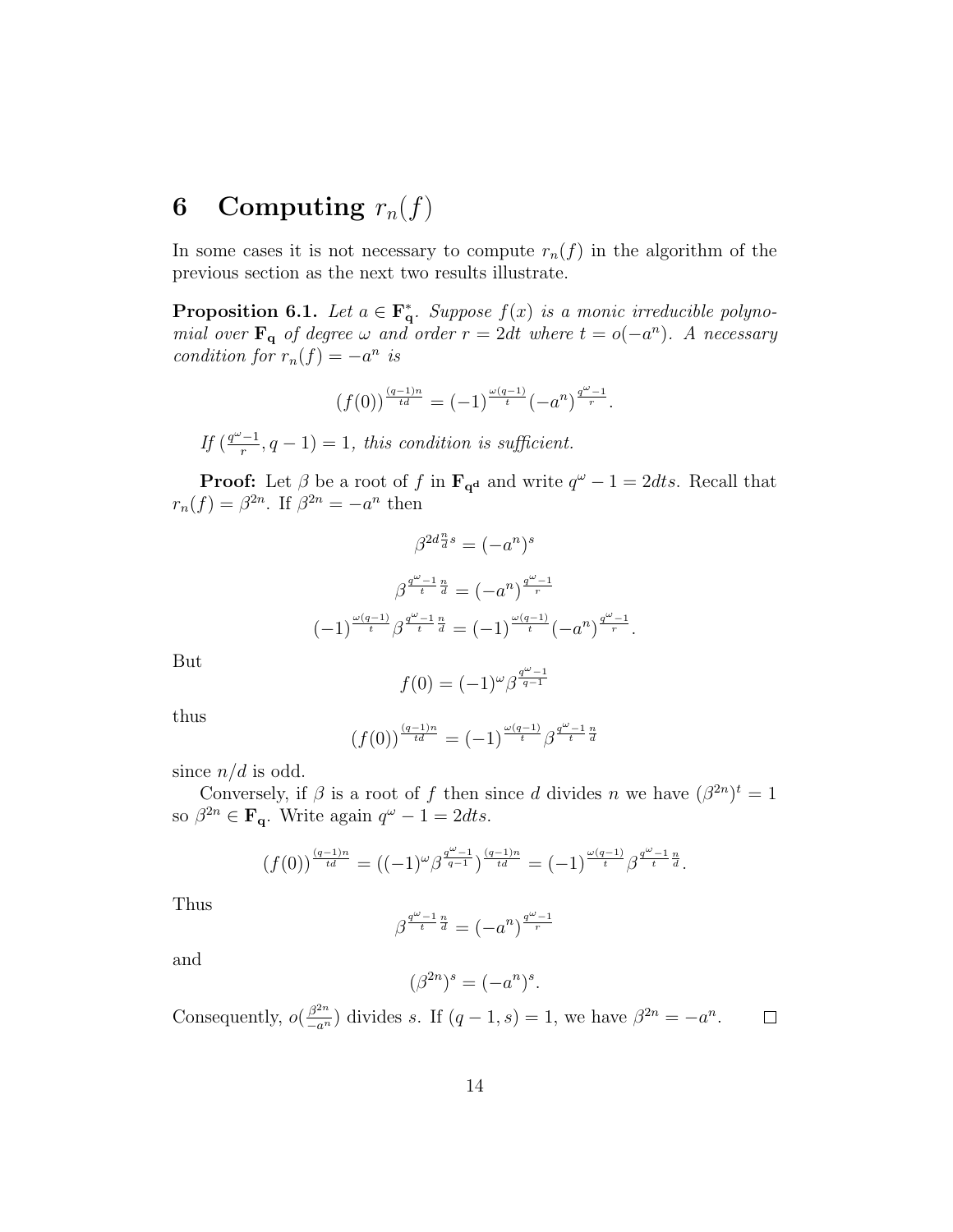**Example 6.2.** We consider  $a = 2$  and the polynomial  $f(x) = x^4 + x^3 + 2x^2 +$  $3x + 2$  over  $\mathbf{F}_7$ .

 $f(x)$  is a monic irreducible polynomial over  $\mathbf{F}_7$  of order  $60 = 2 \cdot 5 \cdot 6$ ,  $\hat{f}_2(x) = x^4 + 3x^3 + 4x^2 + 4x + 1$  and  $o(-2^5) = 6$ . We have  $q - 1 = 6$ ,  $t = 6$ ,  $n = 5, d = 5, f(0) = 2, \omega = 4 \text{ and } r = 60.$ 

$$
(f(0))^{\frac{(q-1)n}{td}} = 2
$$
 and  $(-1)^{\frac{\omega(q-1)}{t}}(-a^n)^{\frac{q^{\omega}-1}{r}} = 4$ 

thus  $r_n(f) \neq -a^n$  and  $\Psi(f(x)\hat{f}_n(x))$  is not a factor of  $D_{5,2}(x)$ .

**Proposition 6.3.** Let  $a \in \mathbf{F_q}^*$ . Suppose  $f(x)$  is a monic irreducible polynomial over  $\mathbf{F}_{q}$  of degree  $\omega$  and order  $r = 2dt$  where d divides n, n/d is odd and  $t = o(-a^n)$ . Write  $q^{\omega} - 1 = 2$ dts and suppose there exist a positive integer y such that t divides  $(sy - 1)$ . A necessary and sufficient condition for  $r_n(f) = -a^n$  is

$$
(f(0))^{\frac{(q-1)ny}{td}} = (-1)^{\frac{\omega(q-1)y}{t}}(-a^n).
$$

**Proof:** Suppose first that the condition holds. Let  $\beta$  be a root of  $f(x)$ in  $\mathbf{F}_{\mathbf{q}^{\mathbf{d}}}$ .

$$
((-1)^{\omega} f(0))^{\frac{(q-1)ny}{td}} = (\beta^{\frac{q^{\omega}-1}{q-1}})^{\frac{(q-1)ny}{td}} = \beta^{2nsy}.
$$

Now,  $\frac{\beta^{2nsy}}{\beta^{2n}} = \beta^{2n(sy-1)} = 1$  since t divides  $(sy-1)$  and d divides n. Consequently,  $\beta^{2nsy} = \beta^{2n}$  and we have

$$
\beta^{2n} = ((-1)^{\omega} f(0))^{\frac{(q-1)ny}{td}} = -a^n
$$

Conversely, by Proposition 6.1 we have

$$
(f(0))^{\frac{(q-1)n}{td}} = (-1)^{\frac{\omega(q-1)}{t}} (-a^n)^s
$$

$$
(f(0))^{\frac{(q-1)ny}{td}} = (-1)^{\frac{\omega(q-1)y}{t}} (-a^n)^{sy}
$$

$$
(-1)^{\frac{\omega(q-1)y}{t}} (f(0))^{\frac{(q-1)ny}{td}} = (-a^n)^{sy} = -a^n
$$

since t divides  $sy - 1$ .

**Example 6.4.** We consider  $a = 2$  and the polynomials  $f(x) = x^3 + 9$  and  $g(x) = x^3 + 13 \text{ over } \mathbf{F_{43}}.$ 

 $\Box$ 

 $\Box$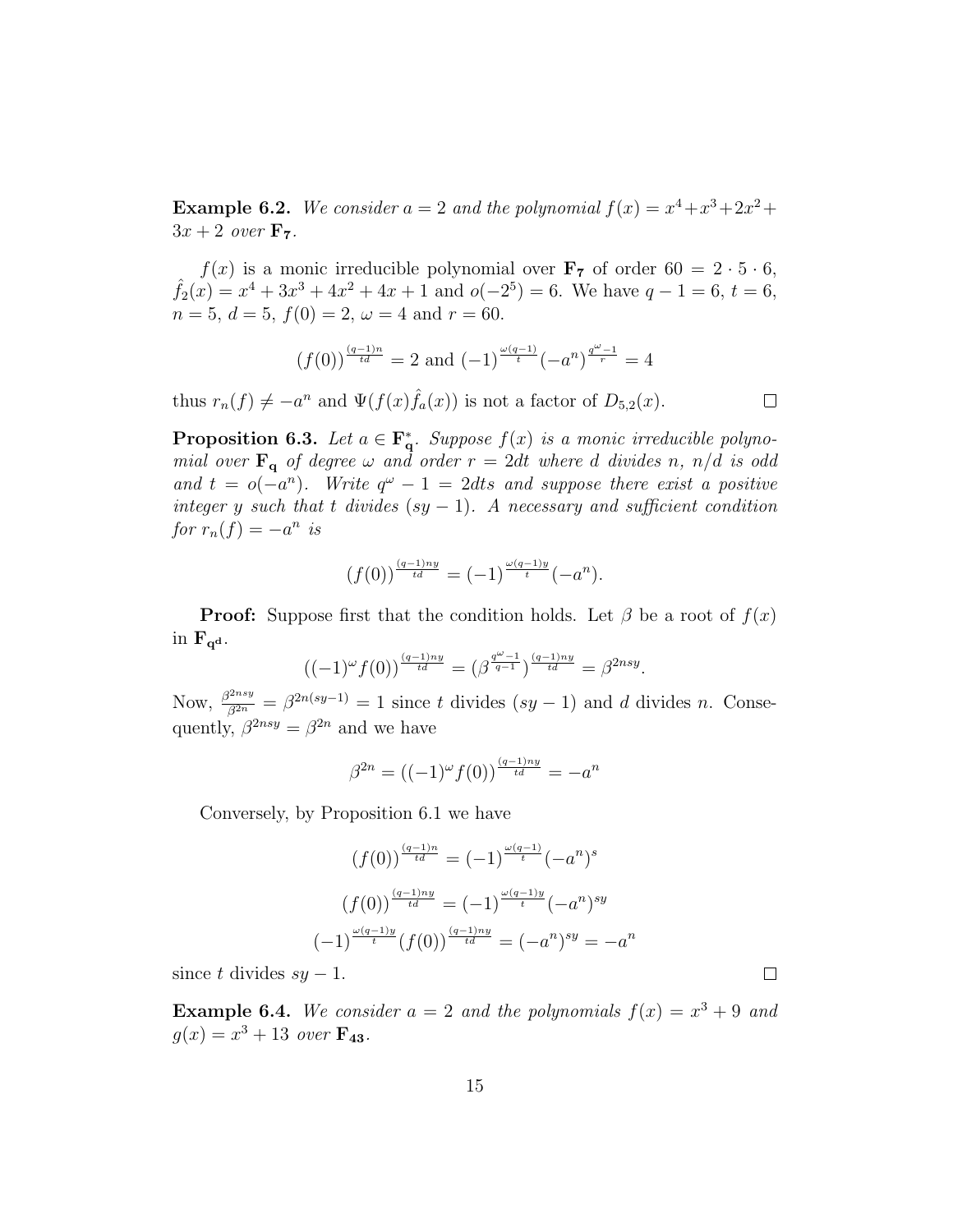$f(x)$  and  $g(x)$  are both monic irreducible polynomial over  $\mathbf{F}_{43}$  of order  $126 \cdot 9 \cdot 7$ , and  $o(-2^9) = 7$ . We have  $q - 1 = 42$ ,  $t = 7$ ,  $n = 9$ ,  $d = 9$ ,  $f(0) = 9$ ,  $g(0) = 13, \omega = 3, r = 60, s = 631 \text{ and } y = 1.$ 

$$
(f(0))^{\frac{(q-1)ny}{td}} = 4
$$

$$
(g(0))^{\frac{(q-1)ny}{td}} = 16
$$

$$
(-1)^{\frac{\omega(q-1)y}{t}} = 1
$$

and

$$
(-a^n)^{sy} = \frac{q^{\omega} - 1}{r} = 4
$$

thus  $r_n(f) = -a^n$  but  $r_n(g) \neq -a^n$  Consequently,  $\Psi(f(x)\hat{f}_a(x))$  is a factor of  $D_{9,2}(x)$  and  $\Psi(g(x)\hat{g}_a(x))$  is not.  $\Box$ 

In the final result of this section we show that  $r_n(f)$  can be computed using a standard recurrence.

Let  $f(x) = x^d + c_{d-1}x^{d-1} + \cdots + c_1x + c_0$  be an irreducible polynomial over  $\mathbf{F}_{q}$ . Consider the recurrence given by

$$
\rho_1(f) = \rho_2(f) = \dots = \rho_{d-1}(f) = 0
$$

$$
\rho_d(f) = 1
$$

$$
\rho_k(f) = -c_{d-1}\rho_{k-1}(f) - c_{d-2}\rho_{k-2}(f) - \dots - c_0\rho_{k-d}(f), \text{ for } k > d.
$$

**Proposition 6.5.** Suppose  $f(x)$  is a monic irreducible polynomial over  $\mathbf{F}_{q}$  of degree d and order st where t divides  $q-1$ . Then  $f(x)$  divides  $x^{sk}+f(0)\rho_{sk}(f)$ for any positive integer k.

**Proof:** Let  $\beta$  be a root of  $f(x)$  in  $\mathbf{F}_{q^d}$ . The linear mapping  $L : \mathbf{F}_{q^d} \to \mathbf{F}_{q}$ that sends  $\beta^j$  to 0 for  $0 \leq j < d-1$  and which sends  $\beta^{d-1}$  to 1 satisfies  $L(\beta^j)$  =  $\rho_{j+1}(f)$  for  $0 \leq j < q^d - 1$ . Since  $(\beta^{sk})^t = 1$  we see that  $\beta^{sk} \in \mathbf{F_q}$  and thus for  $1 \le j < d-1$ ,  $L(\beta^{sk+j}) = L(\beta^{sk}\beta^j) = \beta^{sk}L(\beta^j) = 0$ . That is,  $\rho_{sk+1}(f) = \rho_{sk+2}(f) = \cdots = \rho_{sk+d-1}(f) = 0$ . Let  $g(x) = \sum_{i=1}^{sk} \rho_i(f)x^{sk-i}$ . We will show that  $x^{sk} + f(0)\rho_{sk}(f) = f(x)g(x)$ . Notice that the leading term of  $f(x)g(x)$  is  $x^d \rho_d(f) x^{sk-d} = x^{sk}$  and the constant term of  $f(x)g(x)$  is  $f(0)\rho_{sk}(f)$ , thus it remains to show that the other terms of  $f(x)g(x)$  equal 0. For  $1 \leq j \leq sk-d$ , the coefficient of  $x^{sk-j}$  in  $f(x)g(x)$  is  $c_0\rho_j(f)+c_1\rho_{j+1}(f)+\cdots+c_{d-1}\rho_{j+d-1}(f)+$  $\rho_{j+d}(f) = 0$  by the recurrence relation. For  $1 \leq j \leq d$ , the coefficient of  $x^j$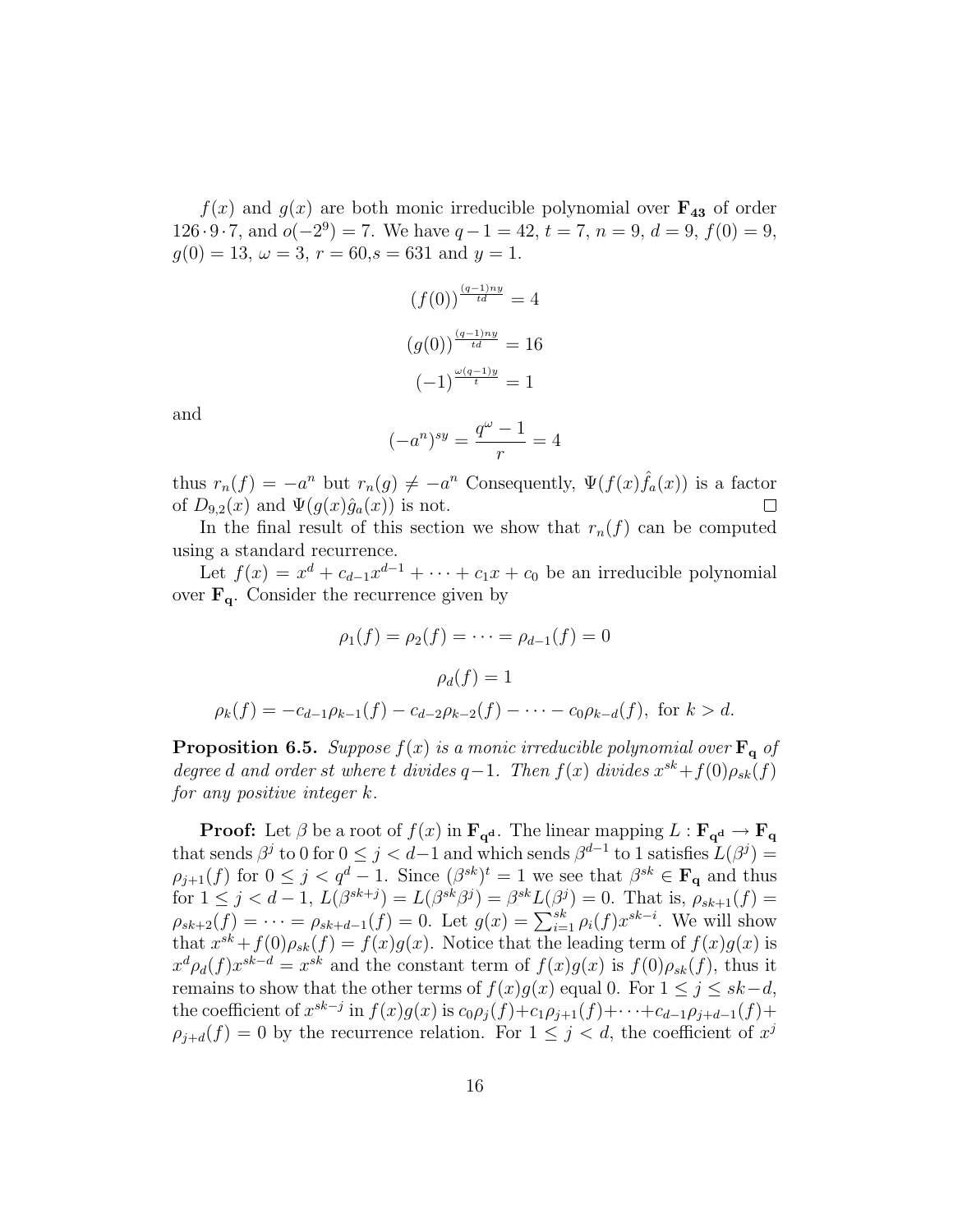in  $f(x)g(x)$  is  $c_0 \rho_{sk-j}(f) + c_1 \rho_{sk-j+1}(f) + \cdots + c_j \rho_{sk}(f)$ . Recall however that  $\rho_{sk+1}(f) = \rho_{sk+2}(f) = \cdots = \rho_{sk+d-1}(f) = 0$ . Consequently, this coefficient can be written as  $c_0 \rho_{sk-j}(f) + c_1 \rho_{sk-j+1}(f) + \cdots + c_{d-1} \rho_{sk+d-j-1}(f) + \rho_{sk+d-j}(f)$ and again the recurrence relation yields the result.

**Corollary 6.6.** Suppose  $f(x)$  is a monic irreducible polynomial over  $\mathbf{F}_q$  of order 2dt for some divisor d of n with  $n/d$  odd. Then  $r_n(f) = f(0)\rho_{2n}(f)$ .

**Proof:**  $f(x)$  divides  $x^{2n} - r_n(f)$  by definition and  $f(x)$  divides  $x^{2n} +$  $f(0)\rho_{2n}(f)$  by Proposition 6.5 hence  $f(x)$  divides  $-r_n(f) + f(0)\rho_{2n}(f)$  and thus  $r_n(f) = f(0)\rho_{2n}(f)$ .  $\Box$ 

#### 7 Generalized cyclotomic polynomials

Set  $T_{n,a}(x) = x^{2n} + a^n$ . In our pursuit of factoring  $T_{n,a}(x)$ , some interesting factors arose. We will call these factors generalized cyclotomic polynomials. In this section we derive the degree, order and invariance of these polynomials and study their relationship to Dickson factors.

**Lemma 7.1.** If  $k|n$  and  $n/k$  is odd then  $T_{k,a}(x)|T_{n,a}(x)$  and  $D_{k,a}(x)|D_{n,a}(x)$ .

**Proof:** Note that  $y + z$  divides  $y^m + z^m$  if m is odd. Set  $y = x^{2k}$  and  $z = a^k$  to get the result for  $T_{n,a}(x)$ . Apply  $\Psi$  to get the result for  $D_{n,a}(x)$ . Set

$$
Q_{n,a}(x) = \frac{T_{n,a}(x)}{\text{lcm}\{T_{k,a}(x) : k|n, \quad n/k \quad \text{odd and} \quad k < n\}}
$$

and set

$$
H_{n,a}(x) = \frac{D_{n,a}(x)}{\operatorname{lcm}\{D_{k,a}(x) : k|n, \quad n/k \quad \text{odd and} \quad k < n\}}.
$$

Thus  $Q_{n,a}(x)$  consists of the factors of  $T_{n,a}(x)$  which have not occurred as factors of  $T_{k,a}(x)$ ,  $k < n$ , and similarly for  $H_{n,a}(x)$ . We call the  $Q_{n,a}(x)$  the a-cyclotomic polynomials.

Let  $\Delta_m$  denote the set of primitive mth roots of unity.

**Lemma 7.2.** 1.  $Q_{n,a}(x)$  is a-self reciprocal, separable and we have that  $\Psi(Q_{n,a}(x))=H_{n,a}(x).$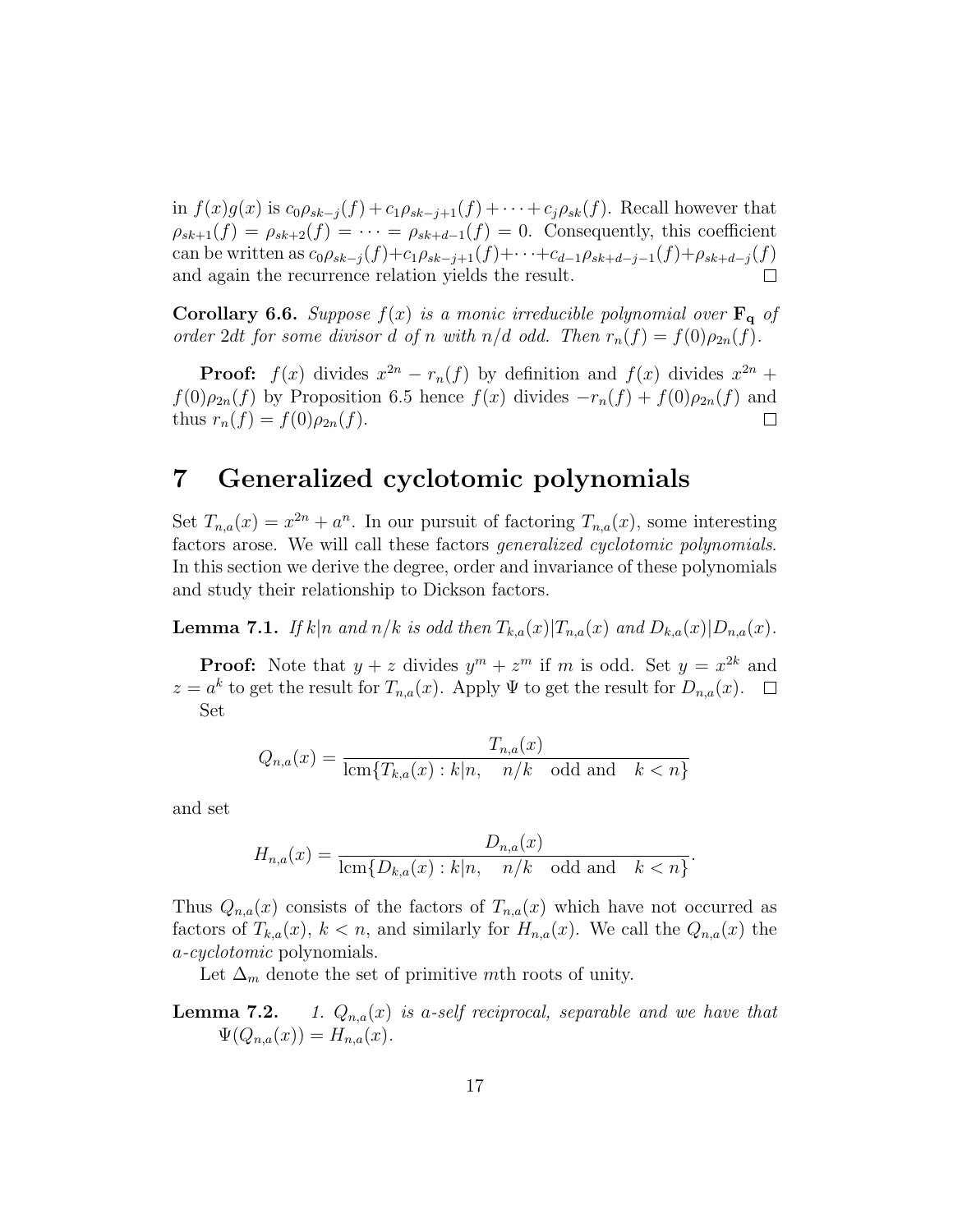2. We have

$$
Q_{n,a}(x) = a^{\phi(2n)} Q_{2n}(x^2/a) = \prod_{\rho \in \Delta_{2n}} (x^2 - a\rho).
$$

3. deg  $Q_{n,a}(x) = 2\phi(2n)$ .

**Proof:** (1) The first two statements follow from  $Q_{n,a}(x)$  being a quotient of separable, a-self reciprocal polynomials. The third follows form  $\Psi_a$  being multiplicative, Theorem 3.1.

(2) We begin with

$$
x^{n} + 1 = \prod_{d|n, \frac{n}{d} \text{ odd}} Q_{2d}(x)
$$

$$
x^{2n} + a^{n} = a^{n} \prod_{d|n, \frac{n}{d} \text{ odd}} Q_{2d}(x^{2}/a).
$$

And so the new part of  $x^{2n} + a^n$  is

$$
Q_{n,a}(x) = a^{\phi(2n)} Q_{2n}(x^2/a) = \prod_{\rho \in \Delta_{2n}} (x^2 - a\rho).
$$

This proves (2) and (3) follows immediately from (2).

 $\Box$ Let w denote the order of q modulo 2n. Then  $Q_{2n}(x)$  factors, over  $\mathbf{F}_{q}$ , as a product of irreducible polynomials, each of degree w. Let  $\rho_0$  be a particular a product of irreducible polynomials, each of degree w. Let  $\rho_0$  be a particular<br>primitive  $(2n)$ th root of unity. The factorization of  $Q_{2n}(x)$  is  $\prod c_i(x)$  where for each i

$$
c_i(x) = \prod_{\rho \in S_i} (x - \rho)
$$

over a subset  $S_i$  of  $\Delta_{2n}$ , an orbit under the automorphism group of  $F(\rho_0)/F$ . Fix a  $\rho_i \in S_i$  for each *i*. Let w' denote the order of q modulo 4n.

Lemma 7.3. Either  $w' = w$  or  $w' = 2w$ .

**Proof:** Since  $q^{w'} \equiv 1 \pmod{2n}$  we get  $w|w'$ . And  $q^{w'} - 1 = (q^w 1(q^w + 1), q^w + 1$  is even, so  $q^{2w} \equiv 1 \pmod{4n}$ . Hence  $w'|2w$ .

**Lemma 7.4.** 1. All irreducible factors of  $Q_{n,a}(x)$  have the same degree.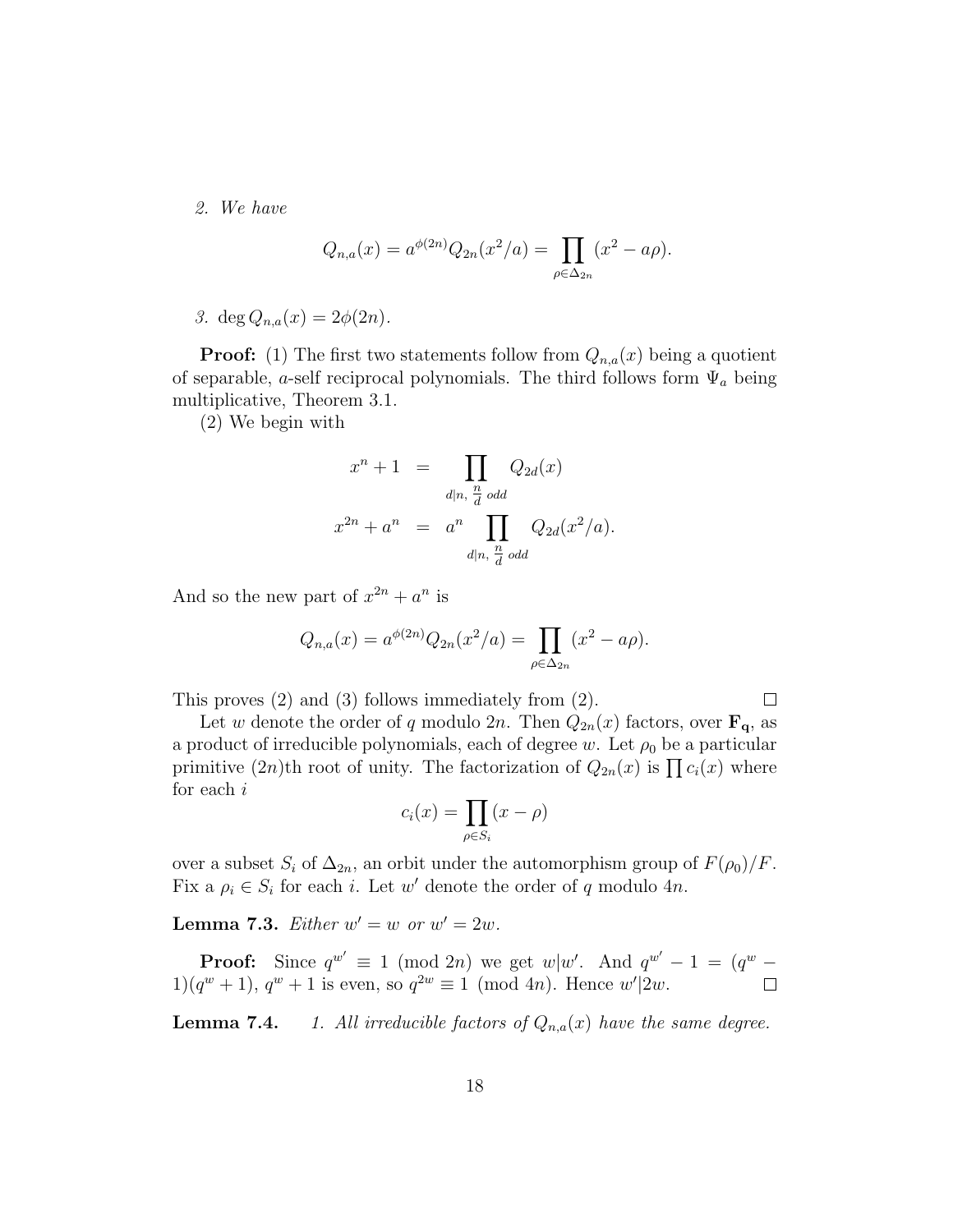- 2. The degree of an irreducible factor of  $Q_{n,a}(x)$  is w iff one of the following holds:
	- (a) w is even and  $w' = w$ .
	- (b) w is odd,  $w' = w$  and a is a square.
	- (c) w is odd,  $w' = 2w$  and a is a non-square.
- 3. In all other cases, the degree of an irreducible factor of  $Q_{n,a}(x)$  is  $2w$ .

Proof: Set

$$
h_i(x) = \prod_{\rho \in S_i} (x^2 - a\rho).
$$

Then  $h_i(x) = a^w c_i(x^2/a) \in \mathbf{F}_q[x]$  and  $Q_{n,a}(x) = \prod_i h_i(x)$ , by Lemma 7.2. Note that the automorphisms of  $\mathbf{F}_{q}(\rho_0)/\mathbf{F}_{q}$  permute the  $x^2 - a\rho$ , over  $\rho \in S_i$ . Hence if  $x^2 - a\rho_i$  is irreducible over  $\mathbf{F}_q(\rho_0)$  then  $h_i(x)$  is irreducible, of degree 2w. If  $x^2 - a\rho_i$  splits as  $(x + u(\rho_i))(x + v(\rho_i))$ , for polynomials  $u, v$  over  $\mathbf{F}_q$ , then  $h_i(x) = k[i(x)m_i(x)]$  where

$$
k_i(x) = \prod_{\rho \in S_i} (x + u(\rho)) \quad \text{and} \quad m_i(x) = \prod_{\rho \in S_i} (x + v(\rho)),
$$

are irreducible over  $\mathbf{F}_{q}$  of degree w.

(1) Fix a primitive  $(2n)$ th root of unity  $\rho_0$ . Suppose one irreducible factor of  $Q_{n,a}(x)$  has degree w. Then for some primitive  $(2n)$ th root of unity  $\rho_1$ ,  $x^2 - a\rho_1$  splits in  $\mathbf{F}_q(\rho_0)$ . Thus  $a\rho_1 = u^2$  for some  $u \in \mathbf{F}_q(\rho_0)$ .

Let  $\rho_i$  be another primitive  $(2n)$ th root of unity. Then  $\rho_i = \rho_1^s$  for some s prime to 2n. In particular, s is odd. Then  $a^s \rho_i = u^{2s} = a^s \rho_1^s$  and so  $a\rho_i = [u^s a^{-(s-1)/2}]^2 \in \mathbf{F}_q(\rho_0)^2$ . Thus all  $x^2 - a\rho_i$  split in  $\mathbf{F}_q(\rho_0)$  and all factors have degree w. Otherwise, no  $x^2 - a\rho_i$  split in  $\mathbf{F}_q(\rho_0)$  and all factors have degree 2w.

(2), (3) Let  $\rho$  be a primitive  $(2n)$ th root of unity. Note that  $\mathbf{F}_{q}(\rho) = \mathbf{F}_{q^{\mathbf{w}}}$ (2), (5) Let  $\rho$  be a primitive (2h)th root of unity. Note that  $\mathbf{F}_{\mathbf{q}}(\rho) = \mathbf{F}_{\mathbf{q}^{\mathbf{w}'}}$ <br>and  $\mathbf{F}_{\mathbf{q}}(\sqrt{\rho}) = \mathbf{F}_{\mathbf{q}^{\mathbf{w}'}}$ . Thus  $\sqrt{\rho} \in \mathbf{F}_{\mathbf{q}}(\rho)$  iff  $w = w'$ . And  $\sqrt{a} \in \mathbf{F}_{\mathbf{q}}(\rho)$  even or a is a square (in  $\mathbf{F}_{q}$ ).

where the cases. If  $w' = w$  is even then  $\sqrt{a}$  and  $\sqrt{\rho}$  are in  $\mathbf{F}_{q}(\rho)$ . So  $x^2 - a\rho$  splits in  $\mathbf{F}_q(\rho)$  and all factors have degree w.

 $I = a\rho$  spins in  $\mathbf{r}_{q}(\rho)$  and an iactors nave degree w.<br>If  $w' = w$  is odd then  $\sqrt{\rho} \in \mathbf{F}_{q}(\rho)$  and  $\sqrt{a} \in \mathbf{F}_{q}(\rho)$  iff a is a square in  $\mathbf{F}_{q}$ . So if a is a square then  $x^2 - a\rho$  splits in  $\mathbf{F}_q(\rho)$  and all factors have degree w. If a is not a square then  $x^2 - a\rho$  does not split in  $\mathbf{F}_q(\rho)$  and the factors have degree 2w.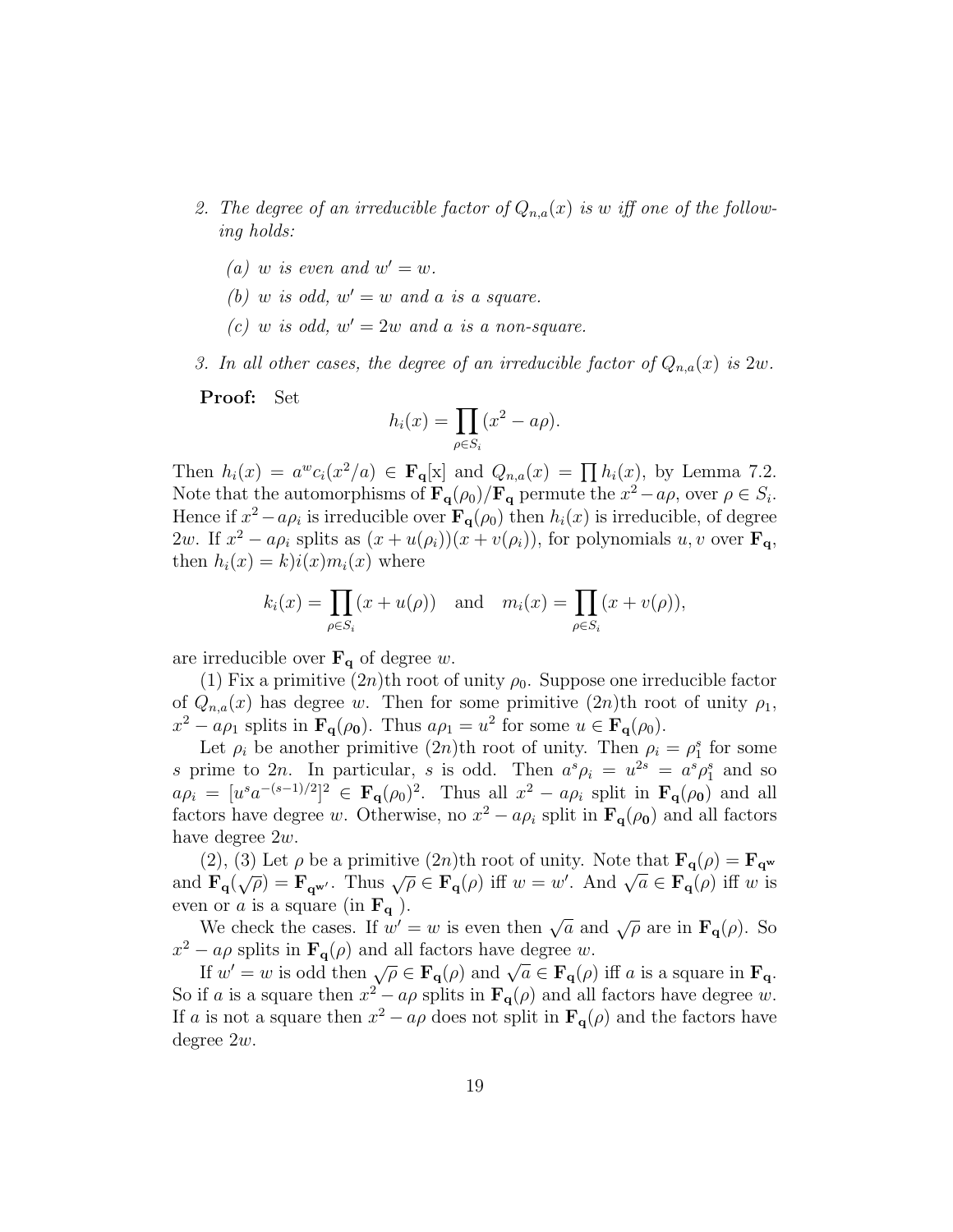If  $w' = 2w$  with w even then  $\sqrt{a} \in \mathbf{F}_{q}(\rho)$  and  $\sqrt{\rho} \notin \mathbf{F}_{q}(\rho)$ . Hence  $x^{2} - a\rho$ does not split in  $\mathbf{F}_{q}(\rho)$  and the factors have degree  $2w$ .

s not spin in  $\mathbf{r}_{\mathbf{q}}(\rho)$  and the factors have degree  $zw$ .<br>Lastly, suppose  $w'=2w$  and w is odd. Then neither  $\sqrt{a}, \sqrt{\rho}$  are in  $\mathbf{F}_{\mathbf{q}}(\rho)$ . Lastly, suppose  $w = zw$  and w is odd. Then hence  $\sqrt{a}$ ,  $\sqrt{\rho}$  are in  $\mathbf{F}_{\mathbf{q}}(\rho)$ .<br>Both have degree 2 over  $\mathbf{F}_{\mathbf{q}}(\rho)$  and so  $\sqrt{a} = \beta \sqrt{\rho}$  for some  $\beta \in \mathbf{F}_{\mathbf{q}}(\rho)$ . Then  $a\rho = \beta^2 \rho^2 \in \mathbf{F}_q(\rho)^2$ . Hence  $x^2 - a\rho$  splits and the irreducible factors of  $Q_{n,a}(x)$  have degree w.  $\Box$ 

**Proposition 7.5.** Let  $g(x)$  be an irreducible factor of  $Q_{n,a}(x)$ . If  $g(x)$  is a-self reciprocal of degree  $d = 2e$  then  $2n|q^e + 1$ .

**Proof:** Let  $\alpha$  be a root of  $g(x)$ . Then we have that  $\alpha^{q^e} = a/\alpha$  by Theorem 2.1, and  $\alpha^2/a$  is a primitive 2nth root of unity, by Lemma 7.2. Now

$$
(\alpha^2/a)^{q^e+1} = (\alpha^{q^e})^2 \alpha^2 / a^2 = 1.
$$

And so  $2n$  divides  $q^e + 1$ .

**Lemma 7.6.** 1. Either every irreducible factor of  $Q_{n,a}(x)$  is a-self reciprocal or none are.

- 2. An irreducible factor  $g(x)$  of  $Q_{n,a}(x)$  is a-self reciprocal iff deg g is even (say deg  $q = 2e$ ),  $2n|q^e + 1$  (say  $q^e + 1 = 2ns$ ) and one of the following holds:
	- (a) s is odd, e is odd and a is a non-square.
	- (b) s is even and a is a square.

**Proof:** Let  $g(x)$  be an irreducible factor of  $Q_{n,a}(x)$ . Suppose  $g(x)$  is a-self reciprocal. Now deg g is even, say deg  $g = 2e$ . Also, by Proposition 7.5,  $2n|q^e + 1$ . Write  $q^e + 1 = 2ns$ . Let  $\alpha$  be a root of  $g(x)$ . As  $g(x)$  divides  $Q_{n,a}(x)$  which divides  $T_{n,a}(x) = x^{2n} + a^n$ , we have that  $\alpha^{2n} = -a^n$ . Theorem 2.1 gives  $\alpha^{q^e} = a/\alpha$ . So

$$
a = \alpha^{q^e + 1} = \alpha^{2ns} = (-1)^s a^{ns}.
$$

Then  $a^{(q^e-1)/2} = (-1)^s$ . Write

$$
\frac{q^{e}-1}{2} = \frac{q-1}{2}(1+q+q^{2}+\cdots+q^{e-1})
$$

and let Q be the second factor. Then we have

 $\Box$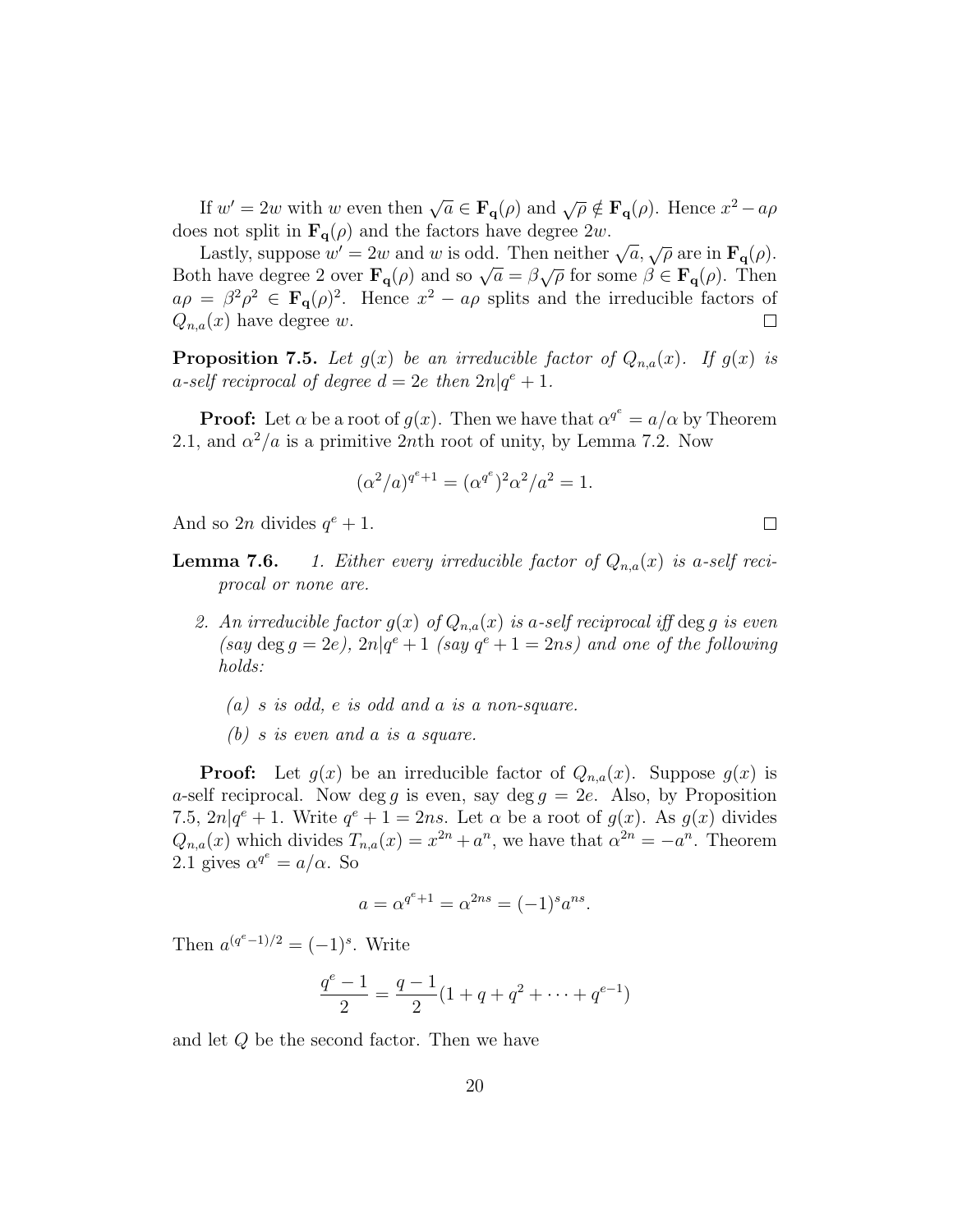$$
a^{\frac{q-1}{2}Q} = (-1)^s,\tag{1}
$$

Conversely, suppose irreducible g has degree 2e and that  $q^e + 1 = 2ns$ . We still have  $\alpha^{2n} = -a^n$  as g divides  $T_{n,a}(x)$ . If Equation 1 holds then

$$
\alpha^{q^e+1} = \alpha^{ns} = (-1)^s a^{ns} = a,
$$

and g is self reciprocal.

(1) We have shown that  $g(x)$  being a-self reciprocal depends only on deg g. By Lemma 7.4, all irreducible factors of  $Q_{n,a}(x)$  have the same degree. Hence either all factors are a-self reciprocal or none are.

(2) We need only check when Equation 1 holds. Note that with  $Q$  is odd iff e is odd and  $\overline{a}$ 

$$
a^{\frac{q-1}{2}} = \begin{cases} 1, & \text{if } a \text{ is a square} \\ -1, & \text{if } a \text{ is not a square.} \end{cases}
$$

Both sides of Equation 1 are  $-1$  iff s is odd, e is odd and a is a non-square. This is case (a). Both sides of Equation 1 are  $+1$  iff s is even and either e is even or a is a square. But s and e cannot both be even. Namely, e even implies that  $q^e \equiv 1 \pmod{4}$  and so  $q^e + 1 \equiv 2 \pmod{4}$ . But then  $q^e + 1 = 2ns$  with s odd. Thus both sides of Equation 1 are  $+1$  iff s is even and  $a$  is a square, which is case (b).  $\Box$ 

**Proposition 7.7.** Let  $\alpha$  be a root of an irreducible factor  $g(x)$  of  $Q_{n,a}(x)$ . Set  $\beta = a/\alpha$  and let  $t = o(-a^n)$ . We have  $lcm(o(\alpha), o(\beta)) = 2nt$ . In particular, if  $g(x)$  is a-self reciprocal then  $o(g(x)) = 2nt$  and if  $g(x)$  is not a-self reciprocal then  $o(g(x)\hat{g}_a(x)) = 2nt$ .

The proof is long and technical. It is postponed to the last section.

Theorem 7.8. Suppose  $n > 1$ . Let  $t = o(-a^n)$ .

- 1. Suppose that  $w' = w$  is even (say  $w = 2v$ ),  $2n|q^v + 1$  (say  $q^v + 1 = 2ns$ ) and one of the following holds:
	- $(a)$  s is odd, v is odd and a is not a square,
	- (b) s is even and a is a square.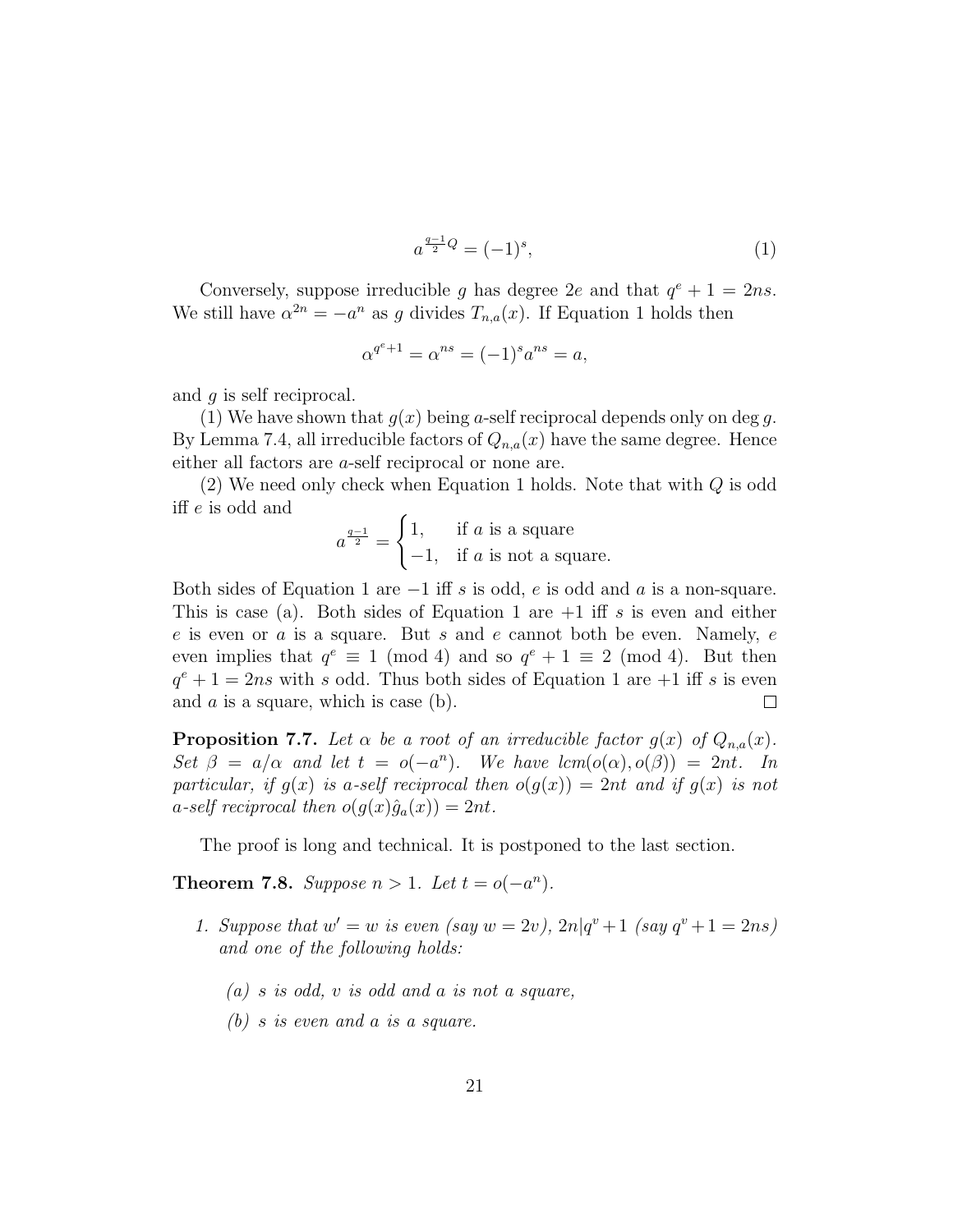Then each irreducible factor of  $Q_{n,a}(x)$  has degree w, order 2nt and is a-self-reciprocal.

- 2. Suppose that  $w' = w$  is even but Case 1 does not hold. Then each irreducible factor  $g(x)$  of  $Q_{n,a}(x)$  has degree w, is not a-self reciprocal and  $g(x)\hat{g}_a(x)$  has order  $2nt$ .
- 3. Suppose that  $w' = w$  is odd and a is a square. Then each irreducible factor  $g(x)$  of  $Q_{n,a}(x)$  has degree w, is not a-self reciprocal and  $g(x)\hat{g}_a(x)$ has order 2nt.
- 4. Suppose that  $w' = 2w$ , w is odd, and a is not a square. Then each irreducible factor  $g(x)$  of  $Q_{n,a}(x)$  has degree w, is not a-self reciprocal and  $g(x)\hat{g}_a(x)$  has order  $2nt$ .
- 5. In all other cases, each irreducible factor  $g(x)$  of  $Q_{n,a}(x)$  has degree  $2w$ , is not a-self reciprocal and  $g(x)\hat{g}_a(x)$  has order  $2nt$ .

**Proof:** First suppose  $w = w' = 2v$  is even and  $2n|q^v + 1$ , with  $q^v + 1 =$ 2ns. Then the degree of an irreducible factor is  $w$ , by Lemma 7.4. Apply Lemma 7.6, with  $e = v$ , to get each factor is a-self reciprocal. The order follows from Proposition 7.7.

The other cases follow even more easily from Proposition 7.7, Lemma 7.4 and Lemma 7.6.  $\Box$ 

Example 7.9. Each of the cases of Theorem 7.8 does occur.

- 1. Let  $q = 5$  and  $n = 7$ . Then  $w = w' = 6$  so  $v = 3$ . And  $5^3 + 1 = 14 \cdot 9$ so that  $s = 9$ . If  $a = 2$ , a non-square, then we are in Case 1a. Here  $t = o(-2^7) = 4$ . The irreducible factors of  $Q_{7,2}(x)$  all have degree 6, order 56 and are 2-self-reciprocal. If  $a = 4$ , a square, then we are in Case 2 and the factors still have degree 6, but none are 4-self-reciprocal. Here  $t = 1$  so for each factor  $g(x)$ ,  $g(x)\hat{g}_4(x)$  has order 14.
- 2. Let  $q = 7$  and  $n = 11$ . Then  $w = w' = 10$  so  $v = 5$ . And  $7^5 + 1 = 22.764$ so that  $s = 764$ . If  $a = 2$ , a square, then we are in Case 1b. Here  $t = o(-2^{11}) = 6$ . The irreducible factors of  $Q_{11,2}(x)$  all have degree 10, order 132 and are 2-self-reciprocal. If  $a = 3$ , a non-square, then we are in Case 2 and the degree of the factors is still 10 but none of them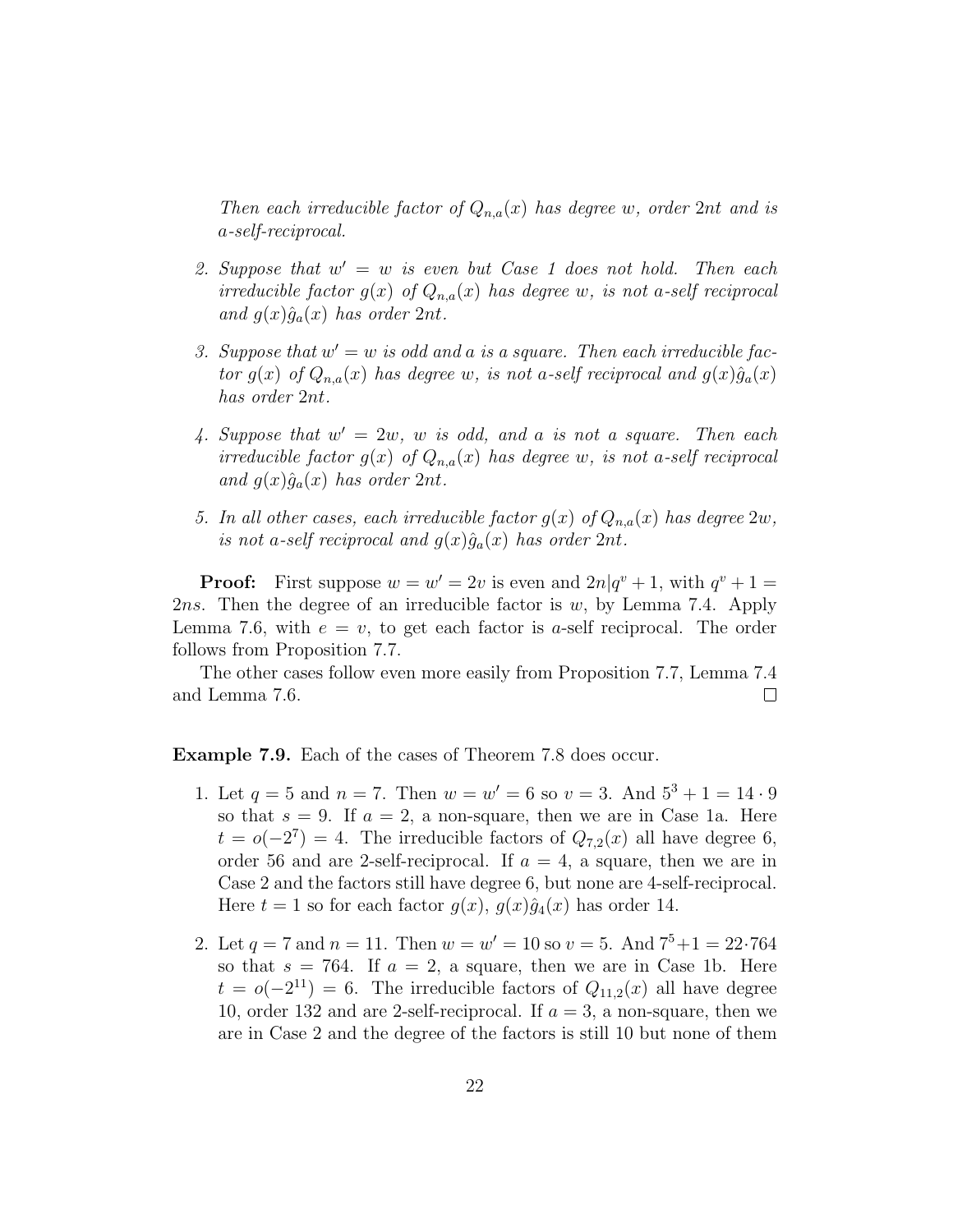are 3-self-reciprocal. Here  $t = 3$  so for each factor  $g(x)$ ,  $g(x)\hat{g}_3(x)$  has order 66.

- 3. Let  $q = 5$  and  $n = 11$ . Then  $w = w' = 5$ . If  $a = 4$  then we are in Case 3. The irreducible factors of  $Q_{11,4}(x)$  have degree 5 and none are 2-self-reciprocal. Here  $t = 1$  so for each factor  $g(x)$ ,  $g(x)\hat{g}_4(x)$  has order 22. If  $a = 2$  then we are in Case 5. The degree of the factors is now 10 and each  $g(x)\hat{g}_2(x)$  has order  $22t = 88$ .
- 4. Let  $q = 7$  and  $n = 9$ . Then  $w = 3$  and  $w' = 6$ . If  $a = 3$  we are in Case 4. Here  $t = o(-3^9) = 1$ . The irreducible factors of  $Q_{9,3}(x)$  all have degree 3 and are not 3-self-reciprocal. The order of  $g(x)\hat{g}_3(x)$  is 18. If  $a = 2$  then we are in Case 5 and the factors now have degree 6 and each  $q(x)\hat{q}_2(x)$  has order 36.

Each of these examples may be easily verified with MAPLE.

The following corollary appeared, with different notation, in [2].

**Corollary 7.10.** The irreducible factors of  $H_{n,a}(x)$  all have the same degree. This degree is (referring to the Cases of Theorem 7.8)

- 1. w/2 in Case 1,
- 2. w in Cases 2, 3, and 4,
- 3. 2w in Case 5.

Proof: Combine Theorem 3.1, Lemma 7.2 and Theorem 7.8.  $\Box$ 

**Example 7.11.** Let  $n = 45$ ,  $q = 29$  and  $q = 12$ , a non-square. Then  $t = 4$ ,  $w = w' = 6$  and  $q^3 + 1 = 90 \cdot 271$ , so we are in Case 1(a). Factoring  $Q_{360}(x)$ gives 16 polynomials of degree 6, all of the form  $x^6 + bx^3 + c$  with  $c = 12$  or 17. These are:

$$
c = 12 \qquad b = 1, 2, 4, 11, 18, 25, 27, 28
$$
  

$$
c = 17 \qquad b = 5, 10, 12, 13, 16, 17, 19, 24.
$$

Computation shows that  $r_{45}(f) = 17 = -12^{45}$  precisely for the factors with  $c = 17$  (see after Proposition 6.3 for an explanation of this). Each of these factors is 12-self reciprocal and

 $\Psi_{12}(x^6 + bx^3 + 17) = \Psi_{12}(x^3(x^3 + (12/x)^3 + b) = D_{3,12}(x) + b = x^3 + 22x + b.$ The product of these  $\Psi_{12}(f)$ , over the  $(b, 17)$ , is  $H_{45,12}(x)$ .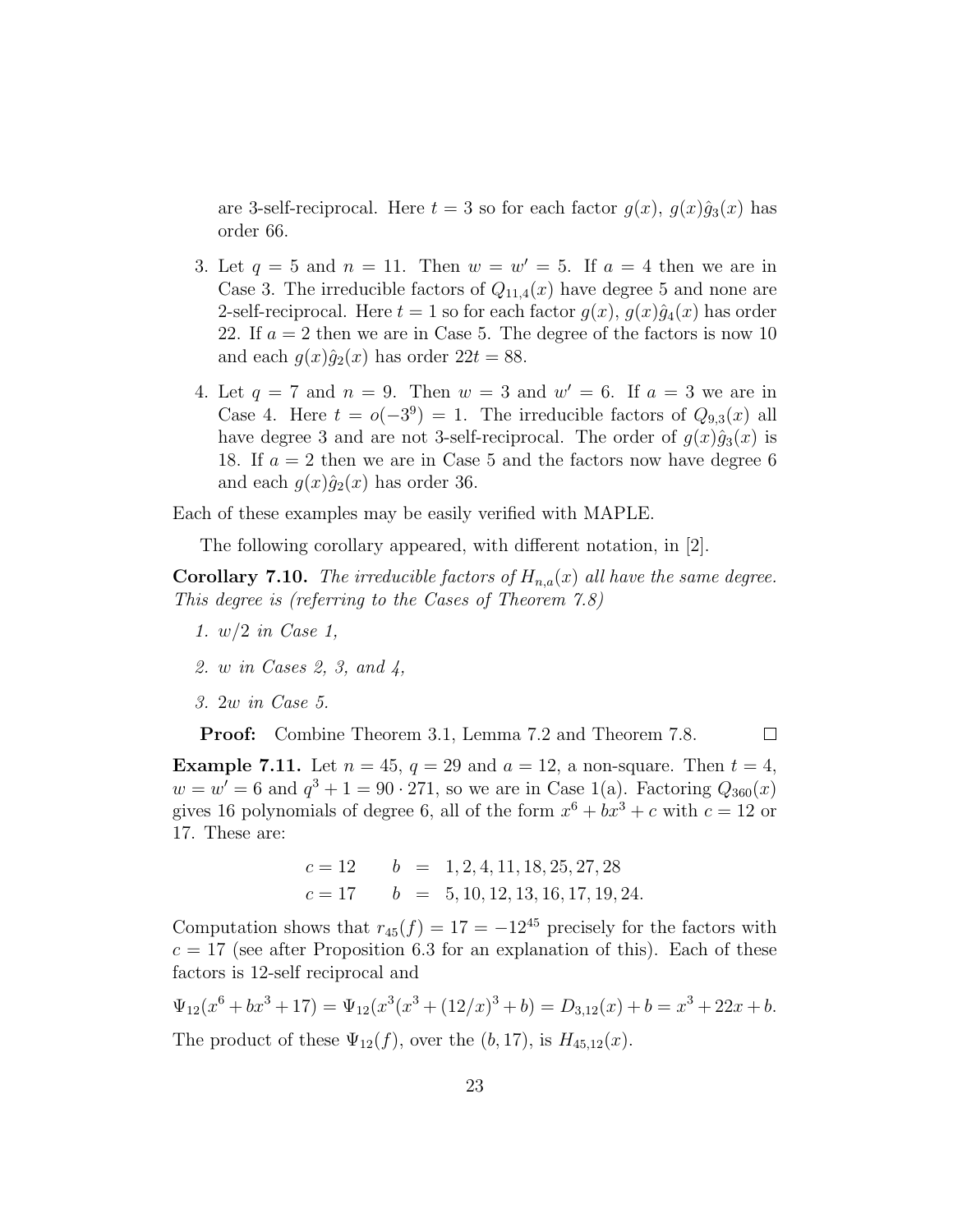**Example 7.12.** Let  $n = 45$ ,  $q = 31$  and  $q = 3$ , a non-square. Then  $t = 1$ ,  $w = 3$  and  $w' = 6$  so we are in Case 4. The only divisors d of 45 with the order of q modulo 2dt equal to 3 are  $d = 9, 45$ . The factors of both  $Q_{18}(x)$ and  $Q_{90}(x)$  have the form  $x^3 + b$ . These are

$$
Q_{18}(x)
$$
  $b = 5,25$   
\n $Q_{90}(x)$   $b = 7,9,10,14,18,19,20,28.$ 

We get  $r_{45}(f) = 1 = -a^{45}$  for all of these factors. But  $r_9(f) = 2 = -a^9$  for  $a = 10, 19$  so these two values must be omitted. Each of the remaining  $f\hat{f}_3$ has the form  $x^6 + cx^3 + 27 = x^3(x^3 + (3/x)^3 + c)$  for  $c = 2, 4, 5, 12, 19, 26, 27, 29$ . Hence

$$
\Psi_3(f\hat{f}_3) = D_{3,3}(x) + c = x^3 + 22x + c
$$

and their product is  $H_{45,3}(x)$ .

Note that the discarded factors,  $x^3 + b$  for  $b = 10, 19$ , have the same degree, order and invariance as the factors of  $Q_{45,3}(x)$  (given by Theorem 7.8), but are not factors of  $Q_{45,3}(x)$ .

### 8 Proof of Proposition 7.7

We begin with three not quite obvious lemmas about cyclic groups.

**Lemma 8.1.** Let  $b, c \in GF(q)^*$  and let  $\pi$  be an odd prime. Let  $e = v_{\pi}(q-1)$ , the highest power of  $\pi$  dividing  $q-1$ . If  $c^{\pi^{e+1}} = -b^{\pi^{e+1}}$  then  $c^{\pi^e} = -b^{\pi^e}$ .

**Proof:** We have  $c^{\pi^{e+1}} = (-b)^{\pi^{e+1}}$  and so  $x^{\pi^{e+1}} = 1$  for  $x = c/(-b)$ . Then  $o(x)|\pi^{e+1}$ . Also  $o(x)|(q-1)$ . Hence  $o(x)$  divides  $(\pi^{e+1}, q-1) = \pi^e$ . So  $x^{\pi^e} = 1$ and we are done.  $\Box$ 

**Lemma 8.2.** Let G be a cyclic group of even order and let  $\epsilon$  be the unique element of order 2. Let  $a \in G$ .

1. 
$$
o(a) = 2^m
$$
 iff  $a^{2^{m-1}} = \epsilon$ .

- 2. If  $o(a^{2^n}) = 2^m$  then  $o(a) = 2^{n+m}$ .
- 3. If  $o(\epsilon a) = n$  then

$$
o(a) = \begin{cases} n/2, & \text{if } n \equiv 2 \pmod{4} \\ n, & \text{if } n \equiv 0 \pmod{4} \\ 2n, & \text{if } n \equiv 1,3 \pmod{4}. \end{cases}
$$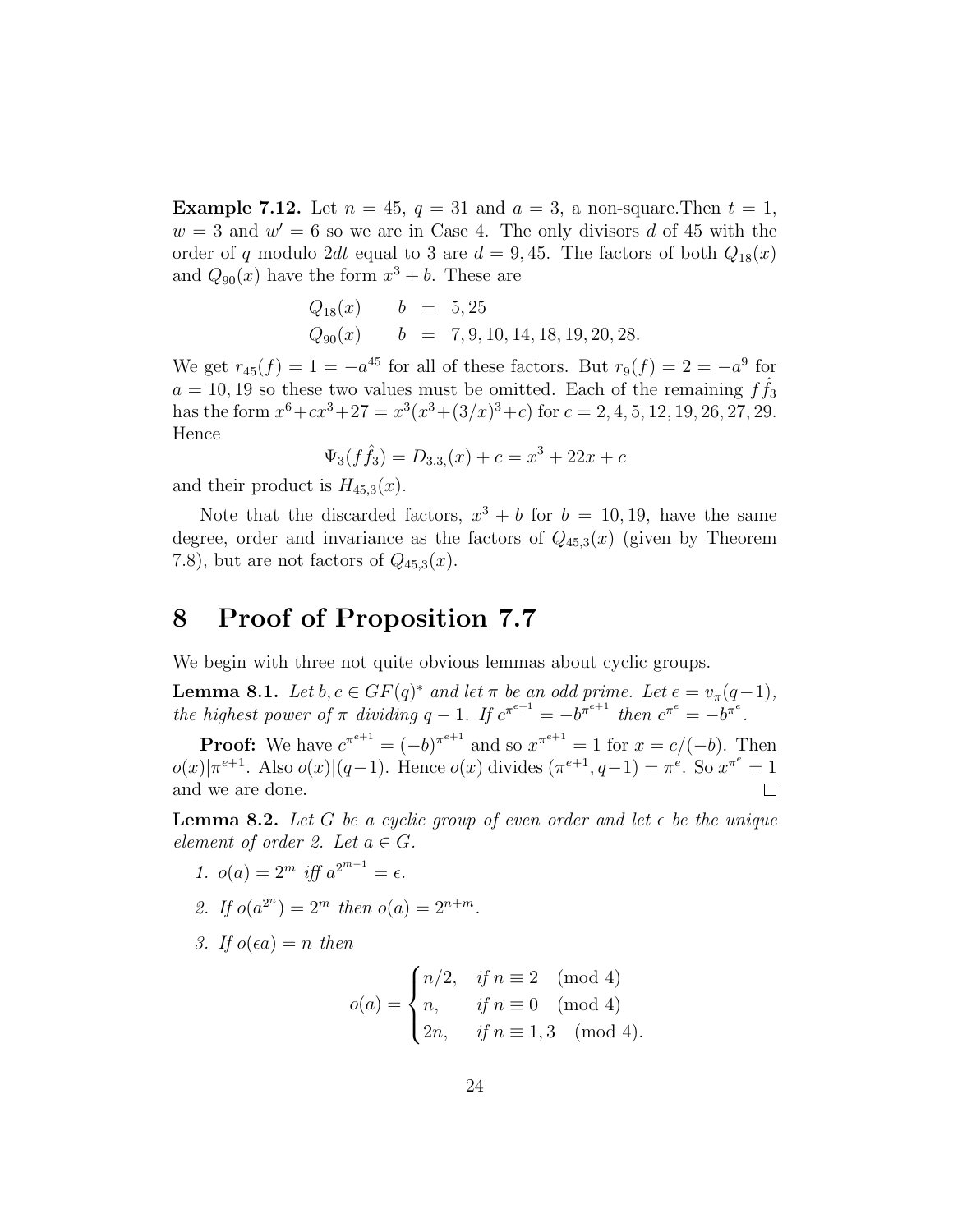**Proof:** (1) If  $o(a) = 2^m$  then  $a^{2^{m-1}}$  has order 2 and so equals  $\epsilon$ . Conversely, assume that  $a^{2^{m-1}} = \epsilon$ . Then  $o(a)|2^m$ . Suppose  $o(a) = 2^k$  with  $k < m$ . Then

$$
\epsilon = a^{2^{m-1}} = (a^{2^k})^{2^{m-1-k}} = 1,
$$

a contradiction. Thus  $o(a) = 2^m$ .

(2) We have from (1) that

$$
a^{2^{n+m-1}} = (a^{2^n})^{2^{m-1}} = \epsilon.
$$

Hence, by the other direction of (1),  $o(a) = 2^{n+m}$ .

(3) First, suppose  $n = 2m$  with m odd. Note that  $(\epsilon a)^m$  has order two and so  $(\epsilon a)^m = \epsilon$ ,  $\epsilon a^m = \epsilon$  and  $a^m = 1$ . Let  $k = o(a)$ . Then  $k|m$  and so k is odd. We have  $a^k = 1$ ,  $(\epsilon a)^k = \epsilon$  and  $(\epsilon a)^{2k} = 1$ . Thus  $n|2k$ ,  $m|k$  and so  $k = m$ .

Next, suppose  $n = 4m$ . Note that  $a^n = (\epsilon a)^n = 1$ . Further,  $(\epsilon a)^{2m} = \epsilon$ and so  $a^{2m} + \epsilon$ . Let  $k = o(a)$ . Then  $k \mid 4m$ . If  $k \mid 2m$  then  $1 = a^k = a^{2m} = \epsilon$ , a contradiction. So  $k = 4m'$  where  $m'|m$ . We have  $1 = a^{4m'} = (\epsilon a)^{4m'}$  so that  $n = 4m$  divides  $4m'$ . Thus  $m = m'$  and  $k = n$ .

Lastly, suppose *n* is odd. Then  $(\epsilon a)^n = 1$  implies  $a^n = \epsilon$  and  $a^{2n} = 1$ . Let  $k = o(a)$ . Then  $k|2n$ . If  $k|n$  then  $1 = a^k = a^n = \epsilon$ , a contradiction. Thus  $k = 2n'$  where  $n'|n$ . Then  $a^{n'}$  has order two and so  $a^{n'} = \epsilon$ . As n' is odd, we have  $(\epsilon a)^{n'} = 1$  and  $n|n'$ . Thus  $n = n'$  and  $k = 2n$ .  $\Box$ 

**Lemma 8.3.** Let G be a finite cyclic group and let  $a, b \in G$ .

- 1. If  $o(a^k) = t$  then  $o(a) = ts$  for some s that divides k such that  $(k/s)$  is prime to t.
- 2. If  $o(a) = n$  and  $o(b) = m$  then  $o(ab) = n'm's$  where  $d = (n, m)$ ,  $n' = n/d$ ,  $m' = m/d$ , and for some s dividing d such that  $(d/s)$  is prime to  $n'm'$ .

**Proof:** (1) Note  $\langle a^k \rangle < \langle a \rangle$  so t divides  $o(a)$ . And  $a^{kt} = 1$  so  $o(a)|tk$ . Hence  $o(a) = ts$ , for some s dividing k. Write  $k = sk'$ . We also have

$$
o(a^k) = \frac{ts}{(ts, k)} = \frac{t}{(t, k')},
$$

so that  $(t, k') = 1$ .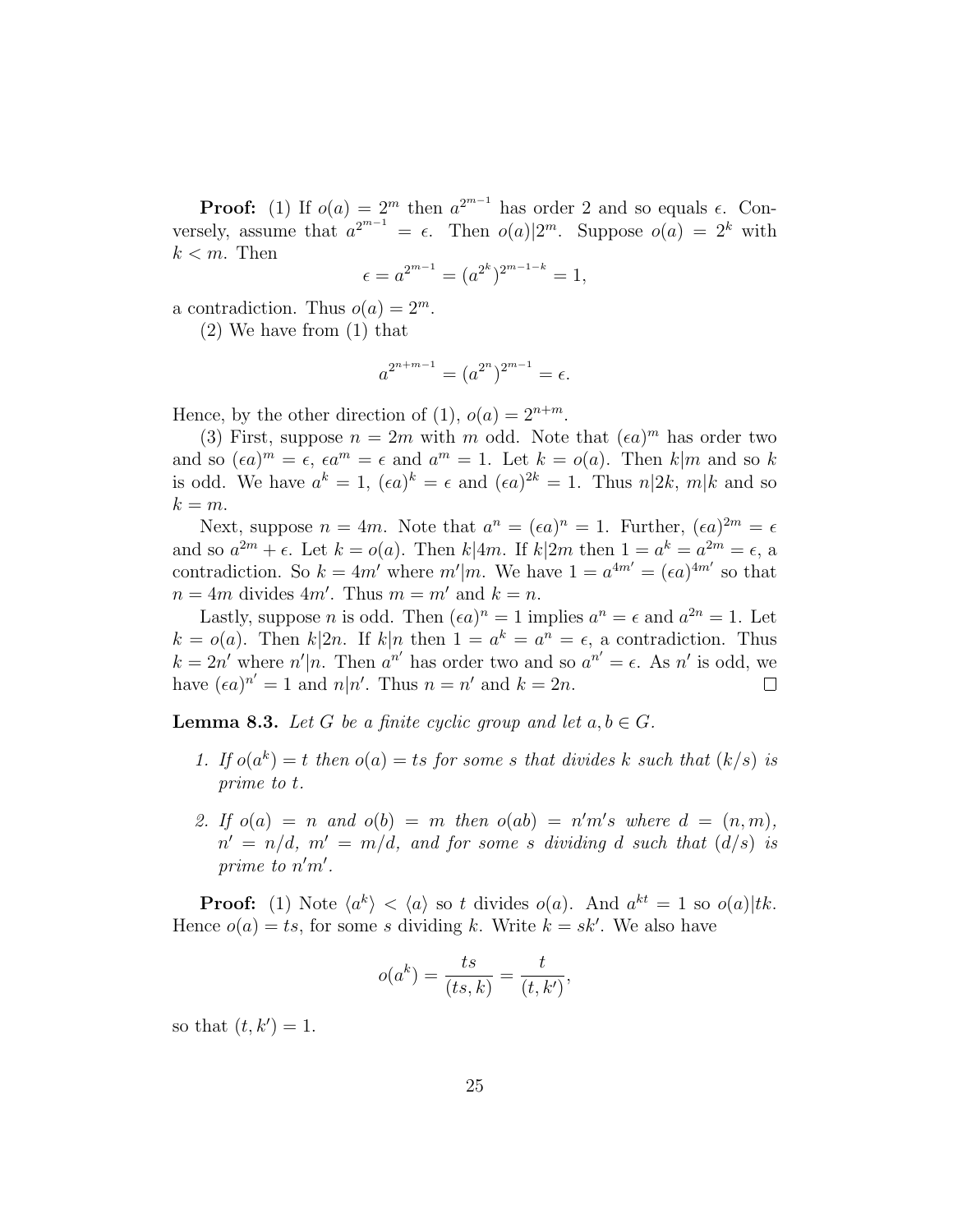(2) We have  $(ab)^d = a^d b^d$ ,  $o(a^d) = n'$  and  $o(b^d) = m'$ . As  $(n', m') = 1$ , we get  $o((ab)^d) = n'm'$ . Apply (1).  $\Box$ 

Let  $t = o(-a^n)$ . Let  $g(x)$  be an irreducible factor of  $Q_{n,a}(x)$  and let  $\alpha$  be a root of  $q(x)$ .

Note that as  $-a^n \in F$ , t divides  $q-1$ . We set up notation:

 $n = 2^e AB$ ,

where A is the largest common odd factor of n and  $q-1$ , and B is odd. Write

$$
q - 1 = 2AA_1,
$$

 $t_1 = (t, A_1)$   $t = t_1t_2$   $A_1 = t_1A_2$   $2A = t_2A_3.$ 

Note that  $(t_2, A_2) = 1$ . Further, let  $e_2 = v_2(A_2)$  and write

$$
A_2 = 2^{e_2} A_4.
$$

Lastly, set  $f = \max\{0, e - e_2\}$ . Note that  $e_2 + f \geq e$ .

**Lemma 8.4.** Let k be the least positive integer with  $\alpha^k \in F$ . Then  $k =$  $2^f B t_2$ .

Proof: We proceed in four steps.

Step 1.  $k|2^f B t_2$ . We wish to calculate  $(\alpha^{2^f B t_2})^{q-1}$ . Now

$$
2f B t2(q-1) = 2f B t2(2A)(t1 2e2 A4)= 2(2f+e2 A B)t A4= 2(2e A B)t 2f+e2-e A4= 2nt(2f+e2-e A4).
$$

Since  $\alpha^{2nt} = (-a^n)^t = 1$ , we get  $(\alpha^{2^f B t_2})^{q-1} = 1$ . Thus  $\alpha^{2^f B t_2} \in F$  and  $k|2<sup>f</sup>Bt<sub>2</sub>$ .

Step 2.  $B|k$ .

We first introduce yet more notation. As  $\alpha^{2n} = -a^n \in F$ , we have  $k|2n$ . Write  $2n = km$ .

Let  $B_1$  be a factor (greater than 1) of B that is prime to  $q-1$ . Suppose, if possible, that  $B_1|m$ ; write  $m = B_1m_1$ . Note that km is even as is  $km_1$ , since  $B_1$  is odd. In this notation, we have

$$
\alpha^{km} = -a^n = -a^{km/2}.
$$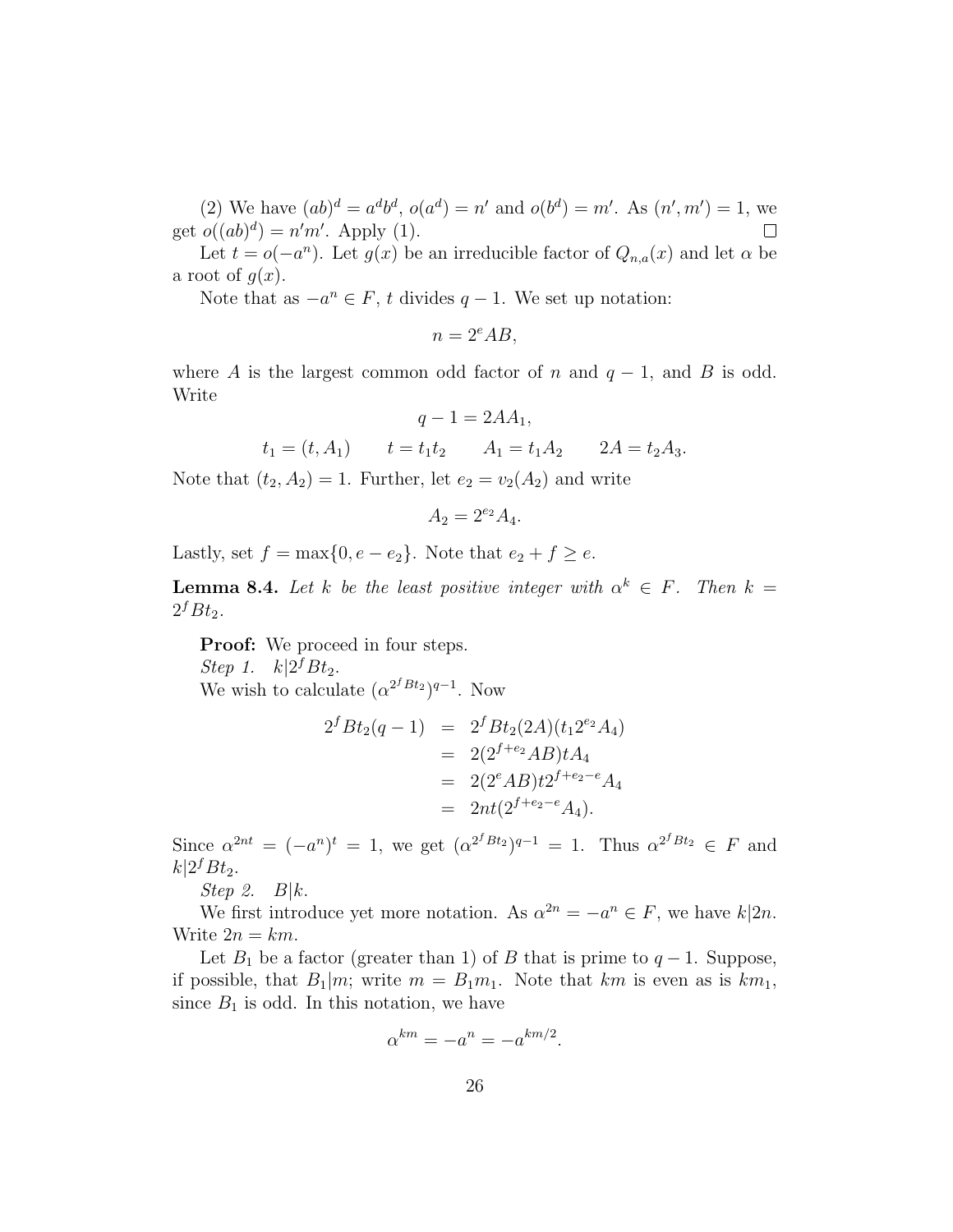Let  $c = \alpha^k$ ;  $c \in F$ . Then

$$
c^{m} = c^{B_1 m_1} = -a^{k B_1 m_1/2} = (-1)^{B_1} a^{k B_1 m_1/2}.
$$

The map  $x \mapsto x^{B_1}$  is an isomorphism of F, since  $B_1$  is prime to  $q-1$ , so we have

$$
c^{m_1} = -a^{km_1/2}.
$$

But then

$$
x^{km_1} = (-a)^{km_1/2} = -a^{km_1/2},
$$

α

and  $\alpha$  is a root of  $T_{km_1/2,a}(x)$ . Now n divided by  $km_1/2$  is  $(2n)/(km_1)$  =  $m/m_1 = B_1$  is odd. But  $\alpha$ , a root of  $Q_{n,a}$ , is not a root of any  $T_i$  with  $i|n$ ,  $i \neq n$  and  $n/i$  odd. Hence  $2n = km_1$ ,  $m = m_1$ ,  $B_1 = 1$ , a contradiction. Hence  $B_1$  divides k.

Next we consider factors of B that are not prime to  $q-1$ . Suppose  $\pi$  is a prime dividing B and  $q-1$ . Note that B is odd, so  $\pi$  is odd. Let  $e = v_{\pi}(A)$ and  $f = v_\pi(B) \ge 1$  so that  $v_\pi(n) = e + f$ . Note that  $v_\pi(q-1) = e$  as  $A = (n, q - 1).$ 

We want to show  $\pi^f$  divides k. Suppose instead that  $v_{\pi}(k) \leq f - 1$ . Then  $v_{\pi}(m) \ge e + 1$ . Write  $m = \pi^{e+1} m_2$ . We have

$$
c^{m} = -a^{km/2}
$$
  
\n
$$
(c^{m_2})^{\pi^{e+1}} = -(a^{km_2/2})^{\pi^{e+1}}
$$
  
\n
$$
(c^{m_2})^{\pi^e} = -(a^{km_2/2})^{\pi^e},
$$

using Lemma 8.1. But then

$$
\alpha^{km/\pi} = c^{m/\pi} = c^{m_2 \pi^e} = -a^{km/(2\pi)},
$$

contradicting the fact that  $\alpha$  is not a root of  $T_i$  for  $i < n$  and  $n/i$  odd. Hence  $\pi^f | k$ . This completes that proof that  $B | k$ .

Step 3.  $Bt_2|k$ .

By Step 2, we have that  $k = B\ell$ , for some  $\ell$  dividing  $t_2$ . Then

$$
1 = (\alpha^k)^{2^e(q-1)} = \alpha^{B\ell \cdot 2^e \cdot 2AA_1}
$$
  
=  $(\alpha^{2 \cdot 2^e AB})^{\ell A_1}$   
=  $(-a^n)^{\ell A_1}$ .

Thus t divides  $\ell A_1$ . So  $t_2 = t/t_1$  divides  $\ell A_1/t_1 = \ell A_2$ . Since  $(t_2, A_2) = 1$  we have that  $t_2|\ell$ . So  $Bt_2|k$  as desired.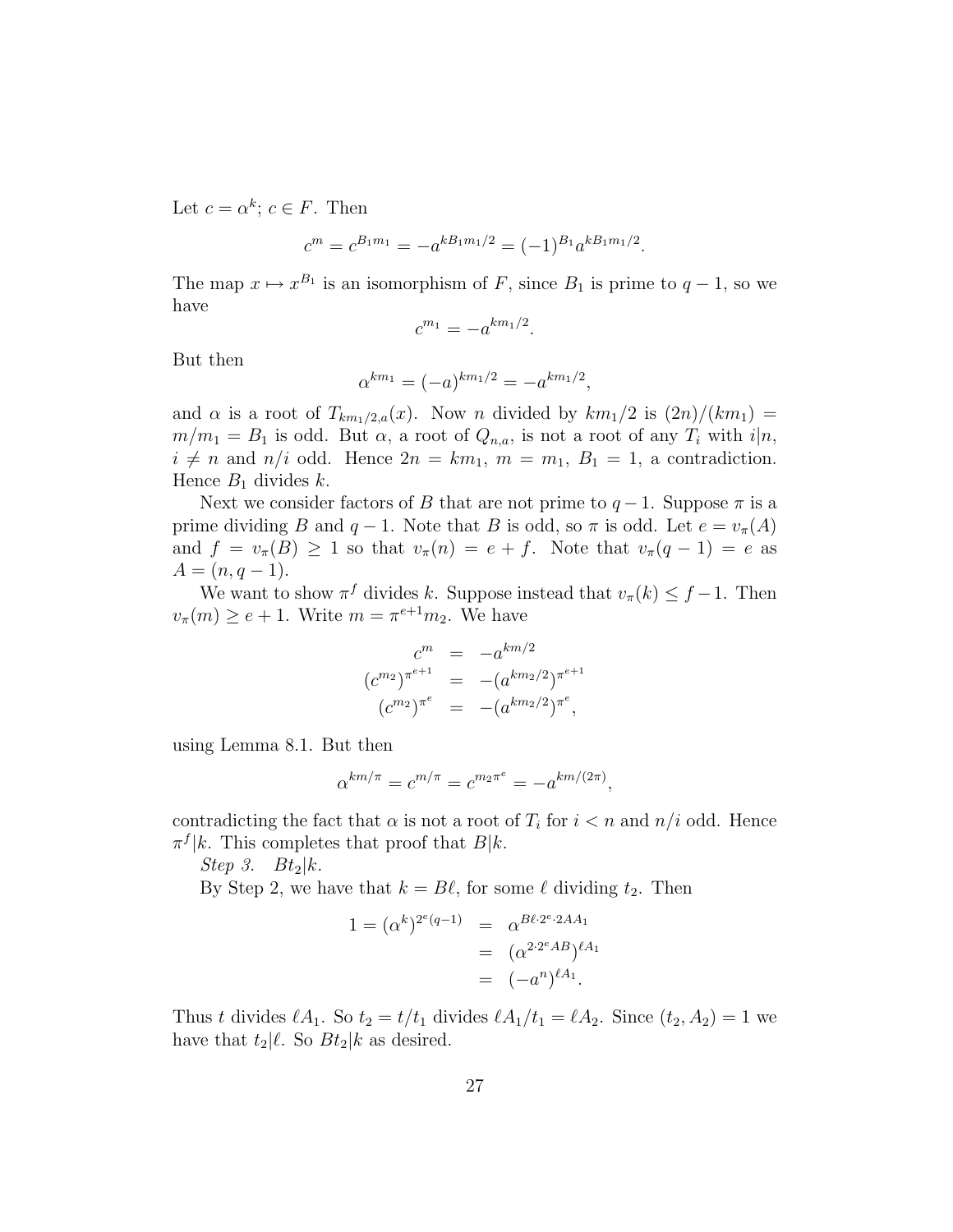Step 4. Finish.

Combining Steps 1 and 3 shows we can write  $k = 2^{h}Bt_2$  for some  $h \leq$  $f \leq e$ . Let  $\alpha^k = c \in F$ . Now

$$
c^{2^{e-h}A_3} = \alpha^{2^{e-h}A_3 2^f B t_2}
$$
  
=  $\alpha^{2^e(2A)B} = \alpha^{2n} = -a^n$ ,

has order t. Write  $t = 2^{v_2(t)}t'$  and  $A_3 = 2^{v_2(A_3)}A'_3$ , with  $t'$  and  $A'_3$  odd. Then

$$
(-a^n)^{t'} = c^{2^{e-h}t'A_3} = c^{2^{e-h+v_2(A_3)}t'A'_3},
$$

has order  $2^{v_2(t)}$ . By Lemma 8.2, the order of  $c^{t'A_3'}$  is 2 to the power of  $e - h + v_2(A_3) + v_2(t)$ . This must divide  $q - 1$ , as  $c \in F$ . So

$$
v_2(q-1) \ge e - h + v_2(A_3) + v_2(t).
$$

Now  $q - 1 = 2AA_1 = t_2A_3 \cdot t_1A_2 = tA_2A_3$ . Thus

$$
v_2(t) + v_2(A_2) + v_2(A_3) \ge e - h + v_2(A_3) + v_2(t)
$$
  

$$
h \ge e - v_2(A_2) = e - e_2.
$$

As h is non-negative, we have  $h \ge \max\{0, e - e_2\} = f$ . But  $h \le f$  by Step 1, so  $h = f$  and  $k = 2<sup>f</sup> B t<sub>2</sub>$ .  $\Box$ 

As above, set:

$$
c_{\alpha} = \alpha^{2^f B t_2} \in F.
$$

**Lemma 8.5.**  $1. \ o(\alpha) = 2^{f} B t_2 o(c_{\alpha}).$ 

- 2.  $c_{\alpha}^{2^{e-f}A_3} = -a^n$ .
- 3. Suppose  $2^f t_2$  is even. Then  $c_{\alpha} = xy$ , where  $o(x) = 2 \cdot 2^{e-f} A_3$  and  $y = a^{2^f B t_2/2}$ . Further,  $o(-y^{2^{e-f} A_3}) = t$ .
- 4. Suppose  $2^f t_2$  is odd. Then  $c^2_{\alpha} = xy$ , where  $o(x) = 2^e A_3$  and  $y = b^{Bt_2}$ . Further,  $o(-y^{2^e A_3/2}) = t$ .

**Proof:** (1) Just for this proof, let  $d = o(\alpha)$ . Then  $\alpha^d = 1 \in F$  so that  $k = 2<sup>f</sup>Bt<sub>2</sub>$  divides d, using the value of k from Lemma 8.4. Write  $d = 2<sup>f</sup> B t<sub>2</sub> d<sub>2</sub>$ . Then

$$
1 = \alpha^d = \alpha^{2^f B t_2 d_2} = c_\alpha^{d_2}
$$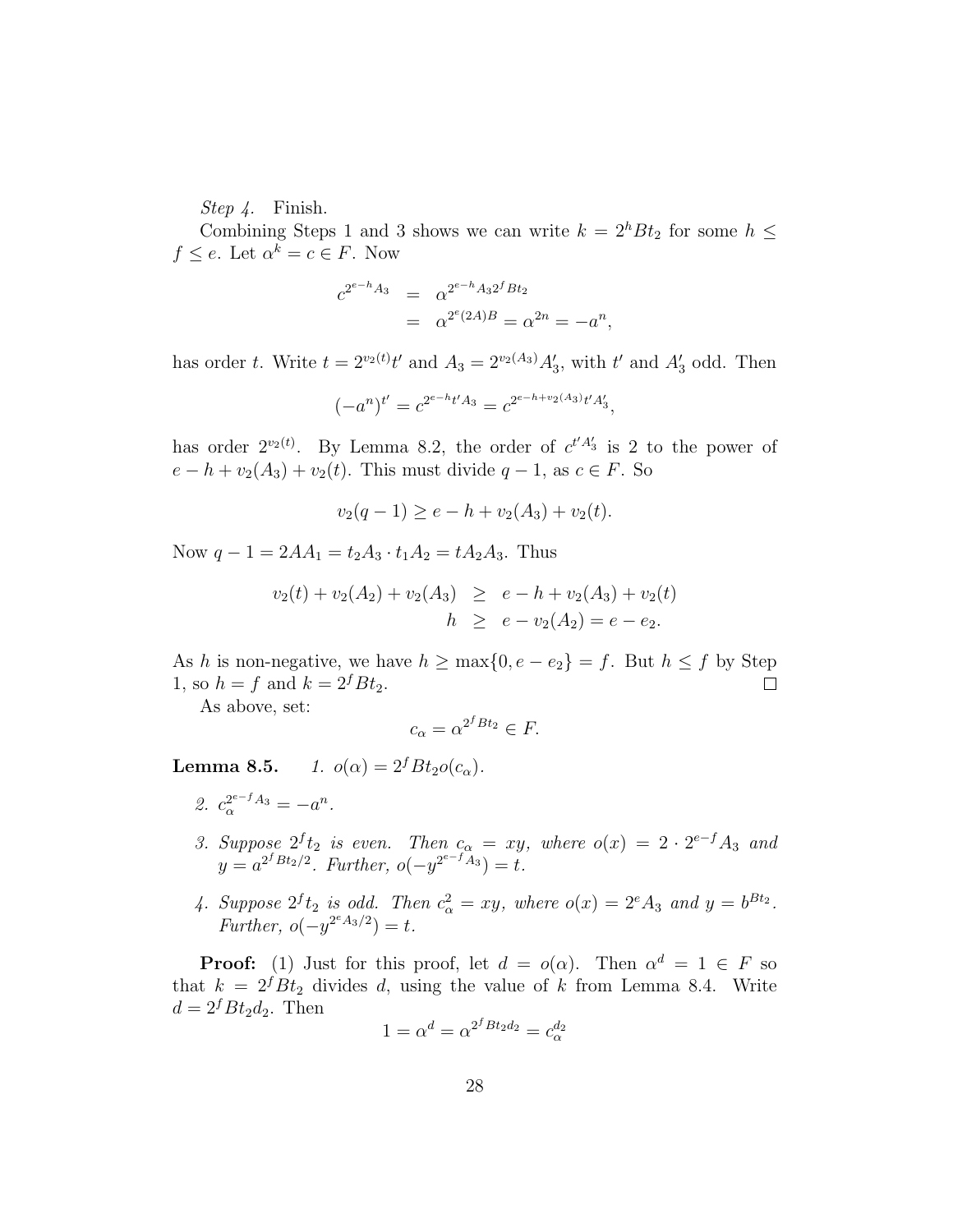and so  $o(c_{\alpha})$  divides  $d_2$ .

Also  $\alpha^{2^f B t_2 o(c_\alpha)} = c_\alpha^{o(c_\alpha)} = 1$  so  $d = 2^f B t_2 d_2$  divides  $2^f B t_2 o(c_\alpha)$ . Thus we have the converse that  $d_2|o(c_\alpha)$ . So  $d_2 = o(c_\alpha)$ .

(2) We have,

$$
c_{\alpha}^{2^{e-f}A_3} = \alpha^{2^e B t_2 A_3} = \alpha^{2 \cdot 2^e A B} = \alpha^{2n} = -a^n.
$$

(3) We assume that  $2^f t_2$  is even. Now  $e_2 \ge e - f$  so that  $2^{e-f}$  divides  $A_2$ , and so  $A_1$ . And  $t_2$  divides 2A. Thus  $2^{e-f}t_2$  divides  $2AA_1 = q - 1$ . We have, by  $(2)$ ,

$$
c_{\alpha}^{2^{e-f}2A_3} = -a^{2^e B t_2 A_3/2}
$$

.

Thus, in F, we may take roots of order  $2^{e-f}A_3$ , obtaining  $c_\alpha = xy$  where  $x^{2^{e-f}A_3} = -1$  and  $y = a^{2^f B t_2/2}$ .

We check that  $o(x) = 2 \cdot 2^{e-f} A_3$ . Recall that  $A_3 = 2^{e_3} A_5$  with  $A_5$  odd. Then

$$
(x^{A_5})^{2^{e-f+e_3}} = -1.
$$

So  $o(x^{A_5}) = 2 \cdot 2^{e-f+e_3}$  by Lemma 8.2 (1). Hence  $o(x) = 2 \cdot 2^{e-f+e_3}\pi$  for some divisor  $\pi$  of  $A_5$ . Then

$$
\alpha^{2^{e+e_3}Bt_2\pi} = c_{\alpha}^{2^{e-f+e_3}\pi} = x^{2^{e-f+e_3}\pi} y^{2^{e-f+e_3}\pi} = (-1)b^{2^{e+e_3}Bt_2\pi/2}.
$$

Hence  $\alpha$  is a root of  $T_i(x)$ , for  $i = 2^{e+e_3} B t_2 \pi/2$  and  $n/i = A_5/\pi$  is odd. Since  $\alpha$  is a root of  $Q_n^b(x)$ , the new part of  $T_n(x)$ , we must have  $\pi = A_5$  as desired.

To complete (3) note that  $y^{2^{e-f}A_3} = a^{2^e B t_2 A_3/2} = a^n$  so that  $-y^{2^{e-f}A_3}$  has order t.

(4) Now assume  $2^f t_2$  is odd. Note that  $f = 0$ ,  $A_3$  is even and  $A_3/2$  is odd. We have

$$
c_{\alpha}^{2^e A_3} = -a^{2^e B t_2 A_3/2}.
$$

Take roots of order  $2^eA_3/2$  to get:

$$
c_{\alpha}^{2} = xy
$$
  $x^{2^{e}A_{3}/2} = 1$   $y = a^{t_{2}B}$ .

The proof that  $o(x) = 2^e A_3$  is similar to that of (3). And, also similarly,  $y^{2^{e}A_3/2} = a^{2^{e}Bt_2A_3/2} = a^{n}$  so that  $-y^{2^{e}A_3/2}$  has order t  $\Box$ 

We introduce yet more notation. Set  $\beta = a/\alpha$ , which is a root of  $\hat{g}_a(x)$ . Set

$$
c_{\beta} = \beta^{2^f B t_2} = \frac{a^{2^f B t_2}}{c_{\alpha}}.
$$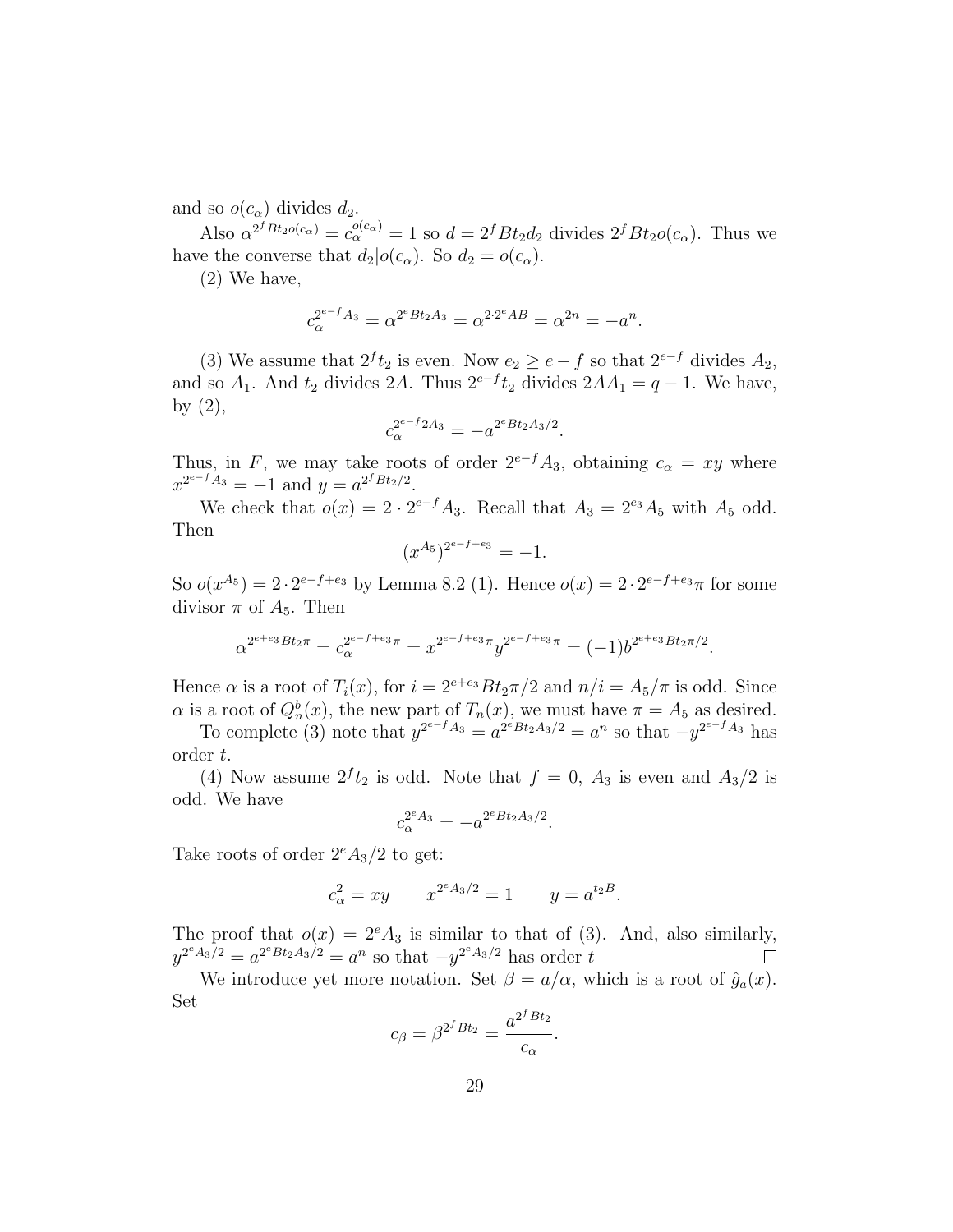**Proof of Proposition 7.7** It is enough to show  $\text{lcm}(o(\alpha), o(\beta)) = 2nt$ . By the first part of Lemma 8.5, it suffices to show  $\text{lcm}(o(c_{\alpha}), o(c_{\beta})) = 2^{e-f}A_3t$ as then

$$
lcm(o(\alpha), o(\beta)) = 2^{f}Bt_2 \cdot 2^{e-f}A_3t = 2^{e}(t_2A_3)Bt = 2nt.
$$

**Part I** We first consider the case where  $2^f t_2$  is even. We check that t is even in this case. If  $t_2$  is even then  $t = t_1t_2$  is even. Say  $f \geq 1$ . If t is odd then  $o(a^n) = 2t$  by Lemma 8.2. Then  $o(a^{nt}) = 2$ ,  $o((a^{ABt})^{2^e}) = 2$  and  $o(a^{ABt}) = 2^{e+1}$ , by Lemma 8.2. This must divide  $q-1$ . So

$$
v_2(q-1) \ge e+1 \n v_2(A_2) + 1 \ge e+1 \n e_2 \ge e.
$$

But then  $f = 0$ , a contradiction. Hence when  $2^f t_2$  is even, t is even.

From Lemma 8.5, we have that  $c_{\alpha} = xy$ , where  $o(x) = 2 \cdot 2^{e-f} A_3$  and  $o(-y^{2^{e-f}}) = t$ . Then, by Lemma 8.2,  $o(y^{2^{e-f}}) = t/2$  if  $t \equiv 2 \pmod{4}$  and t, if  $t \equiv 0 \pmod{4}$ .

Case 1 First suppose that  $t \equiv 2 \pmod{4}$ . Then

$$
o(y) = \frac{1}{2}ts_1/2 \quad \text{with} \quad 2^{e-f}A_3 = s_1s_2, (s_2, t/2) = 1,
$$

by Lemma 8.3. Then

$$
(o(x), o(y)) = (2s_1s_2, \frac{1}{2}ts_1) = s_1(2s_2, \frac{1}{2}t) = s_1,
$$

as  $s_2$  is prime to  $t/2$  and  $t/2$  is odd. Apply Lemma 8.3 to get

$$
o(c_{\alpha}) = (2s_2)(t/2)s_3
$$
 with  $s_1 = s_3s_4$ ,  $(s_4, ts_2) = 1$ .

Now we have  $c_{\beta} = y^2/c_{\alpha}$ . Here  $o(y^2)$  is  $ts_1/2$  if  $s_1$  is odd, and  $ts_1/4$  if  $s_1$ is even.

Case 1A We suppose  $s_1$  is odd. Then

$$
(o(c_{\alpha}, o(y^2)) = (ts_2s_3, \frac{1}{2}ts_3s_4/2) = (ts_3/2)(2s_2, s_4) = ts_3/2,
$$

as  $s_4$  is prime to  $ts_2$  and t is even. Apply Lemma 8.3 once again to get

$$
o(c_{\beta}) = s_4(2s_2)s_5, \qquad ts_3/2 = s_5s_6, (s_6, 2s_2s_4) = 1.
$$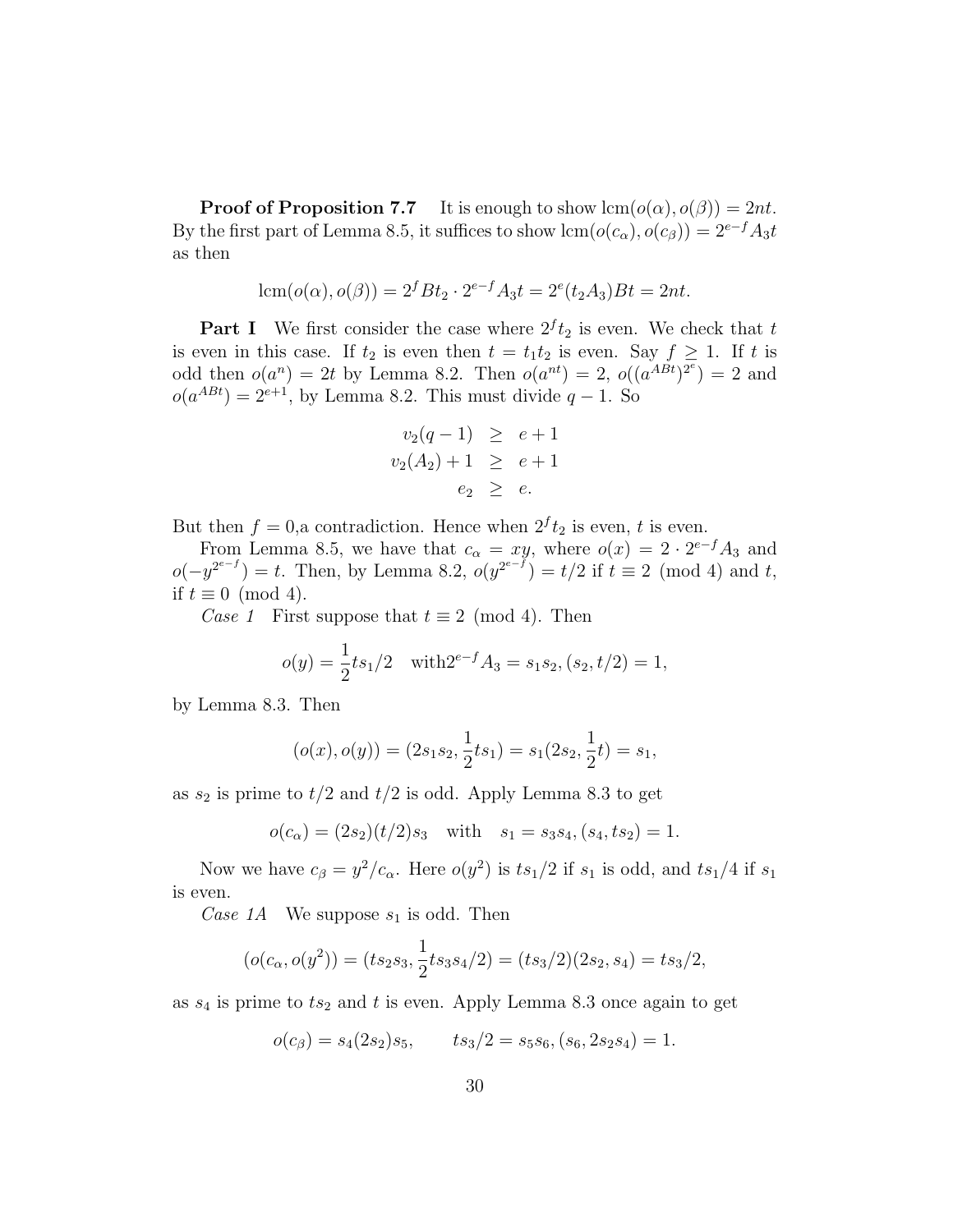We obtain:

$$
lcm(o(c_{\alpha}), o(c_{\beta})) = lcm(ts_2s_3, 2s_2s_4s_5)
$$
  
= lcm(2s\_2s\_5s\_6, 2s\_2s\_4s\_5)  
= 2s\_2s\_5lcm(s\_6, s\_4),

where we have used  $ts_3 = 2s_5s_6$  in the second line. Lastly,  $s_6$  is prime to  $s_2s_4$ so  $\text{lcm}(s_4, s_6) = s_4 s_6$ . We get

lcm(
$$
o(c_{\alpha}), o(c_{\beta})
$$
) = 2s<sub>2</sub>s<sub>5</sub>s<sub>6</sub>s<sub>4</sub>  
= 2s<sub>2</sub>(ts<sub>3</sub>/2)s<sub>4</sub>  
= ts<sub>2</sub>(s<sub>3</sub>s<sub>4</sub>)  
= ts<sub>2</sub>s<sub>1</sub> = t2<sup>e-f</sup>A<sub>3</sub>,

as desired.

Case 1B Now we suppose that  $s_1$  is even and so  $o(y^2) = ts_1/4$ . We compute as in Case 1A:

$$
(o(c_{\alpha}), o(y^{2})) = ts_{3}/4
$$
  
\n
$$
o(c_{\beta}) = s_{4}(4s_{2})s_{5}, \text{ with } ts_{3} = s_{5}s_{6}, (s_{6}, 4s_{2}s_{4}) = 1
$$
  
\n
$$
\text{lcm}(o(c_{\alpha}), o(c_{\beta})) = 4s_{2}s_{5}s_{6}s_{4}
$$
  
\n
$$
= 2^{e-f}A_{3}t.
$$

This completes Case 1.

*Case 2* Now suppose that  $t \equiv 0 \pmod{4}$ . Here  $o(y) = ts_1$  and  $o(y^2) =$  $ts_1/2$  as t is even. Compute as in Case 1A to get lcm( $o(c_{\alpha}), o(c_{\beta})$ ) $2^{e-f}A_3t$ . This completes Part I.

**Part II** Now we consider the case where  $2^f t_2$  is odd. Note that  $f = 0$ here and, from  $2A = t_2A_3$ , that  $A_3$  is even,  $A_3/2$  is odd. The proof is similar to the previous cases. We have  $c_{\alpha}^2 = xy$  where  $o(x) = 2^e A_3$  and  $o(-y^{2^eA_3/2})=t$ . We thus have from Lemma 8.2

$$
o(y^{2^{e}A_3/2}) = \begin{cases} t/2 & \text{if } t \equiv 2 \pmod{4} \\ t, & \text{if } t \equiv 0 \pmod{4} \\ 2t, & \text{if } t \equiv 1,3 \pmod{4}. \end{cases}
$$

There are four cases, depending on  $t$  modulo 4. The computations are all similar to Part I. We present only the first case.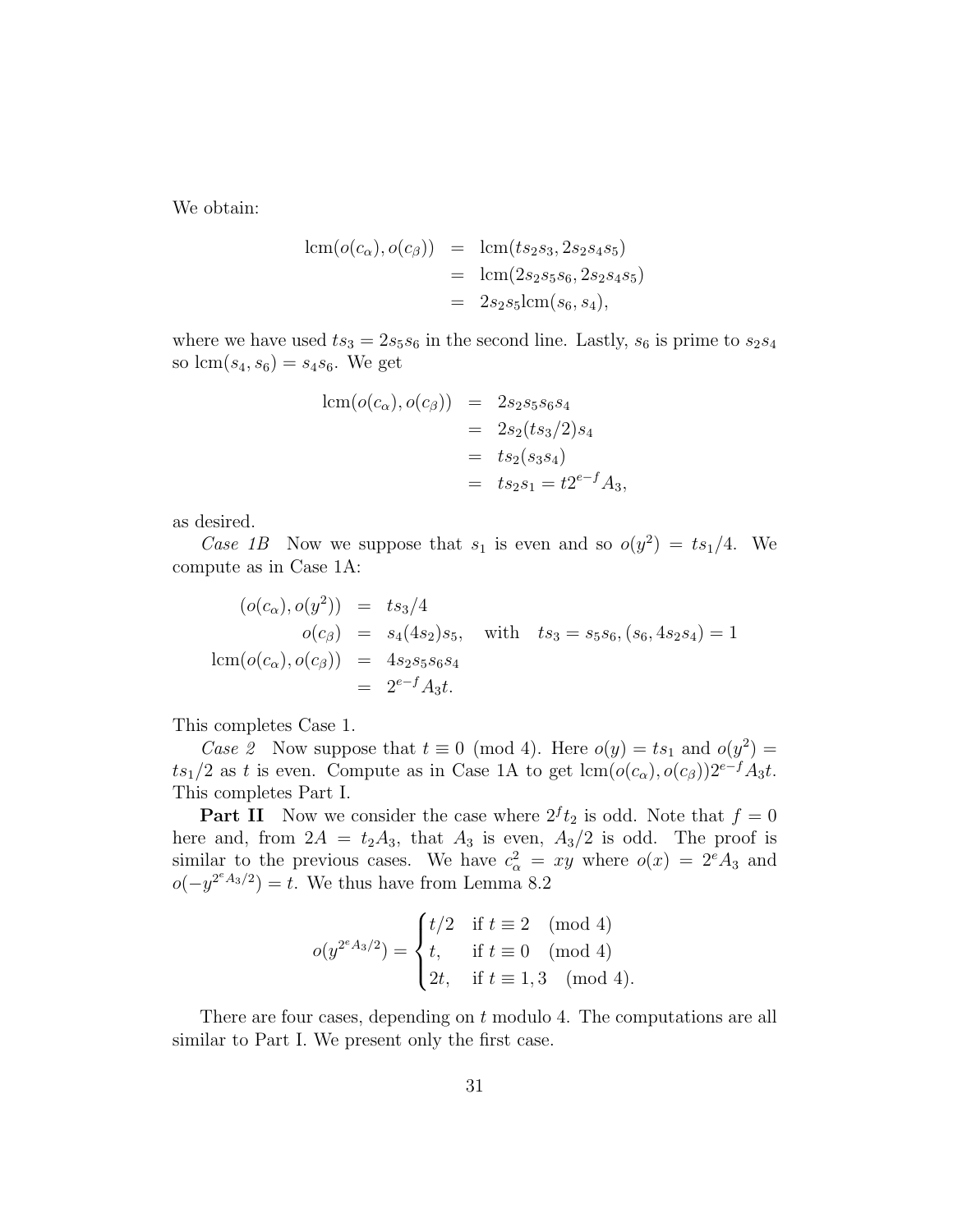Suppose  $t \equiv 2 \pmod{4}$ . Then

$$
o(y) = ts_1/2
$$
 with  $2^e A_3/2 = s_1 s_2$ ,  $(s_2, t/2) = 1$ ,

by Lemma 8.3. Then

$$
(0(x), o(y)) = (2eA3, ts1/2) = (2s1s2, ts1/2) = s1,
$$

as  $s_2$  is prime to  $t/2$  and  $t/2$  is odd. So

$$
o(c_{\alpha}^{2}) = (2s_{2})(t/2)s_{3} \text{ with } s_{1} = s_{3}s_{4}, (s_{4}, s_{2}t) = 1,
$$

by Lemma 8.3 again. As  $s_2ts_3$  is even,  $o(c_\alpha) = 2s_2ts_3$ . Now

$$
c_{\beta} = \frac{b^{Bt_2}}{c_{\alpha}} = \frac{y}{c_{\alpha}}.
$$

We have

$$
(o(c_{\alpha}), o(y)) = (2s_2ts_3, ts_1/2) = (2s_2ts_3, ts_3s_4/2) = ts_3/2,
$$

 $s_4$  is prime to  $s_2$  and  $s_4$  is odd (since it is also prime to t). Applying Lemma 8.3 once again gives

$$
o(c_{\beta}) = (4s_2)s_3s_5 \quad \text{with} \quad ts_3/2 = s_5s_6, (s_6, 4s_2s_3) = 1.
$$

Hence

$$
lcm(o(c_{\alpha}), o(c_{\beta})) = lcm((2s_2)(2s_5s_6), 4s_2s_3s_5)
$$
  
= 4s\_2s\_5(s\_6s\_4)  
= 2<sup>e</sup>A<sub>3</sub>t,

as desired.

 $\Box$ 

## References

[1] G. Andrews, Reciprocal polynomials and quadratic transformations, Utilitas Math.38 (1985), 255-264.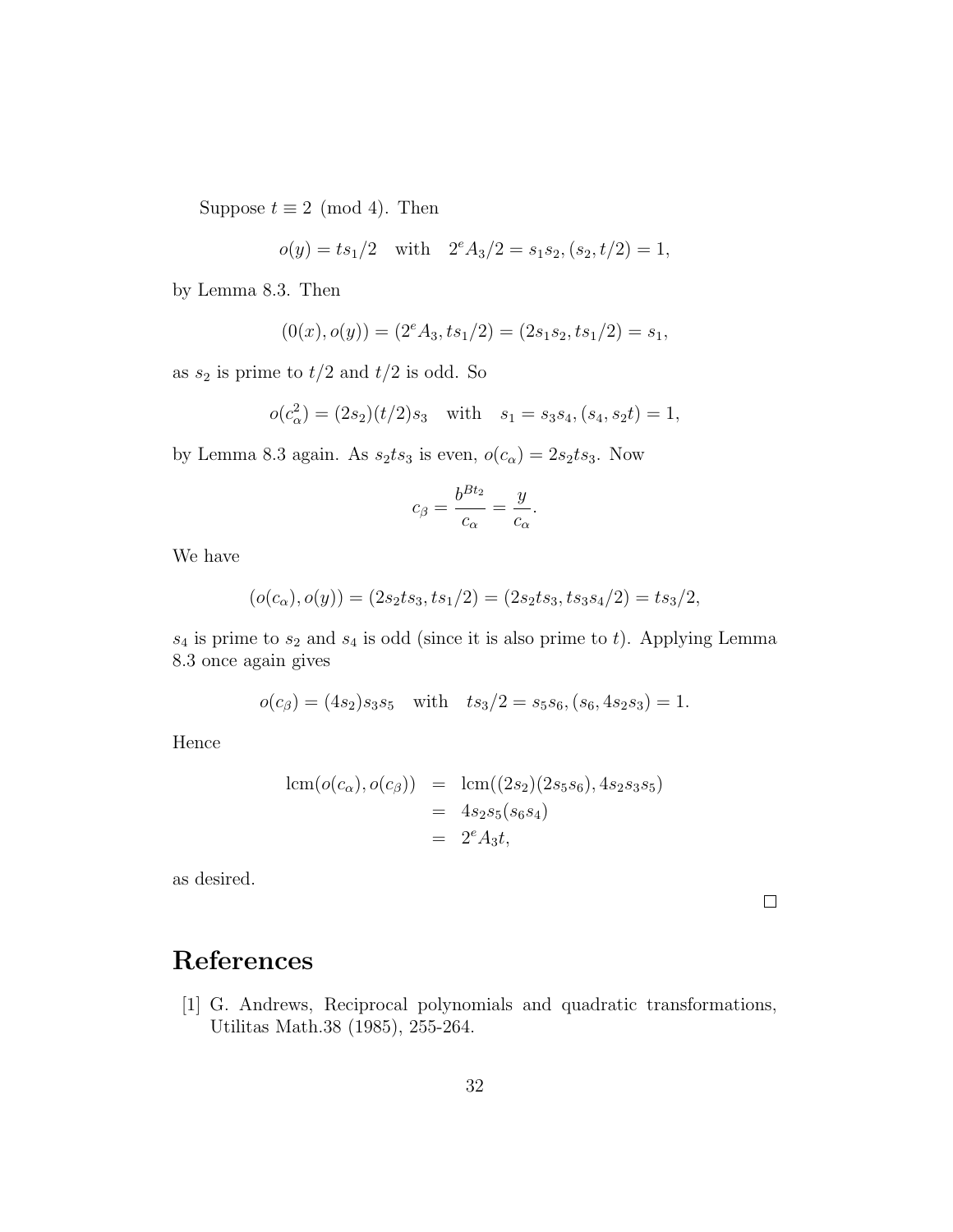- [2] M. Bhargava, M. Zieve, Factoring Dickson polynomials over finite fields, Finite Fields Appl. 5 (1999), 103-111.
- [3] L. Carlitz, Some theorems on irreducible reciprocal polynomials over a finite field, J. Reine Angew. Math. 227 (1967), 212-220.
- [4] R. Chapman, Completely normal elements in iterated quadratic extensions of finite fields, Finite Fields Appl. 3 (1997), 1-10.
- [5] W.S. Chou, The factorization of Dickson polynomials over finite fields, Finite Fields Appl. 3 (1997), 84-96.
- [6] S. D. Cohen, The explicit construction of irreducible polynomials over finite fields, Des. Codes Cryptogr. 2 (1992), 169-174.
- [7] R.W. Fitzgerald, J.L. Yucas, Factors of Dickson polynomials over finite fields, to appear in Finite Fields Appl.
- [8] M. K. Kyuregyan, Recurrent methods for constructing irreducible polynomials over  $GF(2<sup>s</sup>)$ , Finite Fields Appl. 8 (2002), 52-68.
- [9] R. Lidl, G. Mullen, G. Turnwell, Dickson Polynomials, Pitman Monographs and Surveys in Pure and Applied Math., Longman, London/Harlow/Essex, 1993.
- [10] R. Lidl and H. Niederreiter, Finite fields, Cambridge Univ. Press, Cambridge, 1997.
- [11] H. Meyn, On the construction of irreducible self-reciprocal polynomials over finite fields, Appl. Algebra Engrg. Comm. Comput.1 (1990) 43-53.
- [12] R. L. Miller, Necklaces, symmetries and self-reciprocal polynomials, Discrete Math. 22 (1978), 25-33.
- [13] A. Scheerhorn, Iterated constructions of normal bases over finite fields, Finite Fields: Theory, Applications and Algorithms (Las Vegas, NV, 1993), 309-325, Contemp. Math. 168, Amer. Math. Soc., Providence, RI (1994).
- [14] J. Yucas and G. Mullen, Self-reciprocal polynomials over finite fields, Des. Codes Cryptogr. 33 (2004) 275-281.